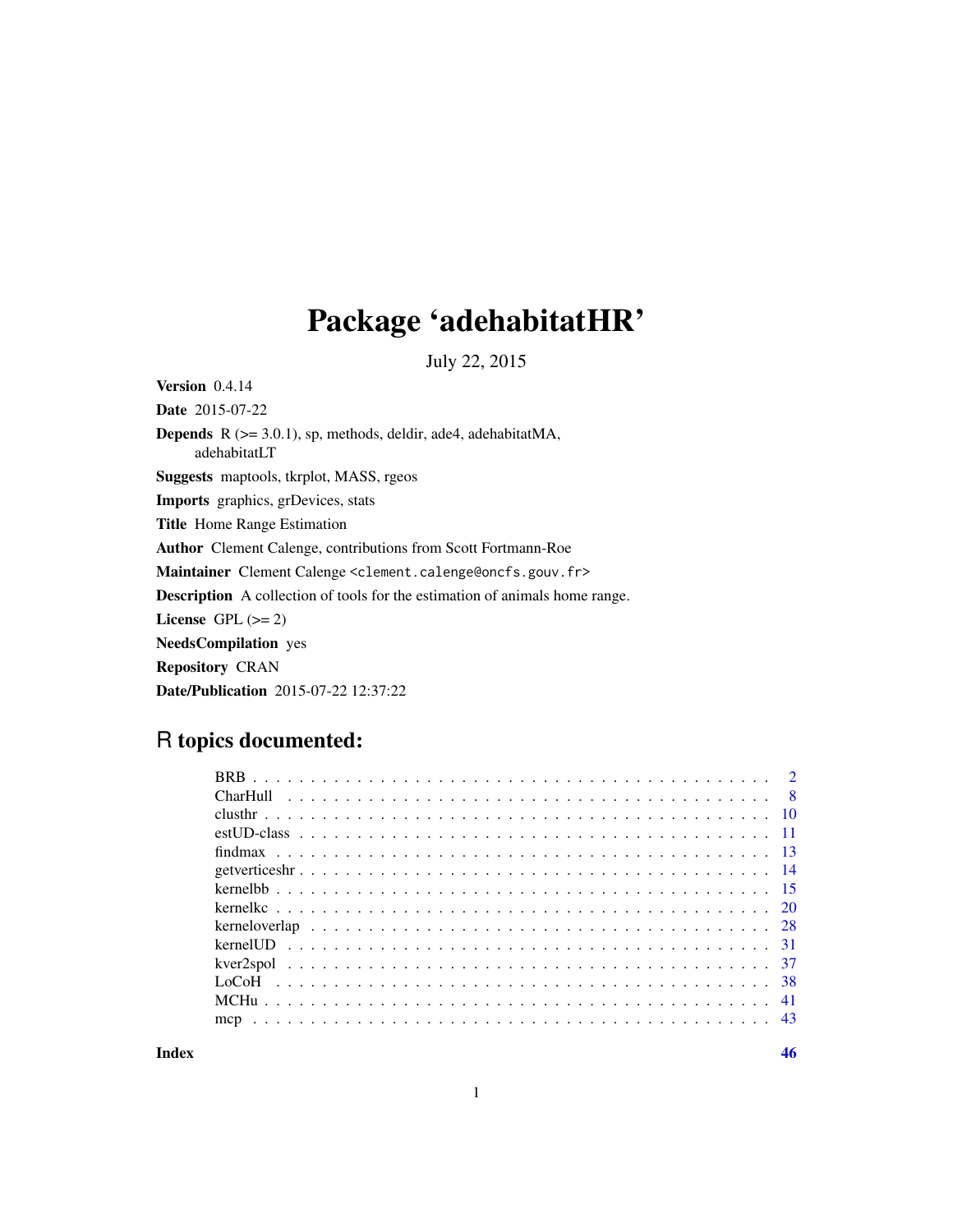<span id="page-1-0"></span>BRB *Utilization Distribution of an Animal Based on Biased Random Bridges*

#### Description

This function estimates the utilization distribution of one/several animals using a biased random bridge approach (Benhamou and Cornelis 2010, Benhamou 2011). This function also allows the decomposition of the utilization distribution into (i) an intensity distribution reflecting the average time spent by the animal in the habitat patches, and (ii) a recursion distribution reflecting the number of visits of the animal in the habitat patches (Benhamou and Riotte-Lambert, 2012).

#### Usage

```
BRB(ltr, D, Tmax, Lmin, hmin, type=c("UD","ID", "RD"), radius = NULL,
   maxt = NULL, filtershort = TRUE, habitat = NULL, activity = NULL,
   grid = 200, b=FALSE, same4all=FALSE, extent=0.5, tau = NULL,
   boundary=NULL)
BRB.D(ltr, Tmax = NULL, Lmin = NULL, habitat = NULL, activity = NULL)
BRB.likD(ltr, Dr=c(0.1,100),
         Tmax = NULL, Lmin = NULL,habitat = NULL, activity = NULL)
```
#### Arguments

| ltr  | an object of class 1traj.                                                                                                                                                                                                                                                       |
|------|---------------------------------------------------------------------------------------------------------------------------------------------------------------------------------------------------------------------------------------------------------------------------------|
| D    | a number corresponding to the diffusion parameter (in squared "units" per sec-<br>ond, where "units" denote the units of the relocation coordinates) used for the<br>estimation. Alternatively this parameter may be an object of class DBRB returned<br>by the function BRB.D. |
| Dr   | a vector of length two giving the lower and upper limits of the diffusion coeffi-<br>cient, within which the maximum likelihood could be found.                                                                                                                                 |
| Tmax | the maximum duration (in seconds) allowed for a step built by successive relo-<br>cations. All steps characterized by a duration dt greater than Tmax are not taken<br>into account in the calculations.                                                                        |
| Lmin | the minimum distance (in units of the coordinates) between successive reloca-<br>tions, defining intensive use or resting (See details). The distance should be<br>specified in units of the relocation coordinates (i.e. in metres if they are speci-<br>fied in metres).      |
| hmin | The minimum smoothing parameter (in units of the relocations coordinates), ap-<br>plied to all recorded relocations. See details for a description of this parameter.                                                                                                           |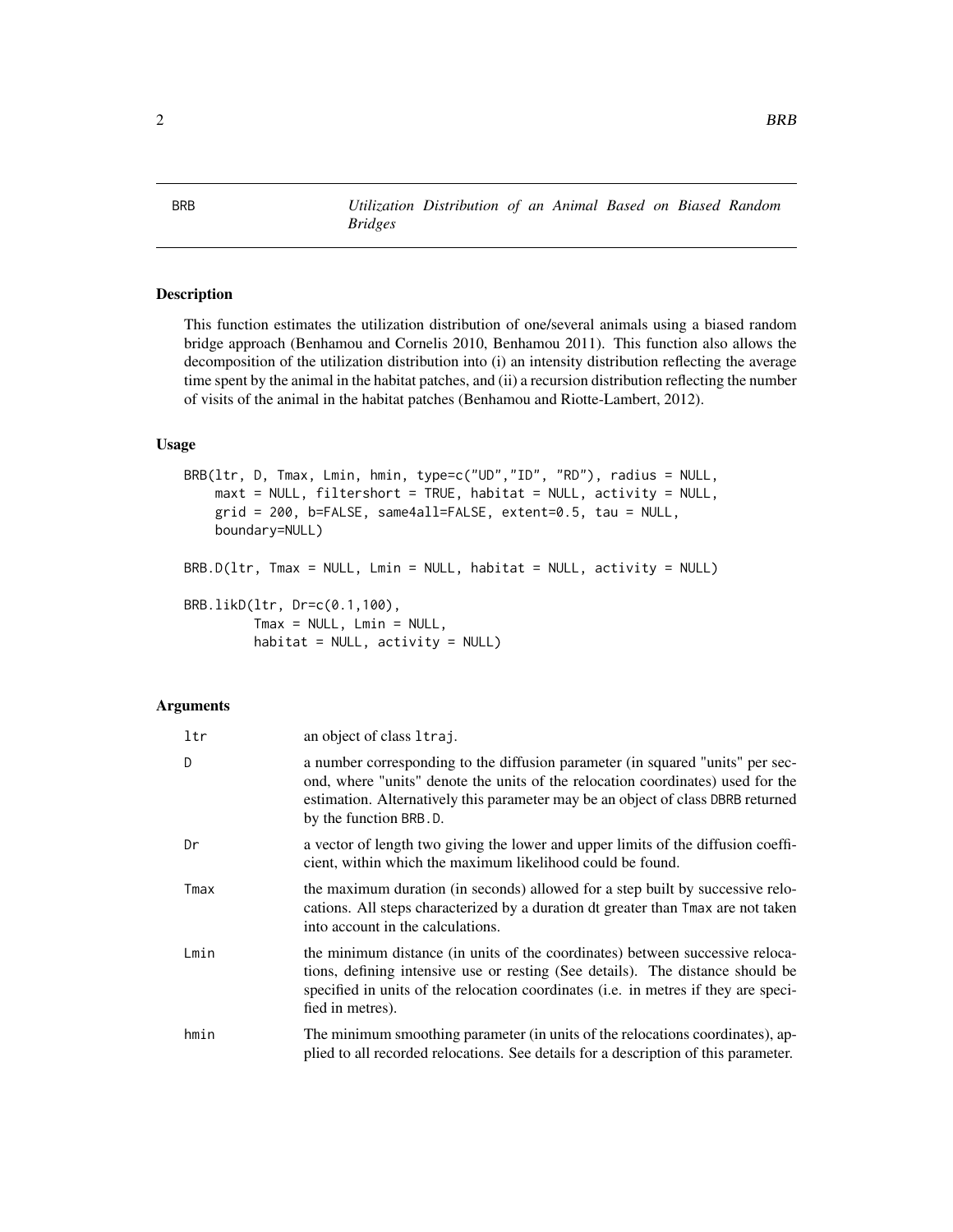| type        | The type of distribution expected by the user: "UD" returns the utilization distri-<br>bution using the approach described by Benhamou and Cornelis (2010). "ID"<br>returns the intensity distribution described in Benhamou and Riotte-Lambert<br>(2012), i.e. a distribution reflecting the average time spent in habitat patches.<br>"RD" returns the recursion distribution described in Benhamou and Riotte-Lambert<br>(2012), i.e. a distribution reflecting the number of visits in habitat patches. |
|-------------|-------------------------------------------------------------------------------------------------------------------------------------------------------------------------------------------------------------------------------------------------------------------------------------------------------------------------------------------------------------------------------------------------------------------------------------------------------------------------------------------------------------|
| radius      | If type $=$ "ID" or "RD", the radius of the patches (in units of the relocation<br>coordinates) used in the calculation of the residence time or the number of visits.<br>If NULL, the radius is set to 3*hmin.                                                                                                                                                                                                                                                                                             |
| maxt        | If type = $"ID"$ or $"RD"$ , maximum time threshold (in seconds) that the animal<br>is allowed to spend outside the patch before that we consider that the animal<br>actually left the patch (see ?residenceTime).                                                                                                                                                                                                                                                                                          |
| filtershort | logical indicating the behaviour of the function when the length of a step is<br>lower than Lmin (see details). It must be set to TRUE if track segments shorter<br>than Lmin are assumed to correspond to resting periods, which thereby will be<br>filtered out systematically, or to FALSE to take these short track segments into<br>account when not associated to resting (animals active without moving more<br>than Lmin). They then will be given a null diffusion coefficient.                    |
| habitat     | optionally, an object of class SpatialPixelsDataFrame with one column de-<br>scribing the habitat type on the area.                                                                                                                                                                                                                                                                                                                                                                                         |
| activity    | optionally, a character indicating the name of the variable in the infolocs compo-<br>nent of 1tr indicating the proportion of time between relocation i and relocation<br>i+1 during which the animal was active (Users of adehabitatLT prior to version<br>0.3 should read the section Warning below).                                                                                                                                                                                                    |
| grid        | a number giving the size of the grid on which the UD should be estimated.<br>Alternatively, this parameter may be an object of class SpatialPixels, or a list<br>of objects of class SpatialPixels with as many elements as there are bursts in<br>ltr.                                                                                                                                                                                                                                                     |
| b           | logical specifying how relocation and movement variances are combined. If<br>TRUE, the relocation variance progressively merges with the movement compo-<br>nent; if FALSE, the relocation variance has a constant weight (see Benhamou,<br>2011).                                                                                                                                                                                                                                                          |
| same4all    | logical. if TRUE, the same grid is used for the estimation of all bursts. If FALSE,<br>one grid is used per burst.                                                                                                                                                                                                                                                                                                                                                                                          |
| extent      | a value indicating the extent of the grid used for the estimation (the extent of the<br>grid on the abscissa is equal to $(min(xy[,1]) + extent * diff(range(xy[,1]))$ .                                                                                                                                                                                                                                                                                                                                    |
| tau         | interpolation time (tau, in seconds). Defaults to tmin/10, where tmin is the<br>minimum duration of a step in 1tr.                                                                                                                                                                                                                                                                                                                                                                                          |
| boundary    | If, not NULL, an object inheriting the class SpatialLines defining a barrier that<br>cannot be crossed by the animals. There are constraints on the shape of the<br>barrier that depend on the smoothing parameter (***see details***)                                                                                                                                                                                                                                                                      |

### Details

The function BRB uses the biased random bridge approach to estimate the Utilization Distribution of an animal with serial autocorrelation of the relocations. This approach is similar to the Brownian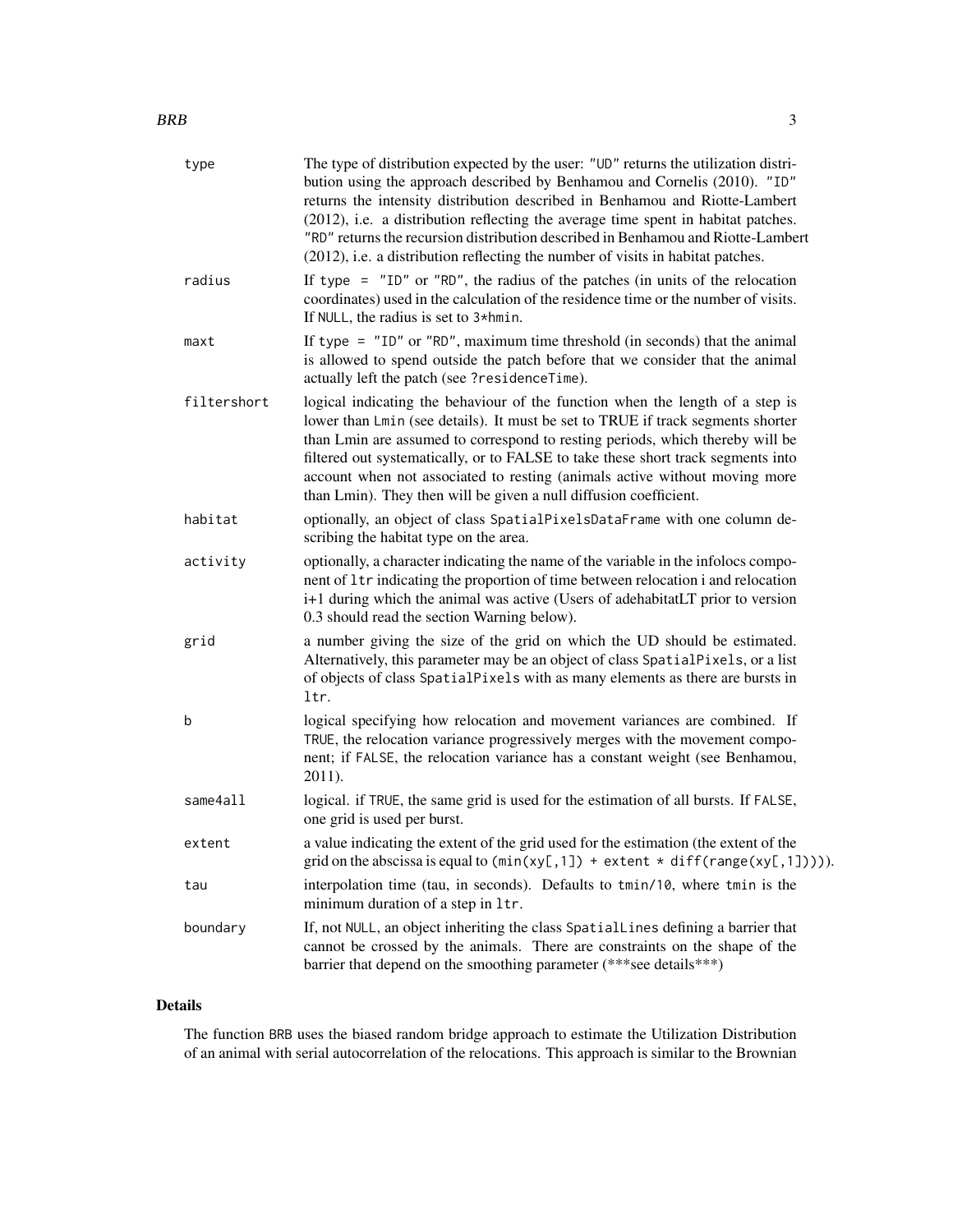bridge approach (see ?kernelbb), with several noticeable improvements. Actually, the Brownian bridge approach supposes that the animal movement is random and purely diffusive between two successive relocations: it is supposed that the animal moves in a purely random fashion from the starting relocation and reaches the next relocation randomly. The BRB approach goes further by adding an advection component (i.e., a "drift") to the purely diffusive movement: is is supposed that the animal movement is governed by a drift component (a general tendency to move in the direction of the next relocation) and a diffusion component (tendency to move in other directions than the direction of the drift).

The BRB approach is based on the biased random walk model. This model is the following: at a given time t, the speed of the animal is drawn from a probability density function (pdf) and the angle between the step and the east direction is drawn from a circular pdf with given mean angle and concentration parameters. A biased random walk occurs when this angular distribution is not uniform (i.e. there is a preferred direction of movement). Now, consider two successive relocations  $r1 = (x1, y1)$  and  $r2 = (x2, y2)$  collected respectively at times t1 and t2. The aim of the Biased Random Bridges approach is to estimate the pdf that the animal is located at a given place  $r = (x,y)$ at time ti (with  $t1 < t1 < t2$ ), given that it is located at  $r1, r2$  at times  $t1, t2$ , and given that the animal moves according a biased random walk with an advection component determined by r1 and r2.

Benhamou (2011) proposed an approximation for this pdf, noting that it can be approximated by a circular bivariate normal distribution with mean location corresponding to  $(x1 + pi*(x2-x1), y1 +$  $pi^*(y2-y1)$ ), where  $pi = (ti-t1)/(t2-t1)$ . The variance-covariance matrix of this distribution is diagonal, with both diagonal elements corresponding to the diffusion coefficient D. This coefficient D can be estimated using the plug-in method, using the function BRB.D (for details, see Benhamou, 2011). Note that the diffusion parameter D can be estimated for each habitat type is a habitat map is available. Note that the function BRB.likD can be used alternatively to estimate the diffusion coefficient using the maximum likelihood method.

An important aspect of the BRB approach is that the drift component is allowed to change in direction and strength from one step to the other, but should remain constant during each of them. For this reason, it is required to set an upper time threshold Tmax. Steps characterized by a longer duration are not taken into account into the estimation of the pdf. This upper threshold should be based on biological grounds.

As for the Brownian bridge approach, this conditional pdf based on biased random walks takes an infinite value at times ti = t1 and ti = t2 (because, at these times, the relocation of the animal is known exactly). Benhamou proposed to circumvent this drawback by considering that the true relocation of the animal at times t1 and t2 is not known exactly. He noted: "a GPS fix should be considered a punctual sample of the possible locations at which the animal may be observed at that time, given its current motivational state and history. Even if the recording noise is low, the relocation variance should therefore be large enough to encompass potential locations occurring in the same habitat patch as the recorded location". He proposed two ways to include this "relocation uncertainty" component in the pdf: (i) either the relocation variance progressively merges with the movement component, (ii) or the relocation variance has a constant weight. This is controlled by the parameter b of the function. In both cases, the minimum uncertainty over the relocation of an animal is observed for  $ti = t1$  or t2. This minimum standard deviation corresponds to the parameter hmin. According to Benhamou and Cornelis, "hmin must be at least equal to the standard deviation of the localization errors and also must integrate uncertainty of the habitat map when UDs are computed for habitat preference analyses. Beyond these technical constraints, hmin also should incorporate a random component inherent to animal behavior because any recorded location, even if accurately recorded and plotted on a reliable map, is just a punctual sample of possible locations at which the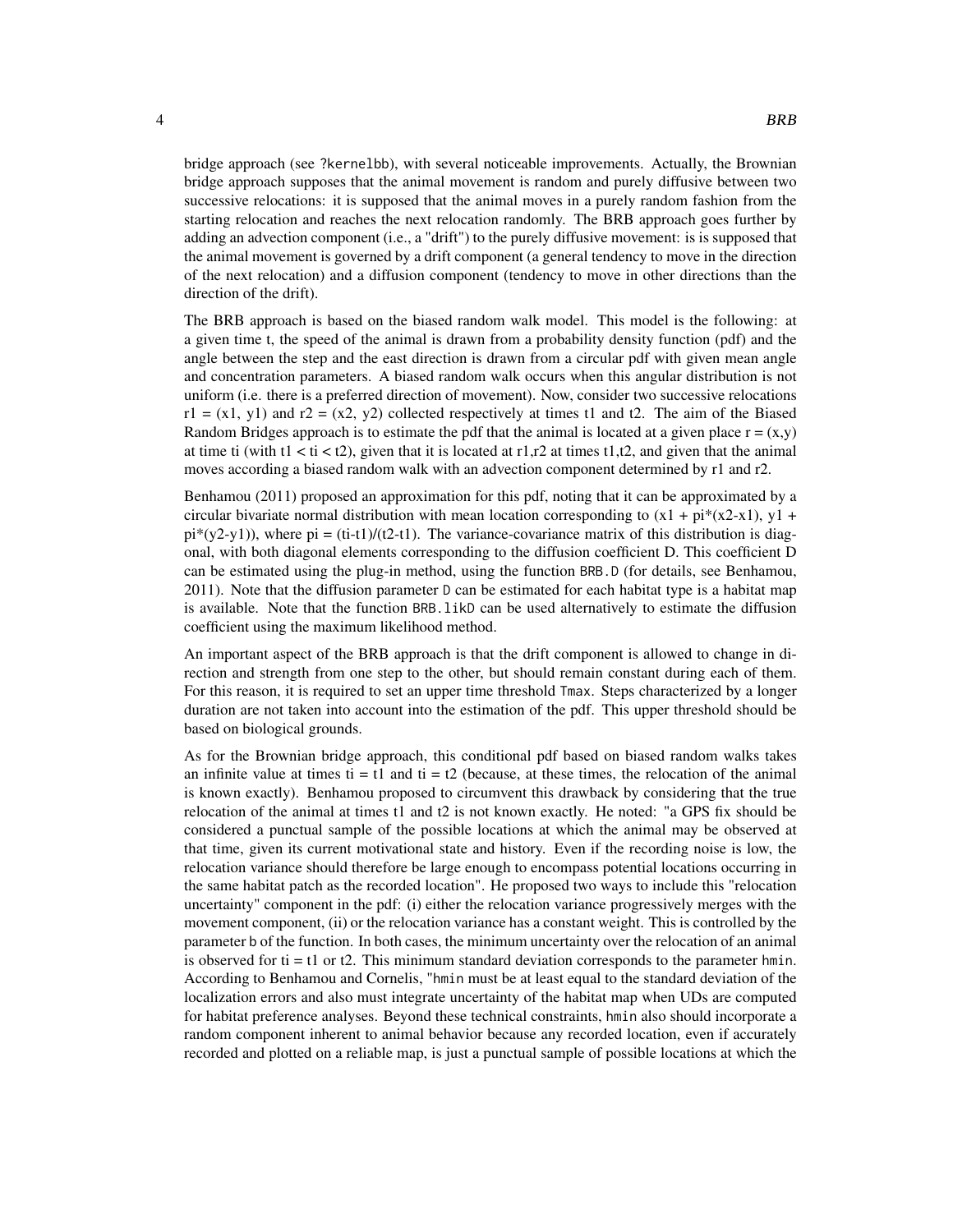animal may be found at that time, given its current motivational state and history. Consequently, hmin should be large enough to encompass potential locations occurring in the same habitat patch as the recorded location".

Practically, the BRB approach can be carried out with the help of the movement-based kernel density estimation (MKDE) developed by Benhamou and Cornelis (2010). This method consists in dividing each step i into Ti/tau intervals, where Ti is the duration of the step (in seconds) and tau is the interpolation time (in seconds). A kernel density estimation is then used to estimate the required pdf, with a smoothing parameter varying with each interpolated location ri and corresponding to: hi^2 = hmin^2 + 4pi(1-pi)(hmax^2 - hmin^2)Ti/Tmax. In this equation, hmax^2 corresponds to hmin<sup> $\gamma$ +</sup> D\*Tmax/2 if b is FALSE and to D\*Tmax/2 otherwise. Note that this smoothing parameter may be a function of the habitat type where the interpolated relocation occurs if the diffusion parameters are available for each habitat types.

The special case where a given step covers a distance lower than Lmin merits further details. When the parameter filtershort = TRUE, it is always assumed that the animal was resting at this time, and this step is filtered out before the estimation. When the parameter filtershort = FALSE, this assumption is not made. In this case, the behaviour of the function depends on the availability of a variable measuring the activity of the animal (when the name of the variable containing the ai in the infolocs component is passed as the parameter activity; see ?infolocs for additionnal information on this component). If the animal was active during the step, the smoothing parameter hi is set to hmin for this step. This procedure allows to give more weight to the immediate surroundings of this relocation (indicating an intensive use of these immediate surroundings). If the animal was inactive, then the animal was resting and the step is filtered out before the estimation. Note however that activity value may sometimes be relatively high while the animal is resting, e.g. if disturbed by flies, possibly requiring manual correction of activity values based on the distance moved between relocations).

If no activity variable is available and filtershort = FALSE, it is always suppose that the animal was active between the two relocations, the step is not filtered out and the smoothing parameter hi is set to hmin for this step.

The parameter boundary allows to define a barrier that cannot be crossed by the animals. When this parameter is set, the method described by Benhamou and Cornelis (2010) for correcting boundary biases is used. The boundary can possibly be defined by several nonconnected lines, each one being built by several connected segments. Note that there are constraints on these segments (not all kinds of boundary can be defined): (i) each segment length should at least be equal to 3\*h (the size of "internal lane" according to the terminology of Benhamou and Cornelis), (ii) the angle between two line segments should be greater that pi/2 or lower that -pi/2. The UD of all the pixels located within a band defined by the boundary and with a width equal to 6\*h ("external lane") is set to zero.

Benhamou and Riotte-Lambert (2012) showed that the space use at any given location, as estimated by this approach, can be seen as the product between the mean residence time per visit times the number of visits of the location. They proposed an approach allowing the decomposition of the UD into two components: (i) the intensity distribution reflecting this average residence time and (ii) a recursion distribution reflecting the number of visits. This function allows to estimate these two components, by setting the argument type to "ID" and "RD" respectively.

Note that all the methods available to deal with objects of class estUDm are available to deal with the results of the function BRB (see ?kernelUD).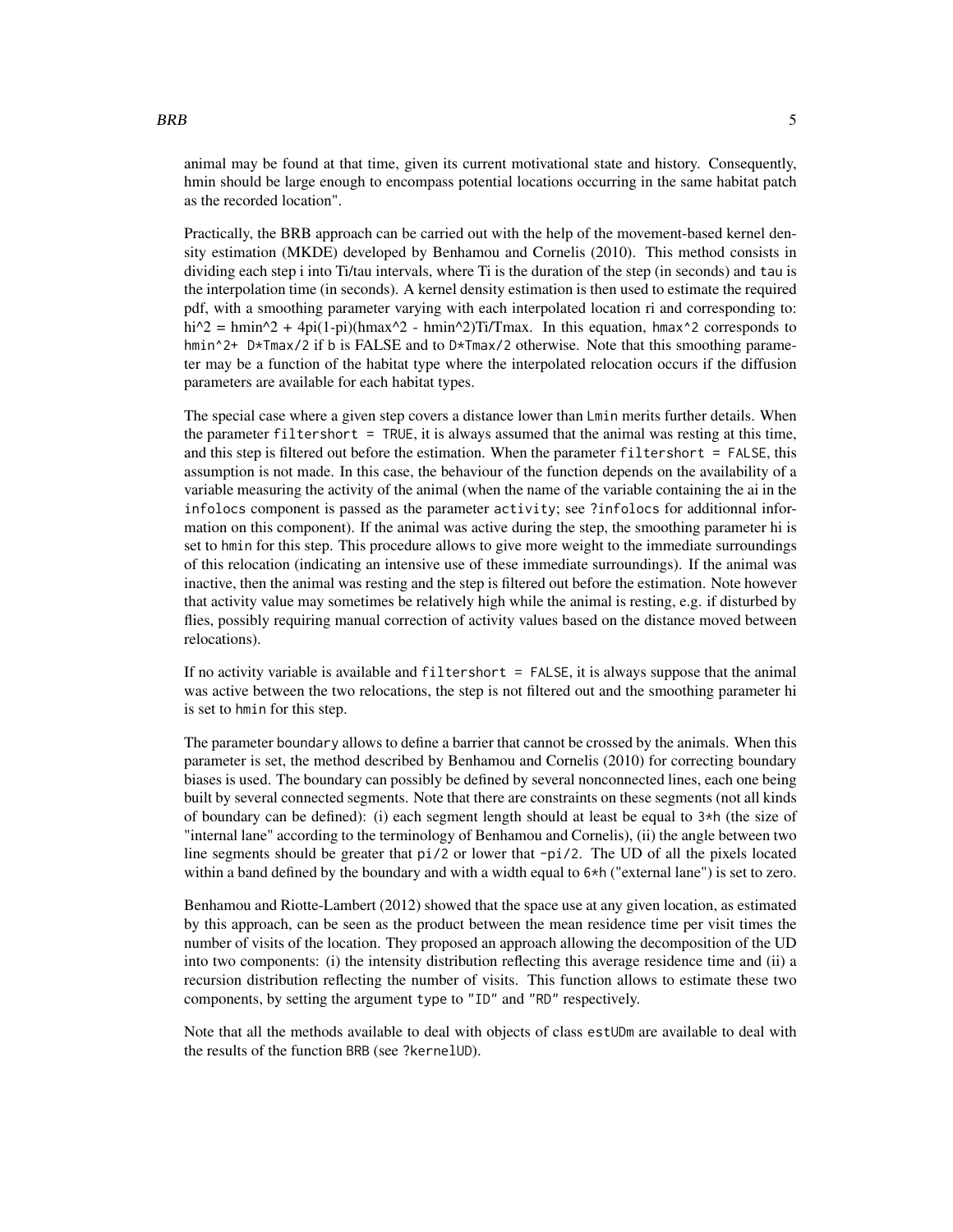#### <span id="page-5-0"></span>Value

BRB returns an object of class estUDm when the UD is estimated for several animals, and estUD when only one animal is studied.

BRB.D and BRB.likD returns a list of class DBRB, with one component per burst containing a data frame with the diffusion parameters.

#### Warning

Users of the version 0.2 of adehabitatHR should be careful that there was a slight inconsistency in the package design: whereas all the parameters characterizing the steps in an object of class "ltraj" (e.g. dist, dx, dy) describe the step between relocations i and i+1, it was expected for BRB that the activity described the proportion of activity time between relocation i-1 and i. This inconsistency has now been corrected since version 0.3.

#### Author(s)

Clement Calenge <clement.calenge@oncfs.gouv.fr>, based on a C translation of the Pascal source code of the program provided by Simon Benhamou.

#### References

Benhamou, S. (2011) Dynamic approach to space and habitat use based on biased random bridges *PLOS One*, 6, 1–8.

Benhamou, S. and Cornelis, D. (2010) Incorporating Movement Behavior and Barriers to Improve Biological Relevance of Kernel Home Range Space Use Estimates. *Journal of Wildlife Management*, 74, 1353–1360.

Benhamou, S. and Riotte-Lambert, L. (2012) Beyond the Utilization Distribution: Identifying home range areas that are intensively exploited or repeatedly visited. *Ecological Modelling*, 227, 112– 116.

#### See Also

[kernelbb](#page-14-1) for the Brownian bridge kernel estimation, [kernelUD](#page-30-1) and [estUD-class](#page-10-1) for additional information about objects of class estUDm and estUD, [infolocs](#page-0-0) for additional information about the infolocs component, [as.ltraj](#page-0-0) for additional information about the class ltraj.

#### Examples

```
## Example dataset used by Benhamou (2011)
data(buffalo)
## The trajectory:
buffalo$traj
## The habitat map:
buffalo$habitat
## Show the dataset
```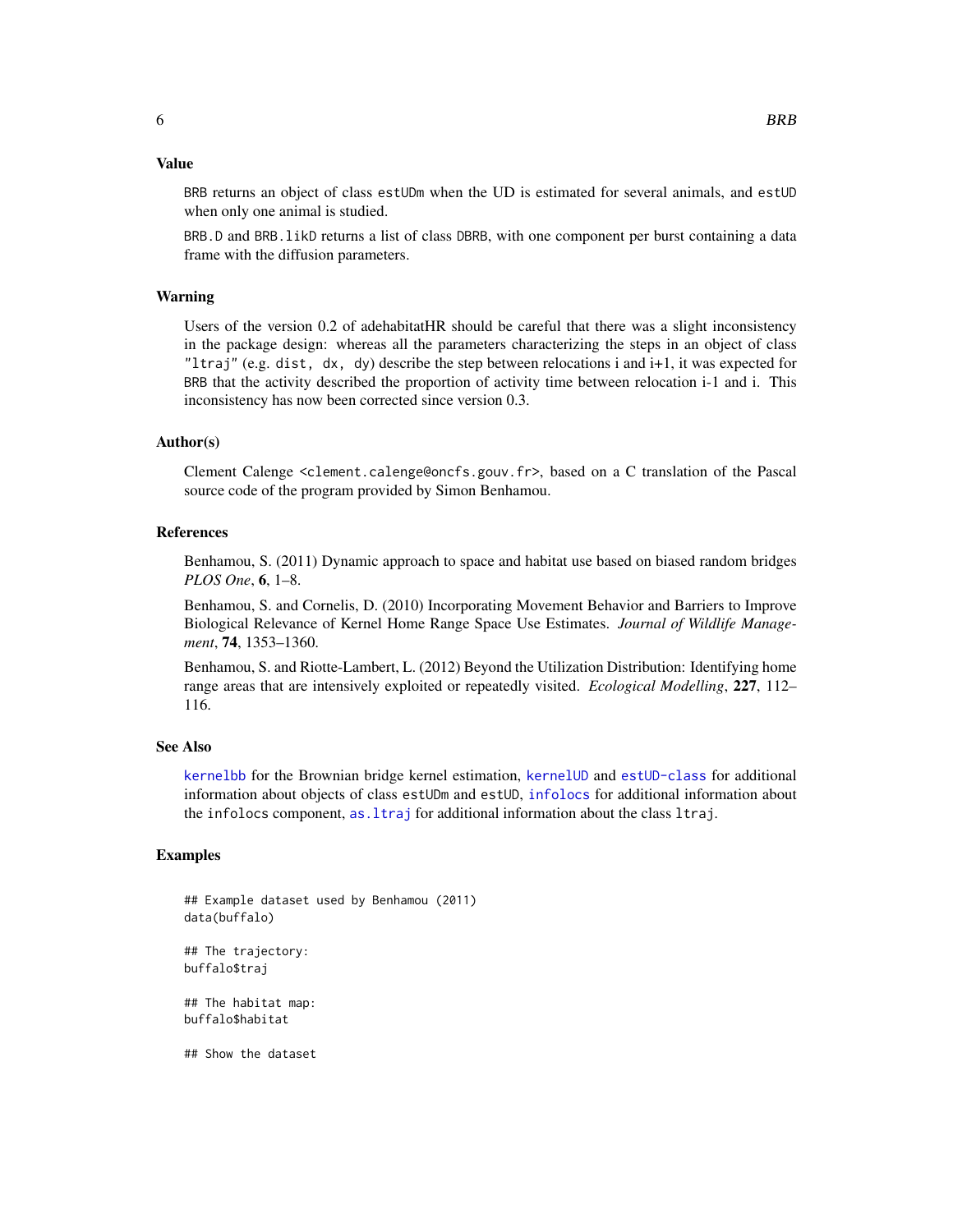```
plot(buffalo$traj, spixdf = buffalo$habitat)
## Estimate the diffusion component for each habitat type
## Using the plug-in method
vv <- BRB.D(buffalo$traj, Tmax = 180*60, Lmin = 50,
            habitat = buffalo$habitat, activ = "act")
vv
## Note that the values are given here as m^2/s, whereas
## they are given as m^2/min in Benhamou (2011). The
## values in m^2 per min are:
vv[[1]][,2]*60
## Approximately the same values, with slight differences due to
## differences in the way the program of Benhamou (2011) and the present
## one deal with the relocations occurring on the boundary between two
## different habitat types
## Note that an alternative estimation of the Diffusion coefficient
## could be found using maximum likelihood
vv2 <- BRB.likD(buffalo$traj, Tmax = 180*60, Lmin = 50,
                habitat = buffalo$habitat, activ = "act")
vv2
vv[[1]][,2]*60
## Estimation of the UD with the same parameters as those chosen by
## Benhamou (2011)
ud <- BRB(buffalo$traj, D = vv, Tmax = 180*60, tau = 300, Lmin = 50, hmin=100,
          habitat = buffalo$habitat, activity = "act", grid = 50, b=0,
          same4all=FALSE, extent=0.5)
ud
## Show the UD.
image(ud)
## Not run:
## Example of the decomposition of the UD into a recursion distribution
## and a intensity distribution (Benhamou and Riotte-Lambert 2012).
##
## 1. Intensity Distribution using the same parameters as Benhamou and
## Riotte-Lambert (2012)
id <- BRB(buffalo$traj, D = 440/60, Tmax = 3*3600, Lmin = 50, type = "ID",
          hmin=100, radius = 300, maxt = 2*3600, activity="act", filtershort=FALSE,
          grid = 200, extent=0.1)
rd <- BRB(buffalo$traj, D = 440/60, Tmax = 3*3600, Lmin = 50, type = "RD",
          hmin=100, radius = 300, maxt = 2*3600, activity="act", filtershort=FALSE,
          grid = 200, extent=0.1)ud <- BRB(buffalo$traj, D = 440/60, Tmax = 3*3600, Lmin = 50,
          hmin=100, radius = 300, maxt = 2*3600, activity="act", filtershort=FALSE,
```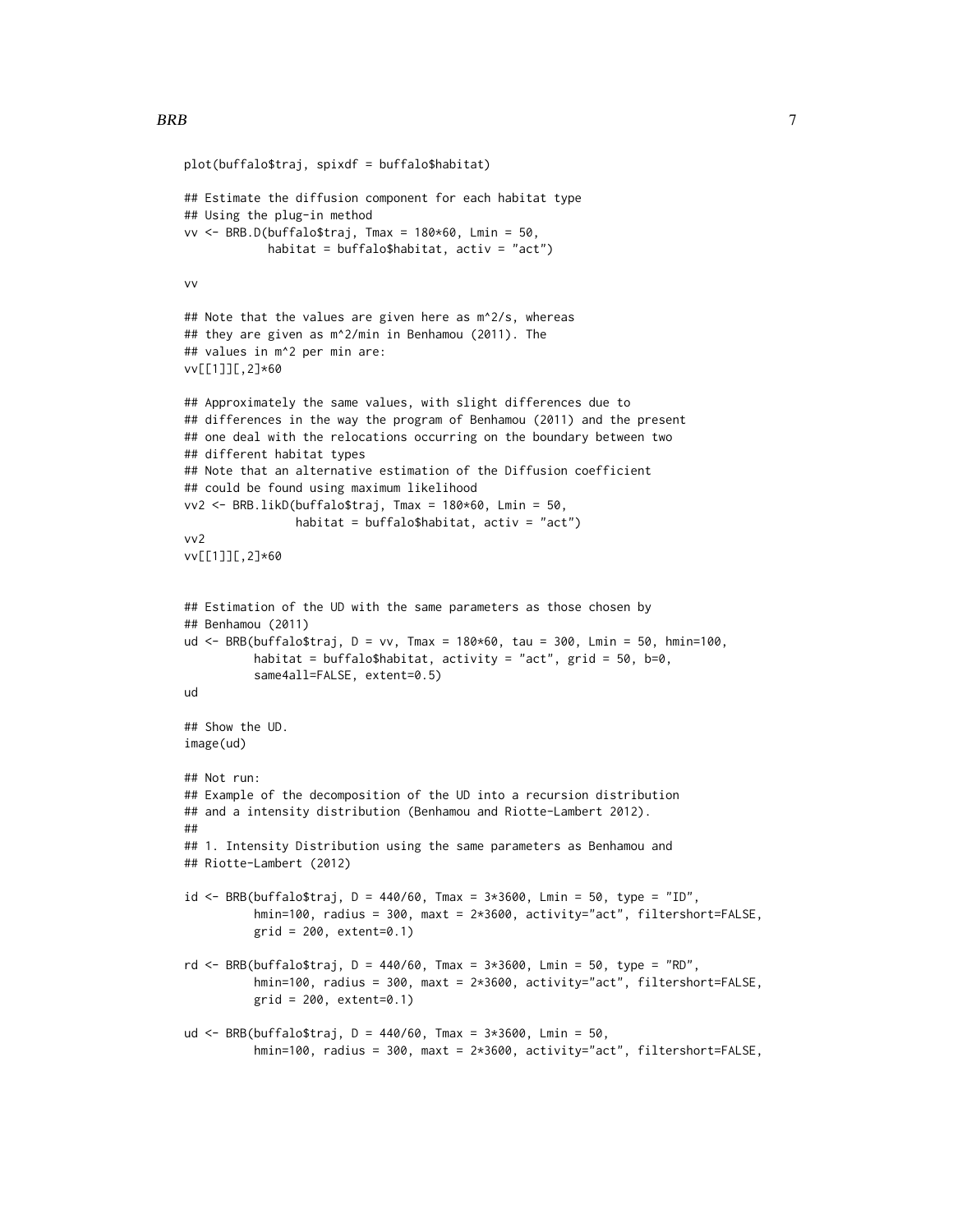$grid = 200, extent=0.1)$ 

```
par(mfrow = c(2,2), mar=c(0,0,2,0))image(getvolumeUD(id))
title("ID")
image(getvolumeUD(rd))
title("RD")
image(getvolumeUD(ud))
title("UD")
```
## End(Not run)

<span id="page-7-1"></span>CharHull *Estimation of the Home Range by Delaunay Triangulation method*

### Description

The function CharHull implements the method developed by Downs and Horner (2009) for the home range estimation.

#### Usage

```
CharHull(xy, unin = c("m", "km"),
        unout = c("ha", "m2", "km2"),duplicates = c("random", "remove"), amount = NULL)
```
#### Arguments

| xy         | an object inheriting the class Spatial Points containing the x and y coordinates<br>of the relocations of the animal. If xy inherits the class SpatialPointsDataFrame,<br>it should contain only one column (factor) corresponding to the identity of the<br>animals for each relocation. |
|------------|-------------------------------------------------------------------------------------------------------------------------------------------------------------------------------------------------------------------------------------------------------------------------------------------|
| unin       | the units of the relocations coordinates. Either "m" (default) for meters or "km"<br>for kilometers                                                                                                                                                                                       |
| unout      | the units of the output areas. Either "m2" for square meters, "km2" for square<br>kilometers or "ha" for hectares (default)                                                                                                                                                               |
| duplicates | a setting to determine how duplicated points are handled. If "random" the dupli-<br>cated points are slightly moved randomly. If "remove" the duplicated points are<br>removed.                                                                                                           |
| amount     | if duplicates == random, this parameter controls the amount of noise added<br>to the data (see the help page of jitter for additional information on this pa-<br>rameter).                                                                                                                |

<span id="page-7-0"></span>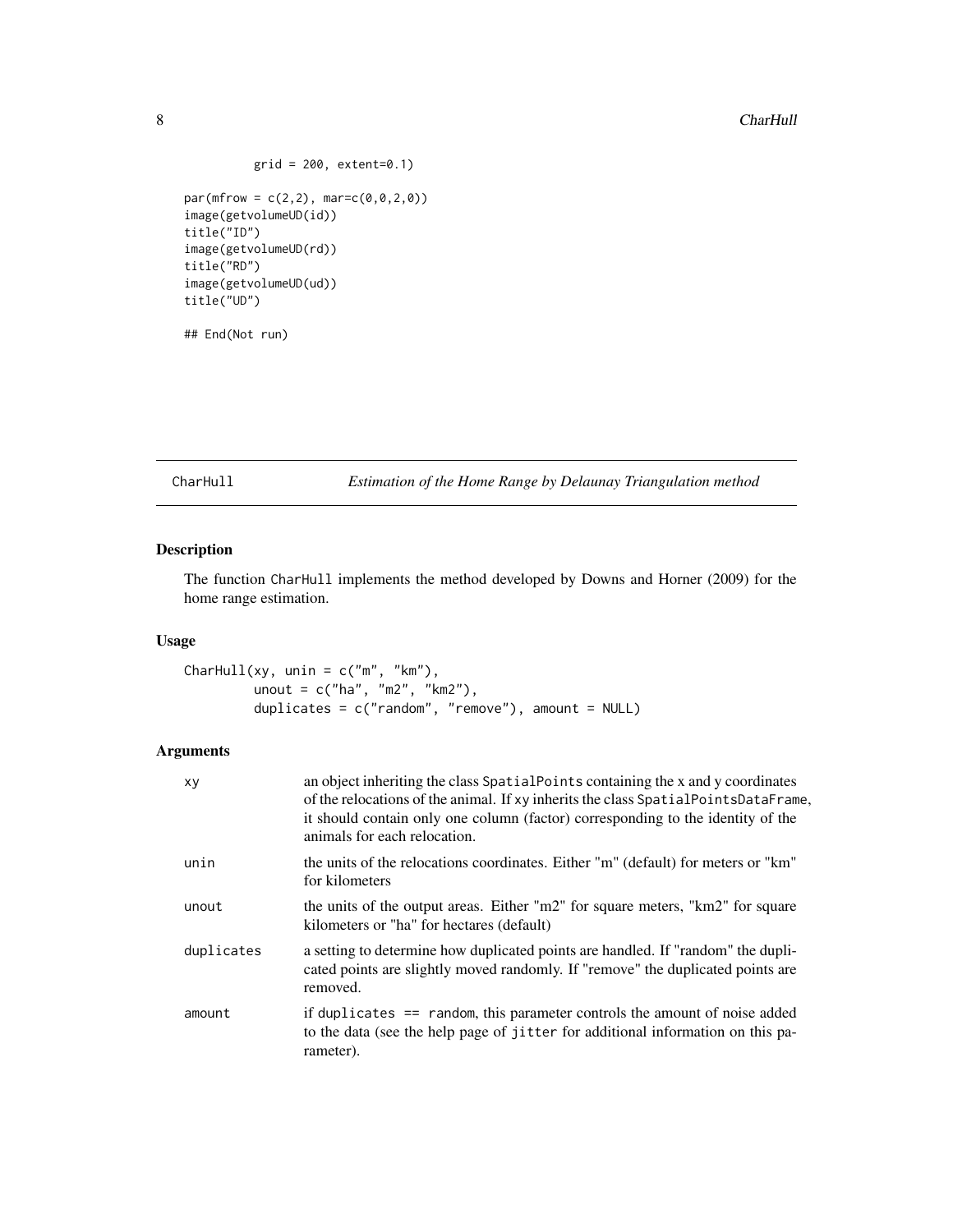#### <span id="page-8-0"></span>CharHull 9

#### Details

This method consists in the computation of the Delaunay triangulation of the set of relocations. Then, the triangles are ordered from the smallest to the largest. It is possible to select a given percentage of the smallest triangles (measured by their area) as the home-range estimation. The contour can be extracted with the function getverticeshr

#### Value

an object of the class MCHu

#### Note

This function relies on the package deldir.

#### Author(s)

Clement Calenge <clement.calenge@oncfs.gouv.fr>

#### References

Downs J.A. and Horner, M.W. (2009) A Characteristic-Hull Based Method for Home Range Estimation. *Transactions in GIS*, 13, 527–537.

#### See Also

[MCHu](#page-40-1) for further information on the class MCHu, and [SpatialPolygonsDataFrame-class](#page-0-0) for additional information on this class. See [getverticeshr](#page-13-1) to extract a given home range contour.

#### Examples

```
## Not run:
data(puechabonsp)
lo<-puechabonsp$relocs[,1]
## Home Range Estimation
res <- CharHull(lo)
## Displays the home range
plot(res)
## Computes the home range size
MCHu2hrsize(res)
## Computes the 95 percent home range
ver <- getverticeshr(res)
ver
plot(ver)
## End(Not run)
```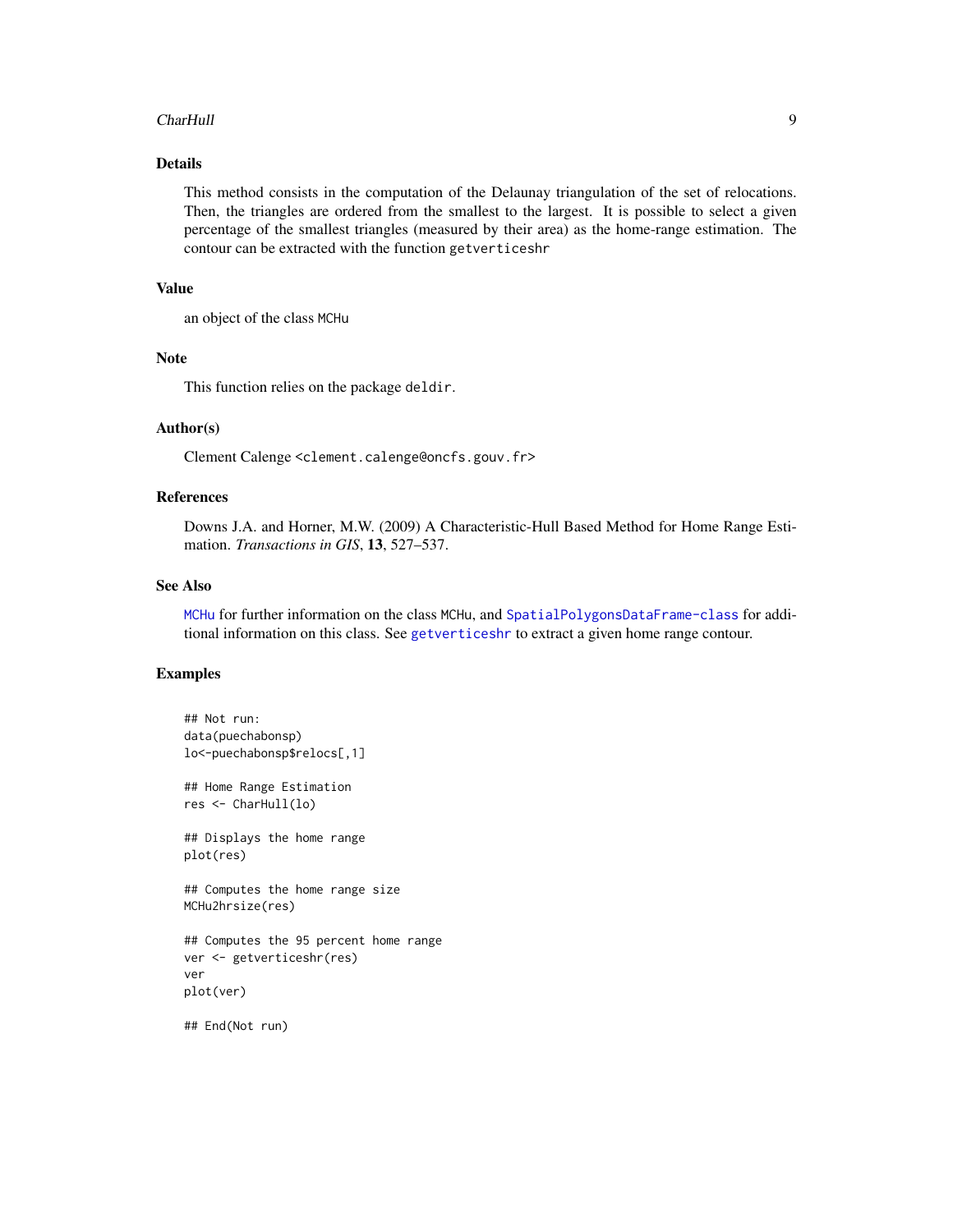#### <span id="page-9-1"></span><span id="page-9-0"></span>Description

clusthr allows the estimation of the home range by single-linkage cluster analysis (see details).

#### Usage

```
clusthr(xy, unin = c("m", "km"),
       unout = c("ha", "m2", "km2"),
       duplicates=c("random","remove"), amount = NULL)
```
#### Arguments

| xy         | an object inheriting the class SpatialPoints containing the x and y relocations<br>of the animal. If xy inherits the class SpatialPointsDataFrame, it should con-<br>tain only one column (factor) corresponding to the identity of the animals for<br>each relocation. |
|------------|-------------------------------------------------------------------------------------------------------------------------------------------------------------------------------------------------------------------------------------------------------------------------|
| unin       | the units of the relocations coordinates. Either "m" (default) for meters or "km"<br>for kilometers                                                                                                                                                                     |
| unout      | the units of the output areas. Either "m2" for square meters, "km2" for square<br>kilometers or "ha" for hectares (default)                                                                                                                                             |
| duplicates | a setting to determine how duplicated points are handled. If "random" the dupli-<br>cated points are slightly moved randomly. If "remove" the duplicated points are<br>removed.                                                                                         |
| amount     | if duplicates == random, this parameter controls the amount of noise added<br>to the data (see the help page of jitter for additional information on this pa-<br>rameter).                                                                                              |

#### Details

This method estimates home range using the single-linkage cluster analysis modified by Kenward et al. (2001). The clustering process is described hereafter: the three locations with the minimum mean of nearest-neighbour joining distances (NNJD) form the first cluster. At each step, two distances are computed: (i) the minimum mean NNJD between three locations (which corresponds to the next potential cluster) and (ii) the minimum of the NNJD between a cluster "c" and the closest location. If (i) is smaller that (ii), another cluster is defined with these three locations. If (ii) is smaller than (i), the cluster "c" gains a new location. If this new location belong to another cluster, the two cluster fuses. The process stop when all relocations are assigned to the same cluster.

At each step of the clustering process, the proportion of all relocations which are assigned to a cluster is computed (so that the home range can be defined to enclose a given proportion of the relocations at hand, i.e. to an uncomplete process). At a given step, the home range is defined as the set of minimum convex polygon enclosing the relocations in the clusters.

Note that a given home-range contour can be extracted using the function getverticeshr.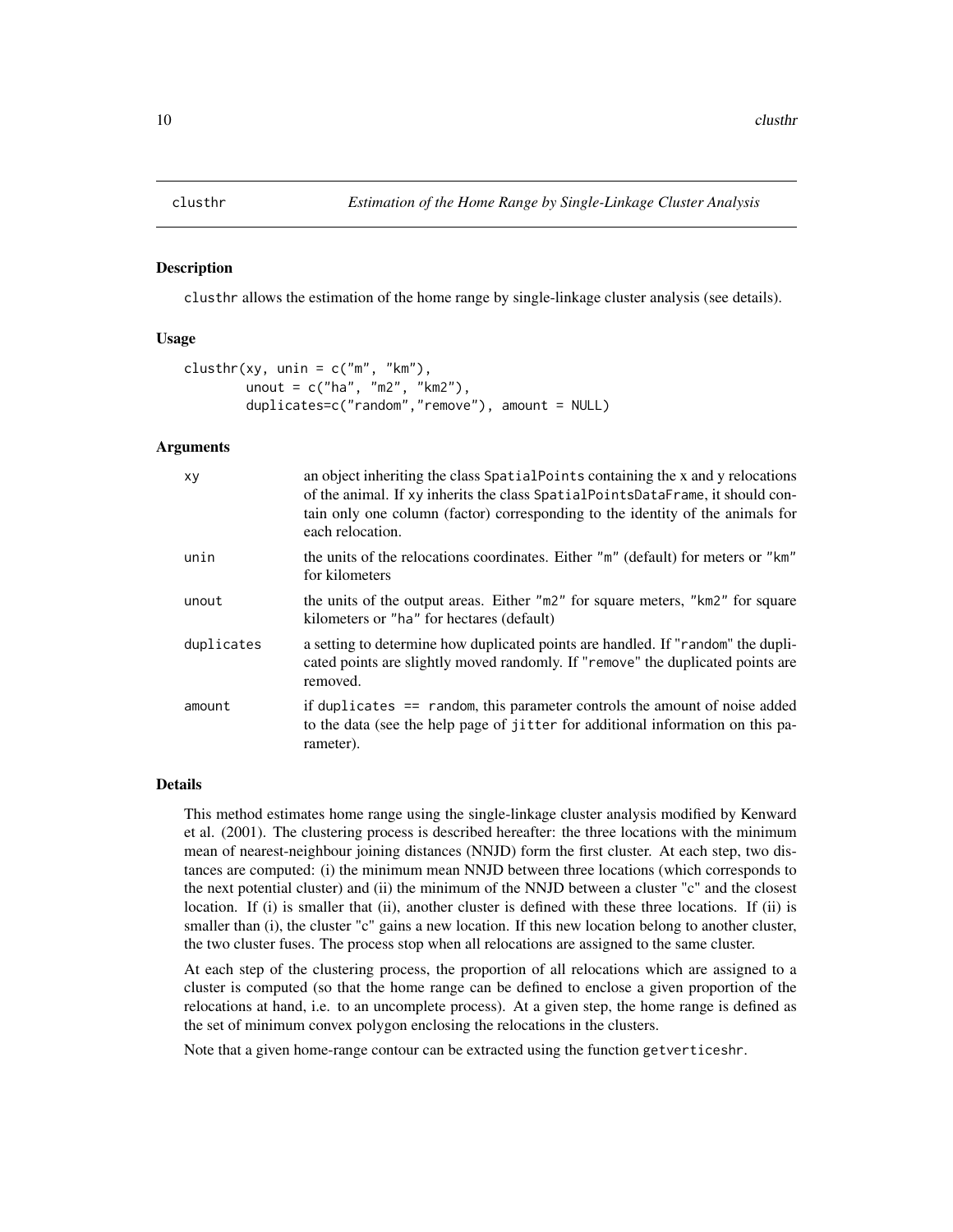#### <span id="page-10-0"></span>estUD-class 11

#### Value

The function clusthr returns either objects of class SpatialPolygonsDataFrame (if the relocations of only one animals are passed as the xy argument) or a list of SpatialPolygonsDataFrame of class MCHu – Multiple Convex Hull (if the relocations of several animals are passed as the xy argument).

#### Author(s)

Clement Calenge <clement.calenge@oncfs.gouv.fr>

#### References

Kenwward R.E., Clarke R.T., Hodder K.H. and Walls S.S. (2001) Density and linkage estimators of homre range: nearest neighbor clustering defines multinuclear cores. *Ecology*, 82, 1905–1920.

#### See Also

[MCHu](#page-40-1) for further information on the class MCHu, and [SpatialPolygonsDataFrame-class](#page-0-0) for additional information on this class. See [getverticeshr](#page-13-1) to extract a given home range contour.

#### Examples

```
data(puechabonsp)
lo<-puechabonsp$relocs[,1]
## Home Range Estimation
res <- clusthr(lo)
## Displays the home range
plot(res)
## Computes the home range size
MCHu2hrsize(res)
## get the 95 percent home range:
```
plot(getverticeshr(res, percent=95))

<span id="page-10-1"></span>estUD-class *Class "estUD": Storing Utilization Distributions in R*

#### Description

This class is an extension of the class SpatialPixelsDataFrame of the package sp, and is designed to store the utilization distribution of an animal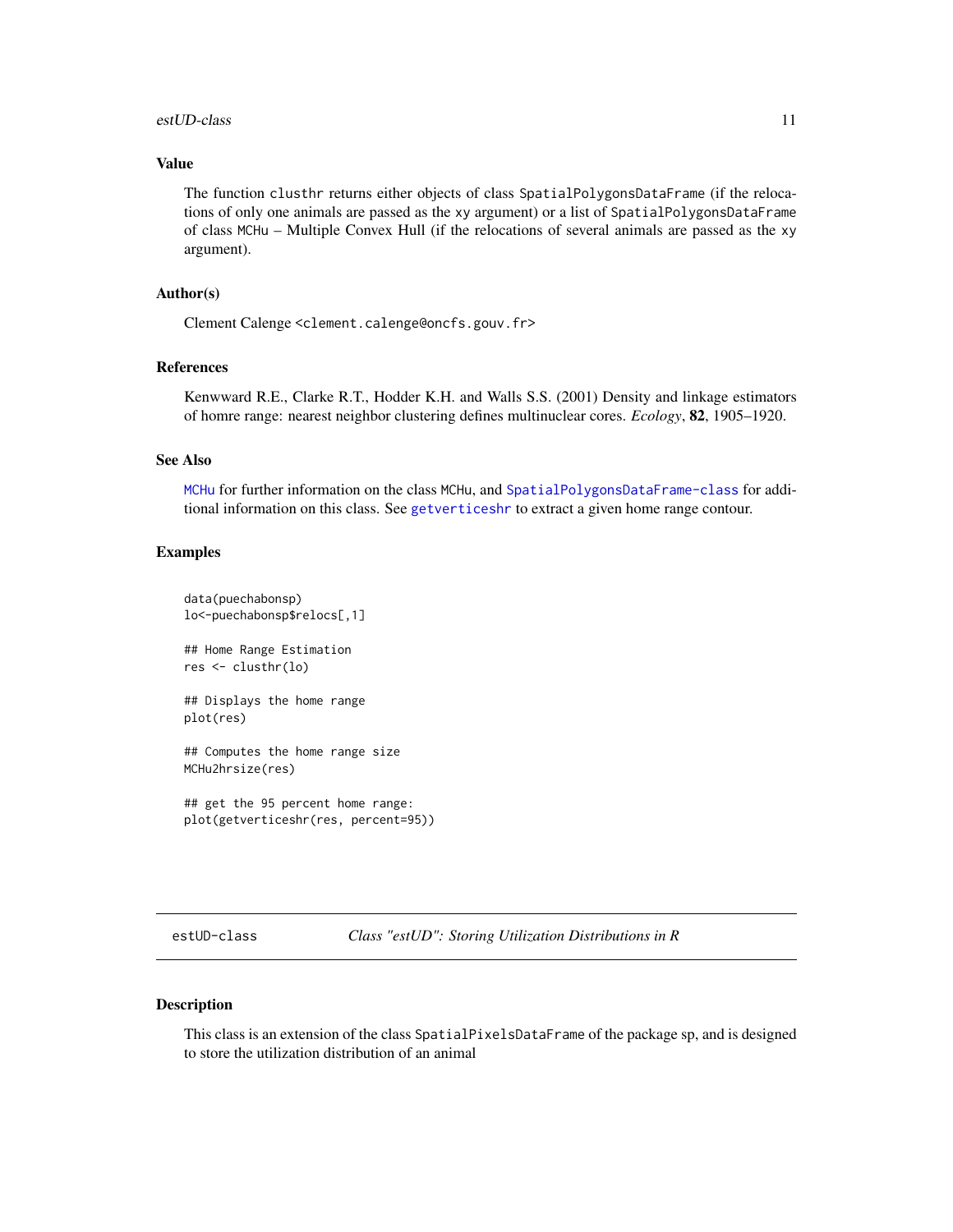#### <span id="page-11-0"></span>Objects from the Class

Objects of class "estUD" can be created using the functions kernelUD and getvolumeUD.

#### **Slots**

- h: Object of class "list" containing all information concerning the smoothing parameters used in the estimation process
- vol: Object of class "logical" indicating whether the mapped values coorespond to the UD or to the volume under the UD (see ?kernelUD)
- data: Object of class "data.frame" containing the values of the UD

#### Extends

Class ["SpatialPixelsDataFrame"](#page-0-0), directly.

#### Methods

```
coerce signature(from = "estUD", to = "data.frame"): converts the object into a data
    frame
```
show signature(object = "estUD"): printing method of the object

#### Author(s)

Clement Calenge <clement.calenge@oncfs.gouv.fr>

#### See Also

[SpatialPixelsDataFrame](#page-0-0) for additional information about this class, and [kernelUD](#page-30-1) for additional information about the methods generating such objects.

#### Examples

image(jj[[1]])

```
## load the data
data(puechabonsp)
## estimate one UD for each animal
jj <- kernelUD(puechabonsp$relocs[,1])
image(jj)
jj
## Consider the first animal
jj[[1]]
class(jj[[1]])
```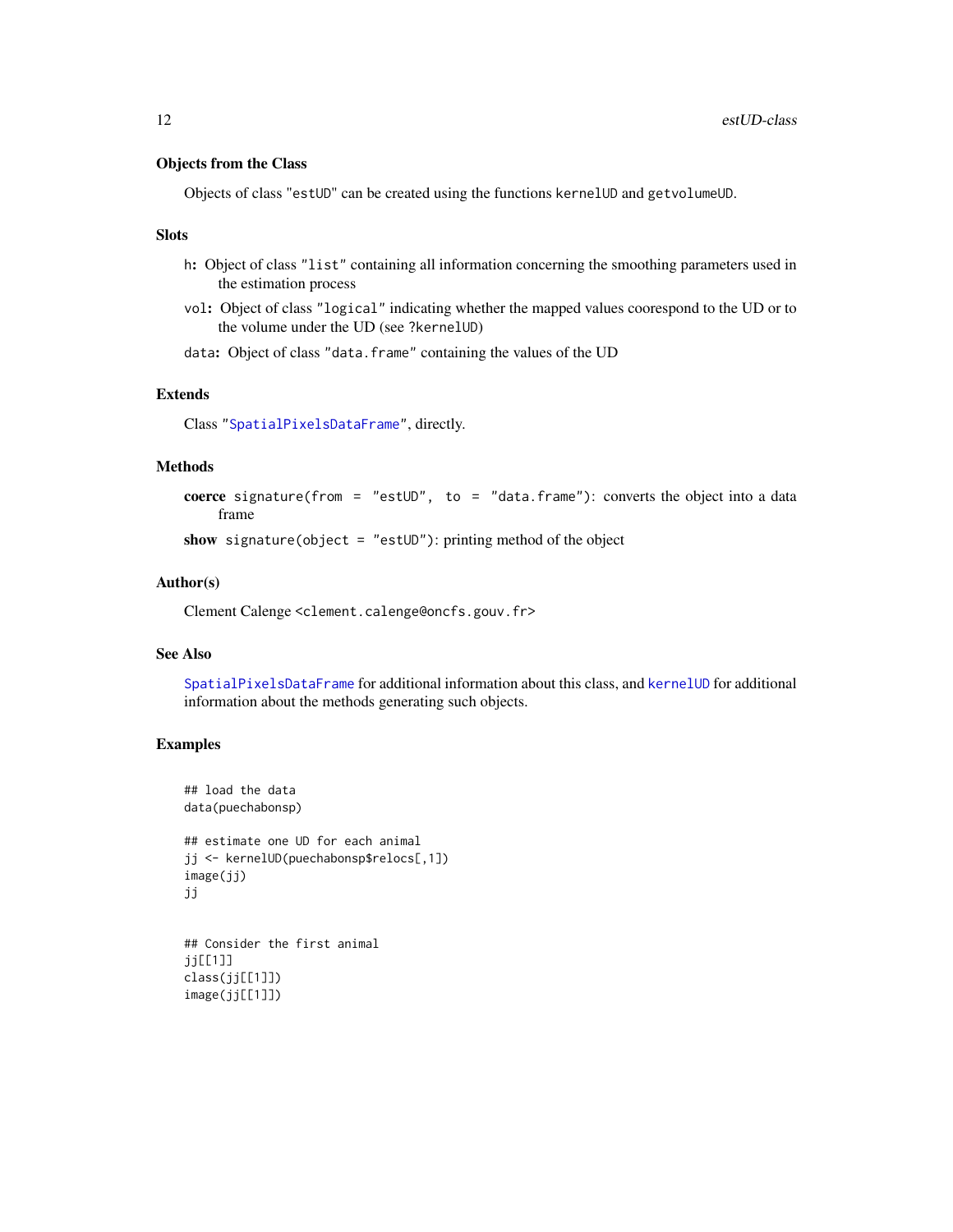<span id="page-12-0"></span>

#### Description

findmax finds the local maxima on a map of class SpatialPixelsDataFrame.

#### Usage

findmax(x)

#### Arguments

x a map of class SpatialPixelsDataFrame with one column

#### Details

This function may be useful, among other things, to identify the local modes of the utilization distribution of an animal estimated using kernelUD.

#### Value

an object of class SpatialPoints containing the x and y coordinates of the local maxima.

#### Author(s)

Clement Calenge <clement.calenge@oncfs.gouv.fr>

#### See Also

[SpatialPixelsDataFrame-class](#page-0-0) for additionnal information on objects of class SpatialPixelsDataFrame.

#### Examples

data(puechabonsp)

## estimates the UD kud <- kernelUD(puechabonsp\$relocs[,1])

## displays the maximum image(kud[[1]]) points(findmax(kud[[1]]))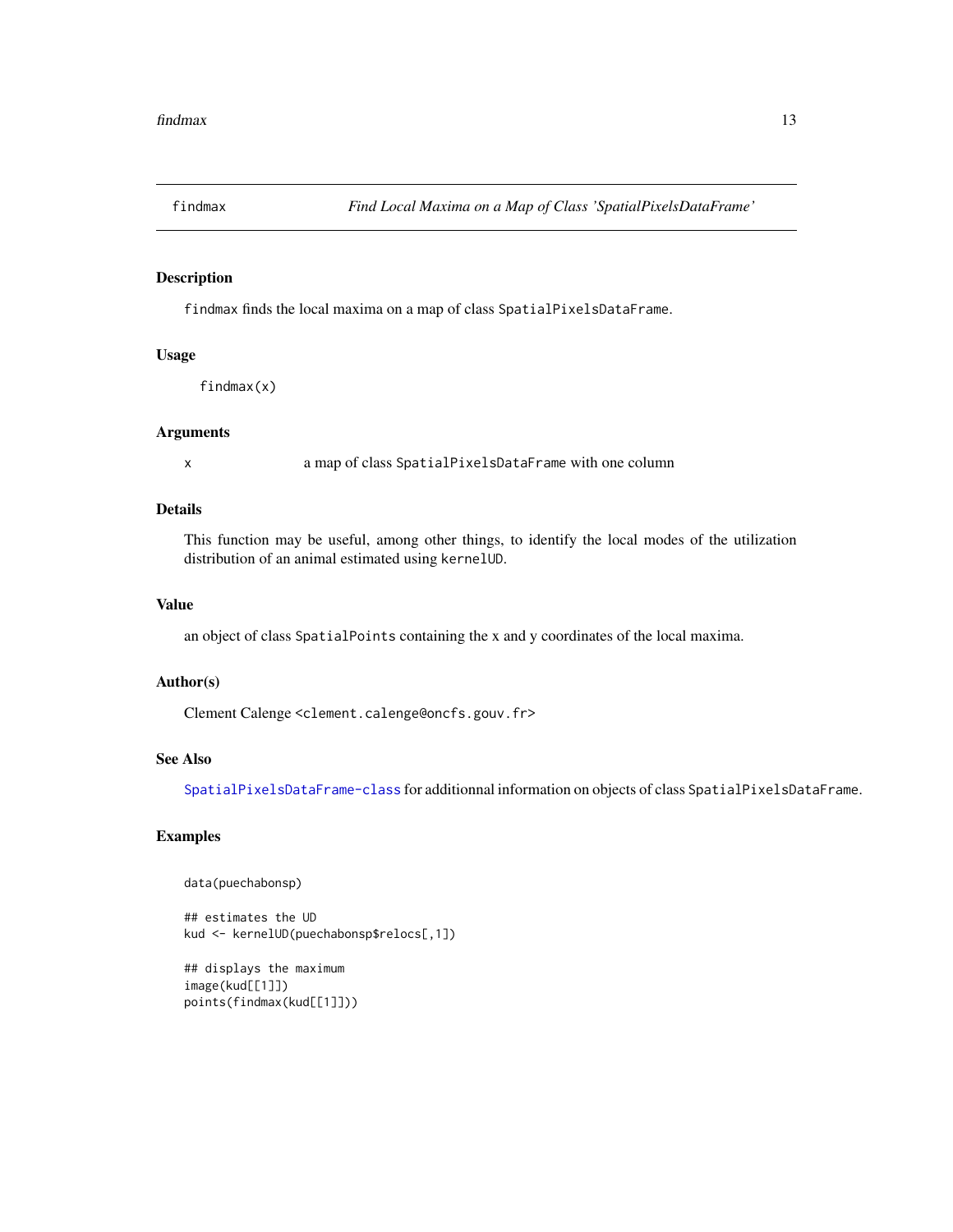<span id="page-13-1"></span><span id="page-13-0"></span>

#### Description

These functions allow the extraction of the home-range contours computed using various methods (kernel home range, cluster home range, etc.)

#### Usage

```
getverticeshr(x, percent = 95, ...)
## S3 method for class 'estUD'
getverticeshr(x, percent = 95, ida = NULL, unin = c("m", "km"),
                              unout = c("ha", "km2", "m2"),
                              standardize = FALSE, ...)
## S3 method for class 'estUDm'
getverticeshr(x, percent = 95, whi = names(x),
                               unin = c("m", "km"),
                               unout = c("ha", "km2", "m2"),
                               standardize = FALSE, ...)
## S3 method for class 'MCHu'
getverticeshr(x, percent = 95, whi = names(x), ...)
## Default S3 method:
getverticeshr(x, percent = 95, ...)
```
#### Arguments

| X           | For getverticeshr.estUD, an object of class estUD. For getverticeshr.estUDm,<br>an object of class est UDm. For get vertices hr. MCHu, an object of class MCHu.                                                           |
|-------------|---------------------------------------------------------------------------------------------------------------------------------------------------------------------------------------------------------------------------|
| percent     | a single value giving the percentage level for home-range estimation                                                                                                                                                      |
| ida         | a character string indicating the id of the polygons corresponding to the home<br>range in the resulting SpatialPolygonsDataFrame (see the help page of SpatialPolygonsDataFrame).<br>By default it is set to "homerange" |
| unin        | the units of the relocations coordinates. Either "m" for meters (default) or "km"<br>for kilometers                                                                                                                       |
| unout       | the units of the output areas. Either "m2" for square meters, "km2" for square<br>kilometers or "ha" for hectares (default)                                                                                               |
| whi         | a vector of character strings indicating which animals should be returned.                                                                                                                                                |
| standardize | a logical value indicating whether the UD should be standardized over the area<br>of interest, so that the volume under the UD and *over the area* is equal to 1                                                          |
| $\cdots$    | Additional arguments to be passed to and from other methods                                                                                                                                                               |
|             |                                                                                                                                                                                                                           |

#### Value

An object of class SpatialPolygonsDataFrame containing the selected home range contours of the animals.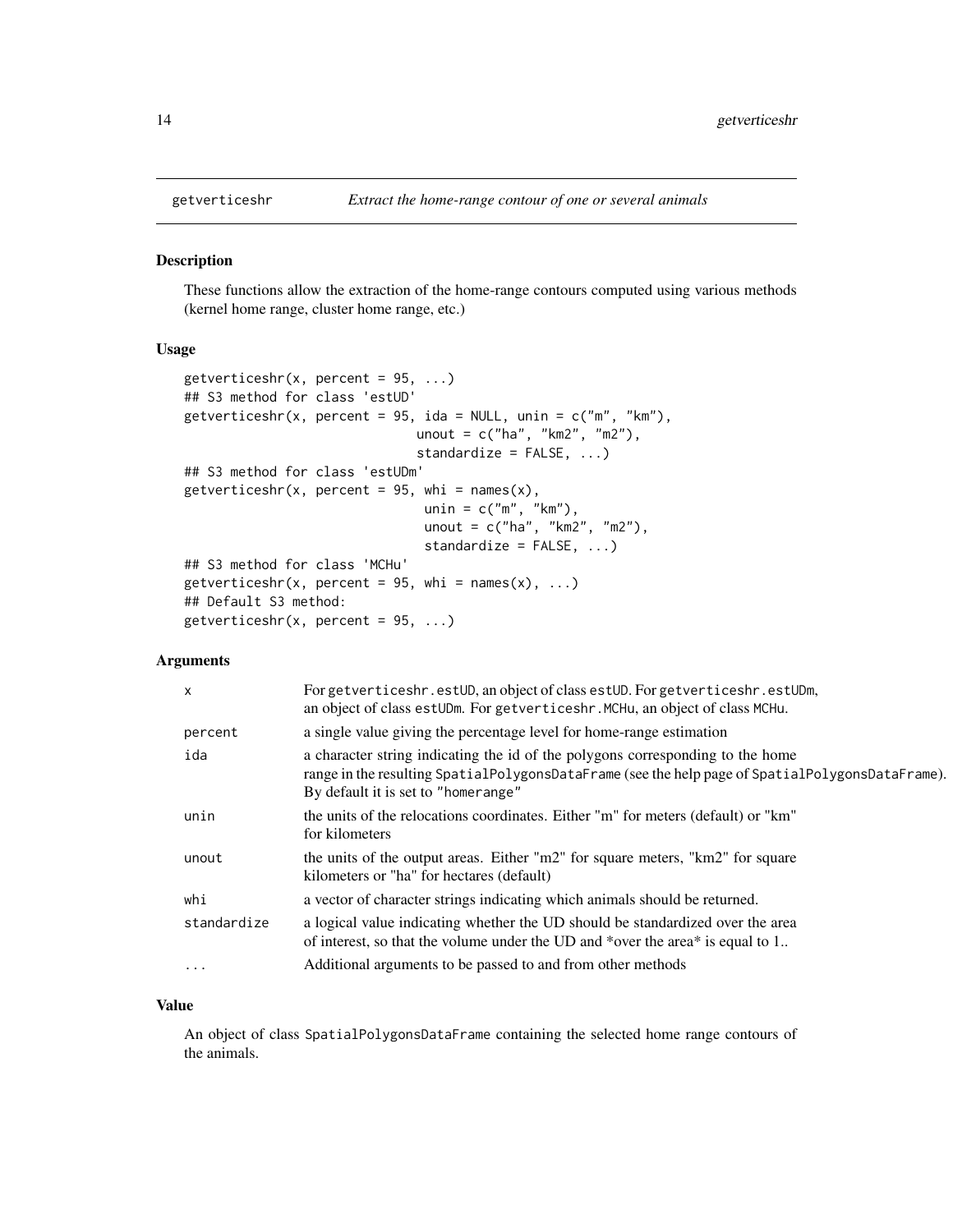#### <span id="page-14-0"></span>Note

The function getverticeshr.default is present for compatibility purposes. Its use generates an error.

#### Author(s)

Clement Calenge <clement.calenge@oncfs.gouv.fr>

#### See Also

[kernelUD](#page-30-1), [kernelbb](#page-14-1) or [kernelkc](#page-19-1) for methods generating objects of classes estUD and estUDm, [clusthr](#page-9-1), [LoCoH.a](#page-37-1) and [CharHull](#page-7-1) for methods generating objects of class [MCHu](#page-40-1).

#### Examples

```
### Example with a kernel home range
data(puechabonsp)
loc <- puechabonsp$relocs
## have a look at the data
head(as.data.frame(loc))
## the first column of this data frame is the ID
## Estimation of UD for the four animals
(ud <- kernelUD(loc[,1]))
## Calculates the home range contour
ver <- getverticeshr(ud, percent=95)
ver
plot(ver)
## Example with a cluster home range
clu <- clusthr(loc[,1])
ver2 <- getverticeshr(clu, percent=95)
ver2
plot(ver2)
```
<span id="page-14-1"></span>kernelbb *Estimation of Kernel Brownian Bridge Home-Range*

#### Description

kernelbb is used to estimate the utilization distribution of an animal using the brownian bridge approach of the kernel method (for autocorrelated relocations; Bullard 1991, Horne et al. 2007).

liker can be used to find the maximum likelihood estimation of the parameter sig1, using the approach defined in Horne et al. 2007 (see Details).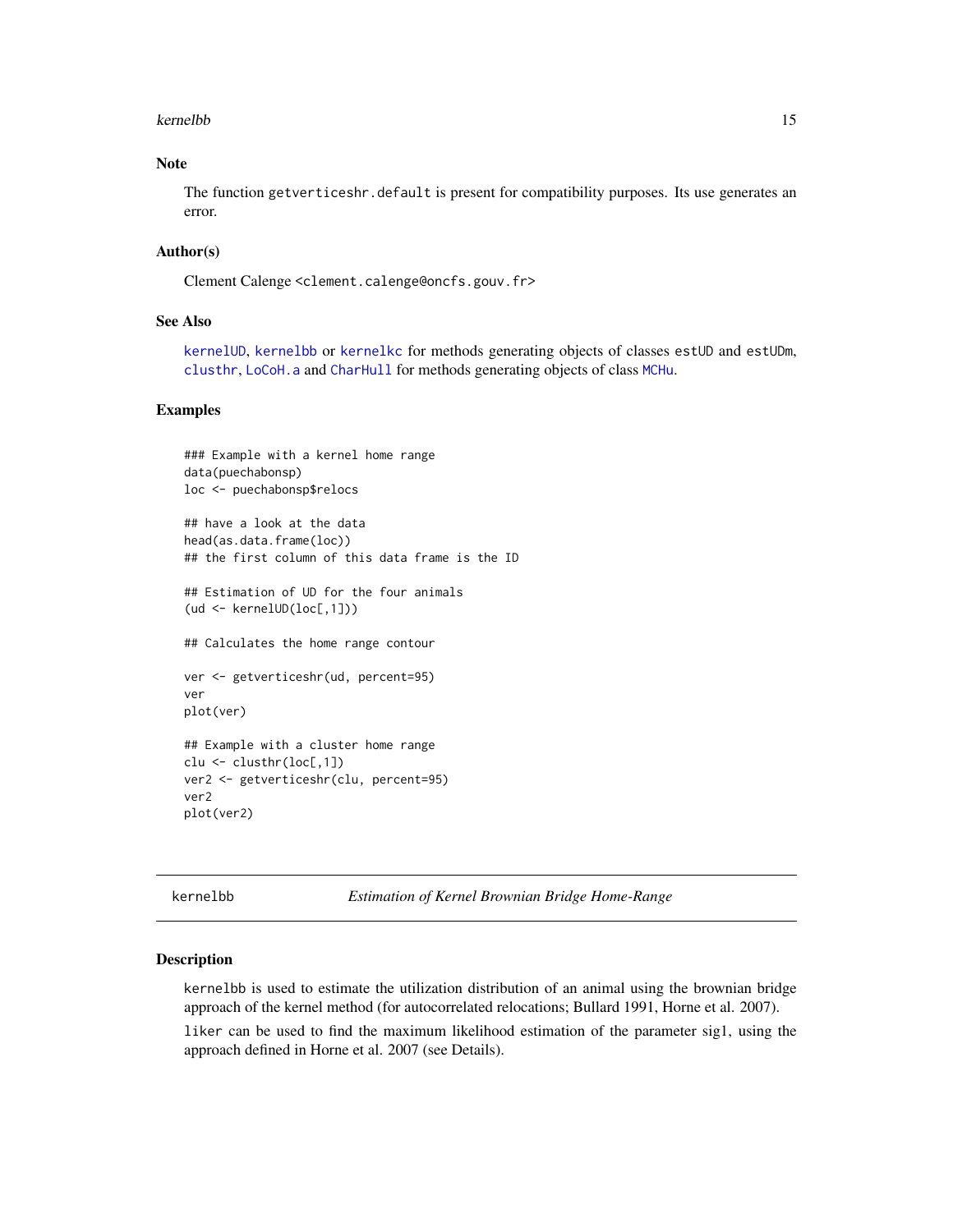#### Usage

```
kernelbb(ltr, sig1, sig2, grid = 40, same4all = FALSE, byburst = FALSE,
         extent = 0.5, nalpha = 25)
liker(tr, rangesig1, sig2, le = 1000,
      byburst = FALSE, plotit = TRUE)
## S3 method for class 'liker'
print(x, \ldots)
```
#### Arguments

| ltr, tr   | an object of class 1 traj of type II (time recorded), regular or not (see help(as. 1 traj)).                                                                                                                                                                            |
|-----------|-------------------------------------------------------------------------------------------------------------------------------------------------------------------------------------------------------------------------------------------------------------------------|
| sig1      | first smoothing parameter for the brownian bridge method (related to the speed<br>of the animals; it can be estimated by the function liker).                                                                                                                           |
| sig2      | second smoothing parameter for the brownian bridge method (related to the im-<br>precision of the relocations, supposed known).                                                                                                                                         |
| grid      | a number giving the size of the grid on which the UD should be estimated.<br>Alternatively, this parameter may be an object of class SpatialPixels, or a list<br>of objects of class SpatialPixels, with named elements corresponding to each<br>level of the factor id |
| same4all  | logical. If TRUE, the same grid is used for all animals. If FALSE, one grid per<br>animal is used                                                                                                                                                                       |
| byburst   | logical. Whether the brownian bridge estimation should be done by burst.                                                                                                                                                                                                |
| extent    | a value indicating the extent of the grid used for the estimation (the extent of the<br>grid on the abscissa is equal to $(min(xy[,1]) + extent * diff(range(xy[,1]))$ .                                                                                                |
| nalpha    | a parameter used internally to compute the integral of the Brownian bridge. The<br>integral is computed by cutting each step built by two relocations into na1pha<br>sub-intervals.                                                                                     |
| rangesig1 | the range of possible values of sig1 within which the likelihood should be max-<br>imized.                                                                                                                                                                              |
| le        | The number of values of sig1 tested within the specified range.                                                                                                                                                                                                         |
| plotit    | logical. Whether the results of the function should be plotted.                                                                                                                                                                                                         |
| x         | an object of class khr returned by kernelbb.                                                                                                                                                                                                                            |
| $\cdots$  | additionnal parameters to be passed to the generic functions print                                                                                                                                                                                                      |
|           |                                                                                                                                                                                                                                                                         |

#### Details

The function kernelbb uses the brownian bridge approach to estimate the Utilization Distribution of an animal with serial autocorrelation of the relocations (Bullard 1991, Horne et al. 2007). Instead of simply smoothing the relocation pattern (which is the case for the function kernelUD), it takes into account the fact that between two successive relocations r1 and r2, the animal has moved through a continuous path, which is not necessarily linear. A brownian bridge estimates the density of probability that this path passed through any point of the study area, given that the animal was located at the point r1 at time t1 and at the point r2 at time t2, with a certain amount of inaccuracy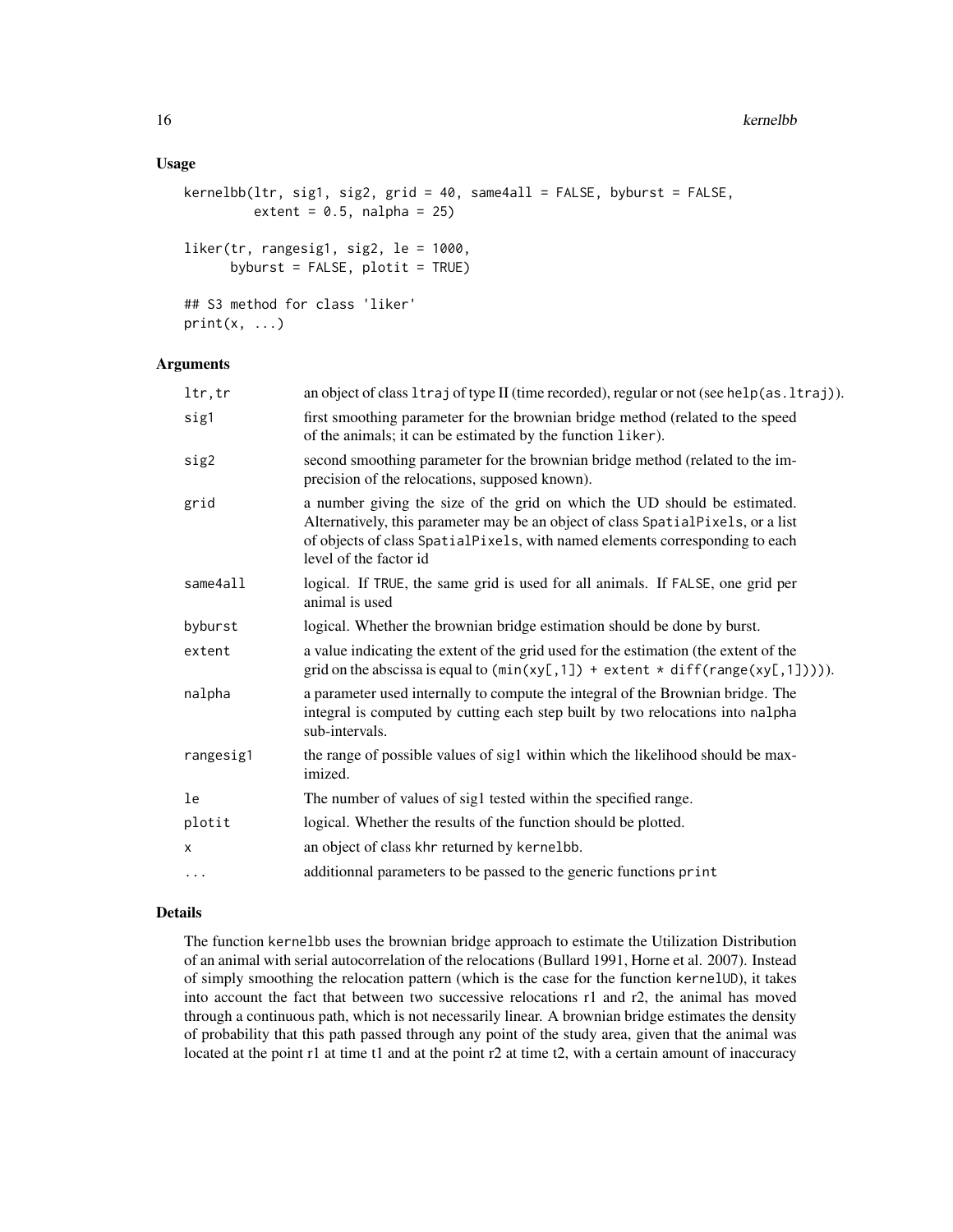<span id="page-16-0"></span>(controled by the parameter sig2, see Examples). Brownian bridges are placed over the different sections of the trajectory, and these functions are then summed over the area. The brownian bridge approach therefore smoothes a trajectory.

The brownian bridge estimation relies on two smoothing parameters, sig1 and sig2. The parameter sig1 is related to the speed of the animal, and describes how far from the line joining two successive relocations the animal can go during one time unit (here the time is measured in second). The function liker can be used to estimate this value using the maximum likelihood approach described in Horne et al. (2007). The larger this parameter is, and the more wiggly the trajectory is likely to be. The parameter sig2 is equivalent to the parameter h of the classical kernel method: it is related to the inaccuracy of the relocations, and is supposed known (See examples for an illustration of the smoothing parameters).

The functions getvolumeUD and getverticeshr can then be used to conpute the home ranges (see kernelbb). More generally, more details on the generic parameters of kernelbb can be found on the help page of kernelUD.

#### Value

An object of class estUDm

liker returns an object of class liker, with one component per animal (or per burst, depending on the value of the parameter perburst), containing the value of (i) optimized sig1, (ii) sig2, and (iii) a data frame named "cv" with the tested values of sig1 and the corresponding log-likelihood.

#### Author(s)

Clement Calenge <clement.calenge@oncfs.gouv.fr>

#### References

Bullard, F. (1991) *Estimating the home range of an animal: a Brownian bridge approach*. Master of Science, University of North Carolina, Chapel Hill.

Horne, J.S., Garton, E.O., Krone, S.M. and Lewis, J.S. (2007) Analyzing animal movements using brownian bridge. *Ecology*, in press.

#### See Also

[as.ltraj](#page-0-0) for further information concerning objects of class ltraj. [kernelUD](#page-30-1) for the classical kernel estimation. , [mcp](#page-42-1) for estimation of home ranges using the minimum convex polygon, and for help on the function plot.hrsize.

#### Examples

```
## Not run:
```
######################################################### ######################################################### ######################################################### ### ### Example of a typical case study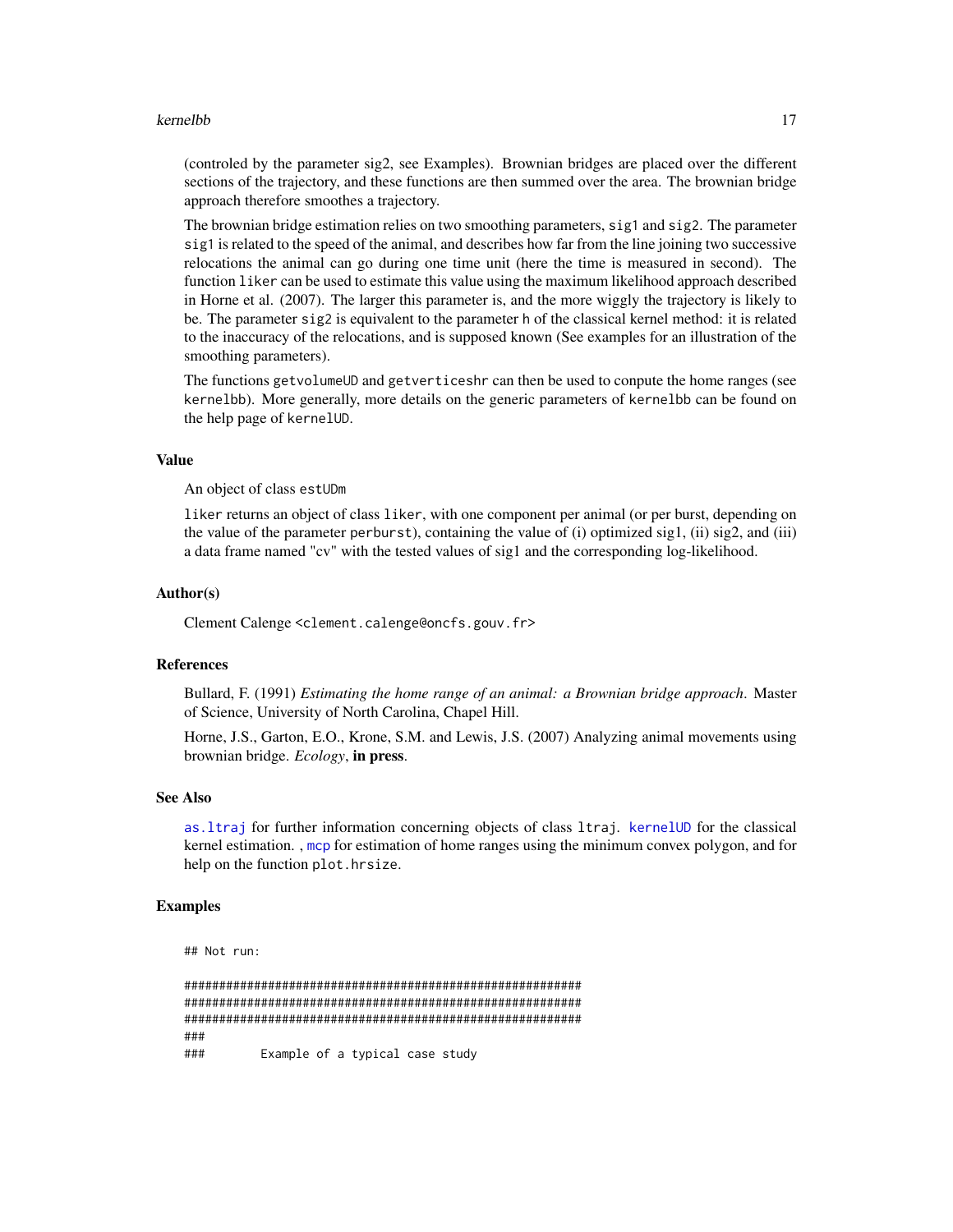```
### with the brownian bridge approach
###
## Load the data
data(puechcirc)
x \leq - puechcirc[1]
## Field studies have shown that the mean standard deviation (relocations
## as a sample of the actual position of the animal) is equal to 58
## meters on these data (Maillard, 1996, p. 63). Therefore
sig2 <- 58
## Find the maximum likelihood estimation of the parameter sig1
## First, try to find it between 10 and 100.
liker(x, sig2 = 58, rangesig1 = c(10, 100))## Wow! we expected a too large standard deviation! Try again between
## 1 and 10:
liker(x, sig2 = 58, rangesig1 = c(1, 10))## So that sig1 = 6.23## Now, estimate the brownian bridge
tata <- kernelbb(x, sig1 = 6.23, sig2 = 58, grid = 100)image(tata)
## OK, now look at the home range
image(tata)
plot(getverticeshr(tata, 95), add=TRUE, lwd=2)
#########################################################
#########################################################
#########################################################
###
### Comparison of the brownian bridge approach
### with the classical approach
###
## Take an illustrative example: we simulate a trajectory
set.seed(2098)
pts1 <- data.frame(x = rnorm(25, mean = 4.5, sd = 0.05),
                  y = rnorm(25, mean = 4.5, sd = 0.05)pts1b \le data.frame(x = rnorm(25, mean = 4.5, sd = 0.05),
                   y = rnorm(25, mean = 4.5, sd = 0.05)pts2 <- data.frame(x =rnorm(25, mean = 4, sd = 0.05),
                  y = rnorm(25, mean = 4, sd = 0.05)pts3 <- data.frame(x =rnorm(25, mean = 5, sd = 0.05),
```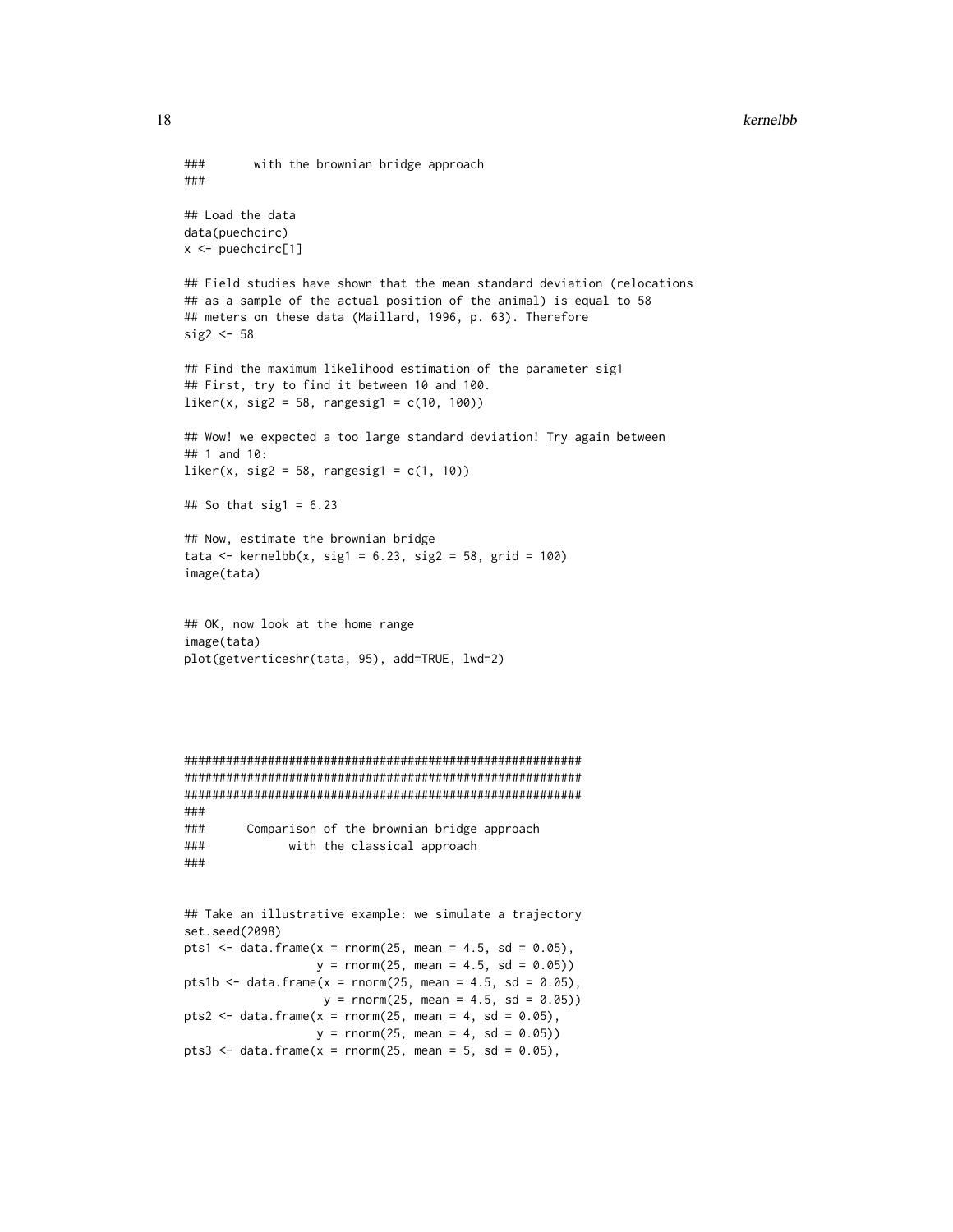```
y = rnorm(25, mean = 4, sd = 0.05)pts3b \le data.frame(x = rnorm(25, mean = 5, sd = 0.05),
                    y = rnorm(25, mean = 4, sd = 0.05)pts2b \le- data.frame(x = rnorm(25, mean = 4, sd = 0.05),
                    y = rnorm(25, mean = 4, sd = 0.05)pts <- do.call("rbind", lapply(1:25, function(i) {
          rbind(pts1[i,], pts1b[i,], pts2[i,], pts3[i,],
                pts3b[i,], pts2b[i,])
}))
dat <- 1:150
class(dat) <- c("POSIXct","POSIXt")
x \le - as.ltraj(pts, date=dat, id = rep("A", 150))
## See the trajectory:
plot(x)
## Now, we suppose that there is a precision of 0.05
## on the relocations
sig2 < -0.05## and that sig1=0.1
sig1 \leftarrow 0.1
## Now fits the brownian bridge home range
(kbb <- kernelbb(x, sig1 = sig1,
                 sig2 = sig2)## Now fits the classical kernel home range
coordinates(pts) <- c("x","y")
(kud <- kernelUD(pts))
###### The results
opar <- par(mfrow=c(2,2), mar=c(0.1,0.1,2,0.1))
plot(pts, pch=16)
title(main="The relocation pattern")
box()
plot(x, axes=FALSE, main="The trajectory")
box()
image(kud)
title(main="Classical kernel home range")
plot(getverticeshr(kud, 95), add=TRUE)
box()
image(kbb)
title(main="Brownian bridge kernel home range")
plot(getverticeshr(kbb, 95), add=TRUE)
box()
par(opar)
```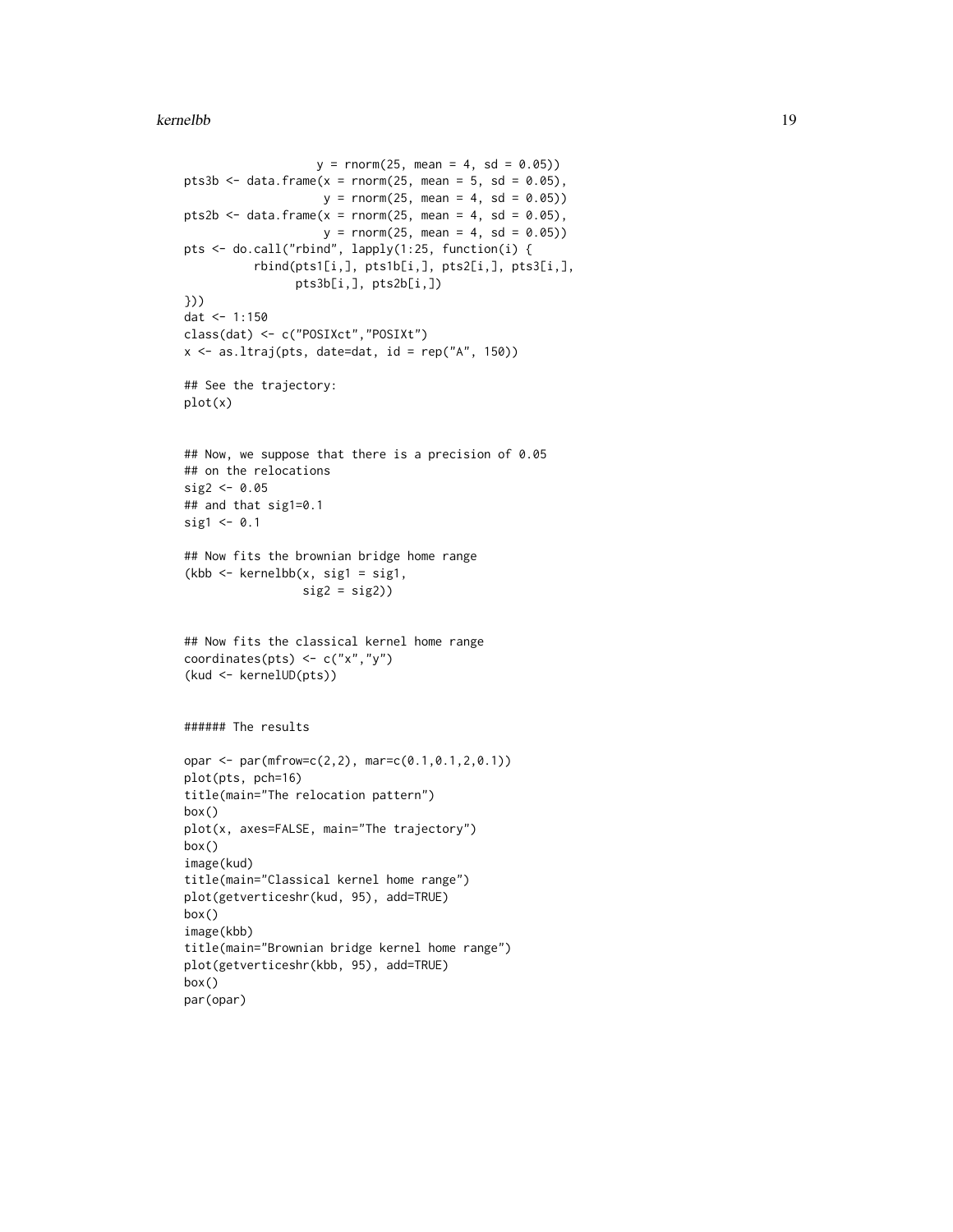```
###############################################
###############################################
###############################################
###
### Image of a brownian bridge.
### Fit with two relocations
###
xx < -c(0,1)yy \leq c(0,1)date <-c(0,1)class(date) <- c("POSIXt", "POSIXct")
tr \leq as.ltraj(data.frame(x = xx,y = yy), date, id="a")
## Use of different smoothing parameters
sig1 <- c(0.05, 0.1, 0.2, 0.4, 0.6)
sig2 <- c(0.05, 0.1, 0.2, 0.5, 0.7)
y \leftarrow list()for (i in 1:5) {
  for (j in 1:5) {
    k <- paste("s1=", sig1[i], ", s2=", sig2[j], sep = "")
     y[[k]]<-kernelbb(tr, sig1[i], sig2[j])
   }
 }
## Displays the results
opar <- par(mar = c(0,0,2,0), mfrow = c(5,5))
foo \leftarrow function(x){
     image(y[[x]])
     title(main = names(y)[x])points(tr[[1]][,c("x","y")], pch = 16)
   }
lapply(1:length(y), foo)
par(opar)
## End(Not run)
```
<span id="page-19-1"></span>

kernelkc *Kernel Smoothing in Space and Time of the Animals' Use of Space*

#### Description

These functions estimate the utilization distribution (UD) in space and time of animals monitored using radio-telemetry, using the product kernel estimator advocated by Keating and Cherry (2009).

<span id="page-19-0"></span>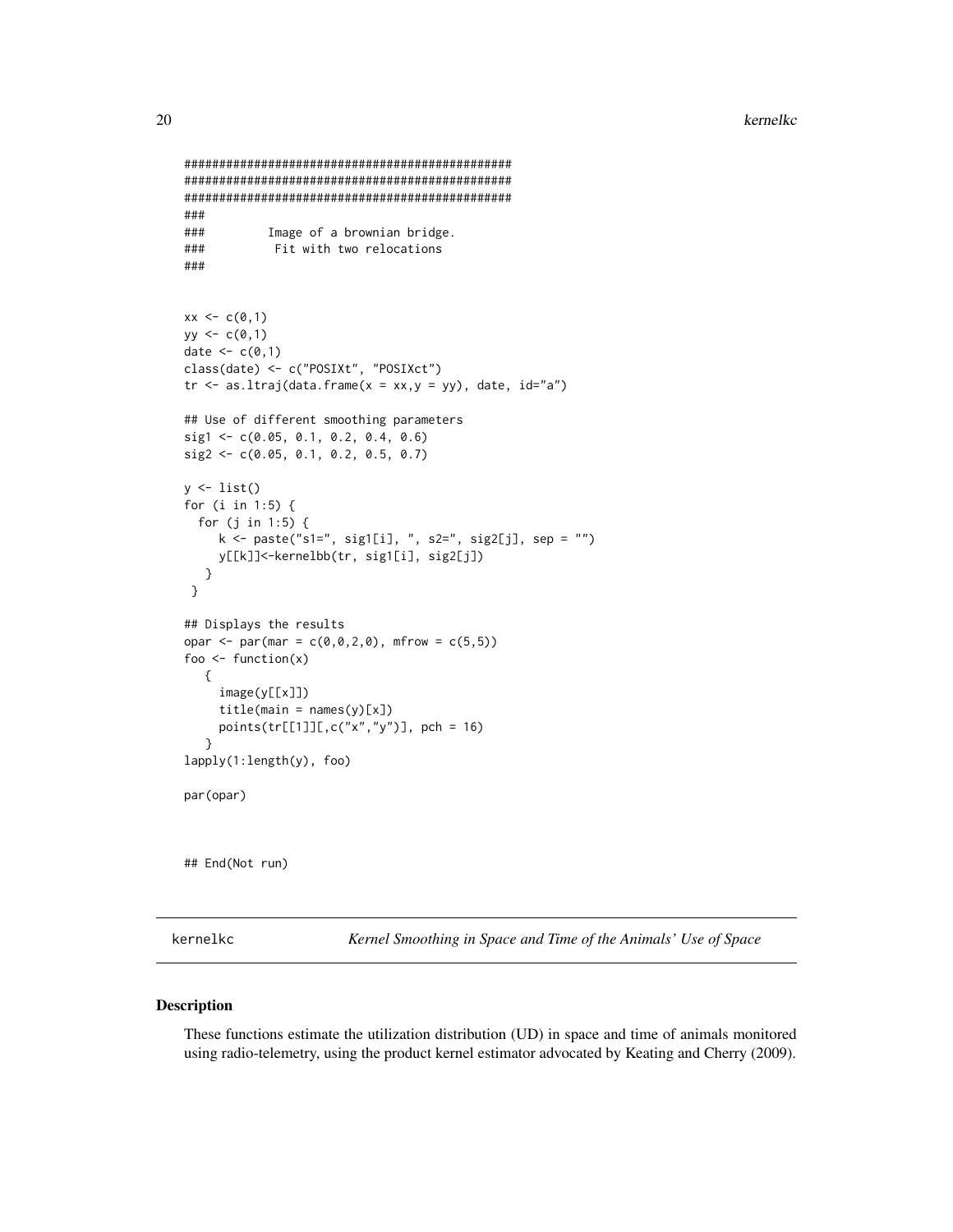Note that this approach has also been useful for the analysis of recoveries in programs involving ringed birds (Calenge et al. 2010, see section examples below).

kernelkc estimate the UD of several animals from an object of class ltraj.

kernelkcbase estimate one UD from a data frame with three columns indicating the spatial coordinates and associated timing.

exwc allows to search for the best value of the time smoothing parameter in the case where the time is considered as a circular variable (see details).

#### Usage

```
kernelkc(tr, h, tcalc, t0, grid = 40, circular = FALSE,
         cycle = 24 * 3600, same4all = FALSE,
         byburst = FALSE, extent = 0.5)kernelkcbase(xyt, h, tcalc, t0, grid=40, circular=FALSE,
             cycle=24*3600, extent=0.5)
```
exwc(hv)

#### Arguments

| tr       | an object of class 1traj                                                                                                                                                                                                                                                                                                                                                                                                                       |
|----------|------------------------------------------------------------------------------------------------------------------------------------------------------------------------------------------------------------------------------------------------------------------------------------------------------------------------------------------------------------------------------------------------------------------------------------------------|
| xyt      | a data frame with three columns indicating the x and y coordinates, as well as<br>the timing of the relocations.                                                                                                                                                                                                                                                                                                                               |
| h        | a numeric vector with three elements indicating the value of the smoothing pa-<br>rameters: the first and second elements are the smoothing parameters of the X<br>and Y coordinates respectively, the third element is the smoothing parameter<br>for the time dimension. If circular=TRUE it should be a smoothing parameter<br>in the interval 0-1 (see details). If circular=FALSE this smoothing parameter<br>should be given in seconds. |
| tcalc    | the time at which the UD is to be estimated                                                                                                                                                                                                                                                                                                                                                                                                    |
| t0       | if circular=TRUE, this parameter indicates the time at which the time cycle<br>begins (see examples).                                                                                                                                                                                                                                                                                                                                          |
| grid     | a number giving the size of the grid on which the UD should be estimated.<br>Alternatively, this parameter may be an object of class SpatialPixels. In<br>addition, for the function kernelkc this parameter can be a list of objects of<br>class SpatialPixels, with named elements corresponding to each level of the<br>burst/id                                                                                                            |
| circular | logical. Indicates whether the time should be considered as a circular variable<br>(e.g., the 31th december 2007 is considered to be one day before the 1st january<br>2007) or not (e.g., the 31th december 2007 is considered to be one year after the<br>1st january 2007).                                                                                                                                                                 |
| cycle    | if circular=TRUE, the duration of the time cycle. for kernelkc, it should be<br>given in seconds, and for kernelkcbase, in the units of the data (the units of the<br>third column of xyt).                                                                                                                                                                                                                                                    |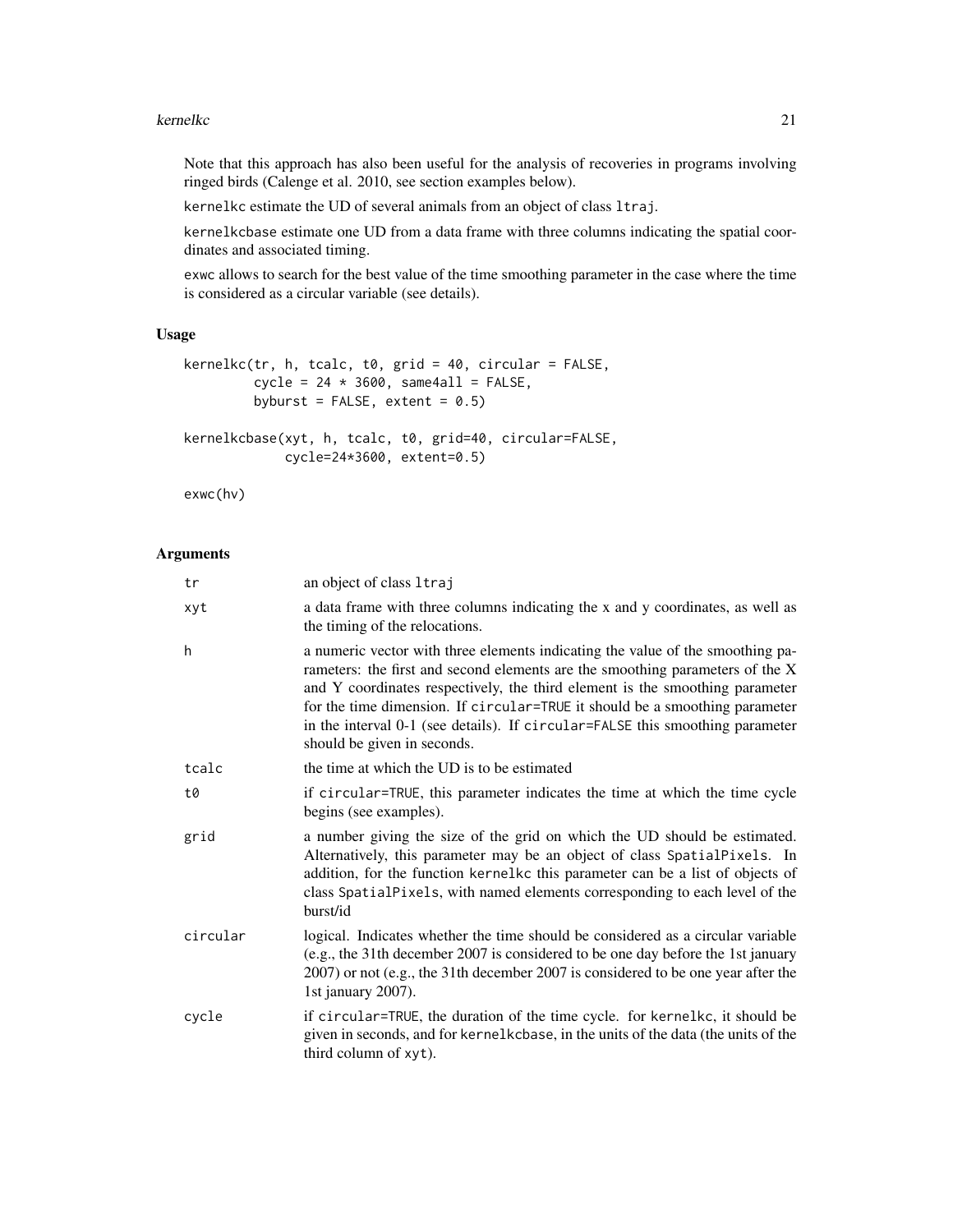| same4all   | logical. If TRUE, the same grid is used for all levels of id/burst. If FALSE, one<br>grid per id/burst is used.                                                                                       |
|------------|-------------------------------------------------------------------------------------------------------------------------------------------------------------------------------------------------------|
| byburst    | logical. Indicates whether one UD should be estimated by burst of tr, or whether<br>the data should be pooled across all bursts of each value of id in tr                                             |
| extent     | a value indicating the extent of the grid used for the estimation (the extent of the<br>grid on the abscissa is equal to $(\min(xy[, 1]) + \text{ extent} \cdot \text{diff}(\text{range}(xy[, 1]))).$ |
| hv         | a value of smoothing parameter for the time dimension.                                                                                                                                                |
| $\ddots$ . | additional arguments to be passed to the function contour.                                                                                                                                            |
|            |                                                                                                                                                                                                       |

#### Details

Keating and Cherry (2009) advocated the estimation of the UD in time and space using the product kernel estimator. These functions implement exactly this methodology.\

For the spatial coordinates, the implemented kernel function is the biweight kernel.

Two possible approaches are possible to manage the time in the estimation process: (i) the time may be considered as a linear variable (e.g., the 31th december 2007 is considered to be one day before the 1st january 2007), or (ii) the time may be considered as a circular variable (e.g., the 31th december 2007 is considered to be one year after the 1st january 2007).

If the time is considered as a linear variable, the kernel function used in the estimation process is the biweight kernel. If the time is considered as a circular variable, the implemented kernel is the wrapped Cauchy distribution (as in the article of Keating and Cherry). In this latter case, the smoothing parameter should be chosen in the interval 0-1, with a value of 1 corresponding to a stronger smoothing.

These functions can only be used on objects of class "ltraj", but the estimation of the UD in time and space is also possible with other types of data (see the help page of kernelkcbase). Note that both kernelkc and kernelkcbase return conditional probability density function (pdf), i.e. the pdf to relocate an animal at a place, given that it has been relocated at time tcalc (i.e. the volume under the UD estimated at time tcalc is equal to 1 whatever tcalc).

The function exwc draws a graph of the wrapped Cauchy distribution for the chosen h parameter (for circular time), so that it is possible to make one's mind concerning the weight that can be given to the neighbouring points of a given time point. Note that although Keating and Cherry (2009) advocated the use of an automatic algorithm to select "optimal" values for the smoothing parameter, it is not implemented in adehabitatHR. Indeed, different smoothing parameters may allow to identify patterns at different scales, and we encourage the user to try several values before subjectively choosing the value which allows to more clearly identify the patterns of the UD.

#### Value

kernelkc returns a list of class "estUDm" containing objects of class estUD, mapping one estimate of the UD per burst or id (depending on the value of the parameter byburst).

kernelkcbase returns an object of class "estUD" mapping the estimated UD.

#### Author(s)

Clement Calenge <clement.calenge@oncfs.gouv.fr>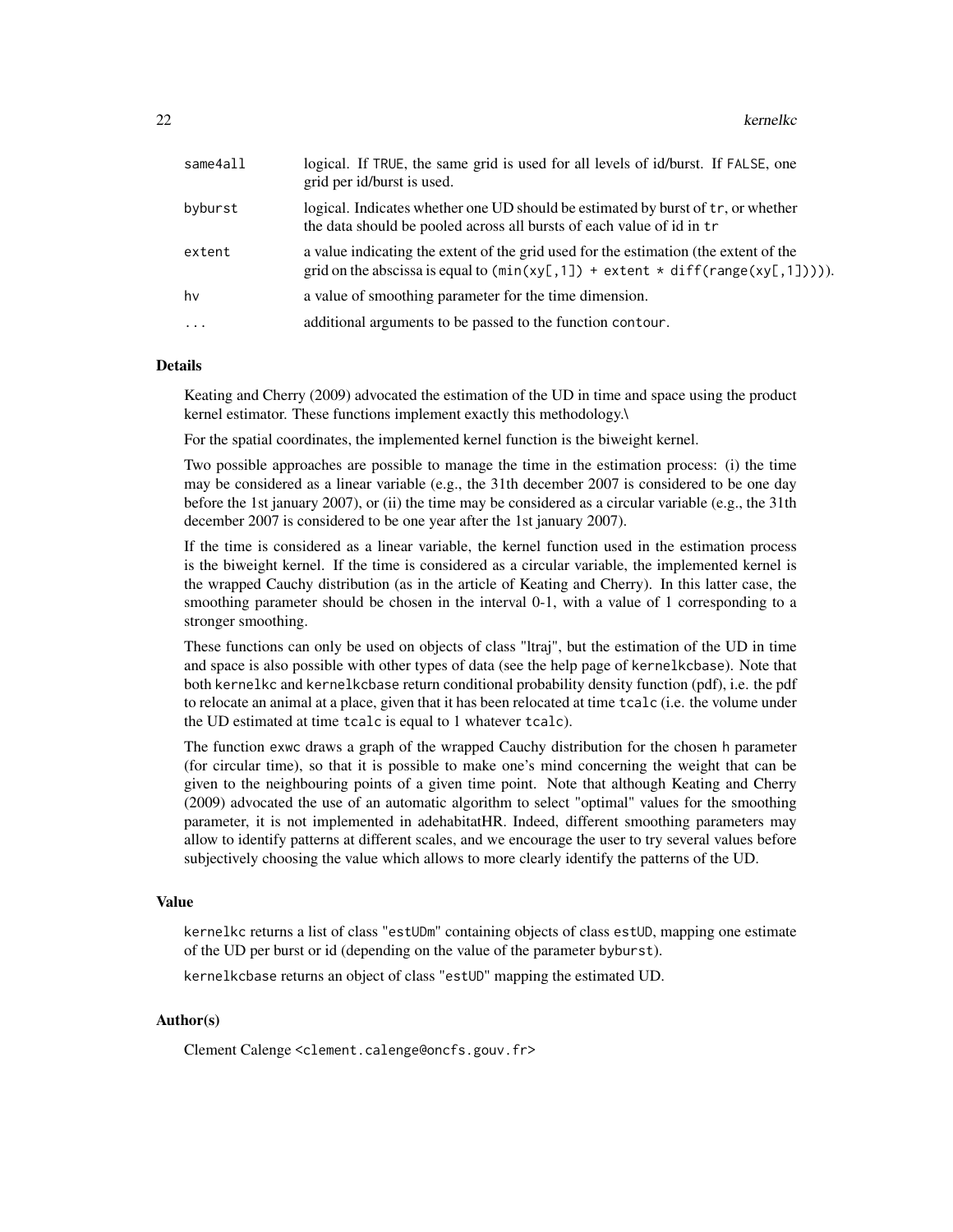#### <span id="page-22-0"></span>References

Keating, K. and Cherry, S. (2009) Modeling utilization distributions in space and time. *Ecology*, 90: 1971–1980.

Calenge, C., Guillemain, M., Gauthier-Clerc, M. and Simon, G. 2010. A new exploratory approach to the study of the spatio-temporal distribution of ring recoveries - the example of Teal (Anas crecca) ringed in Camargue, Southern France. *Journal of Ornithology*, 151, 945–950.

#### See Also

[as.ltraj](#page-0-0) for additional information on objects of class ltraj, [kernelUD](#page-30-1) for the "classical" kernel home range estimates.

#### Examples

## Not run:

```
################################################
##
## Illustrates the analysis of recoveries of
## ringed data
data(teal)
head(teal)
## compute the sequence of dates at which the
## probability density function (pdf) of recoveries is to be estimated
vv <- seq(min(teal$date), max(teal$date), length=50)
head(vv)
## The package "maps" should be installed for the example below
library(maps)
re <- lapply(1:length(vv), function(i) {
             ## Estimate the pdf. We choose a smoothing parameter of
             ## 2 degrees of lat-long for X and Y coordinates,
             ## and of 2 months for the time
             uu <- kernelkcbase(teal, c(2.5,2.5,2*30*24*3600), tcalc =
                                vv[i], grid=100, extent=0.1)
             ## now, we show the result
             ## potentially, we could type
             ##
             ## jpeg(paste("prdefu", i, ".jpg", sep=""))
             ##
             ## to store the figures in a file, and then to build a
             ## movie with the resulting files:
```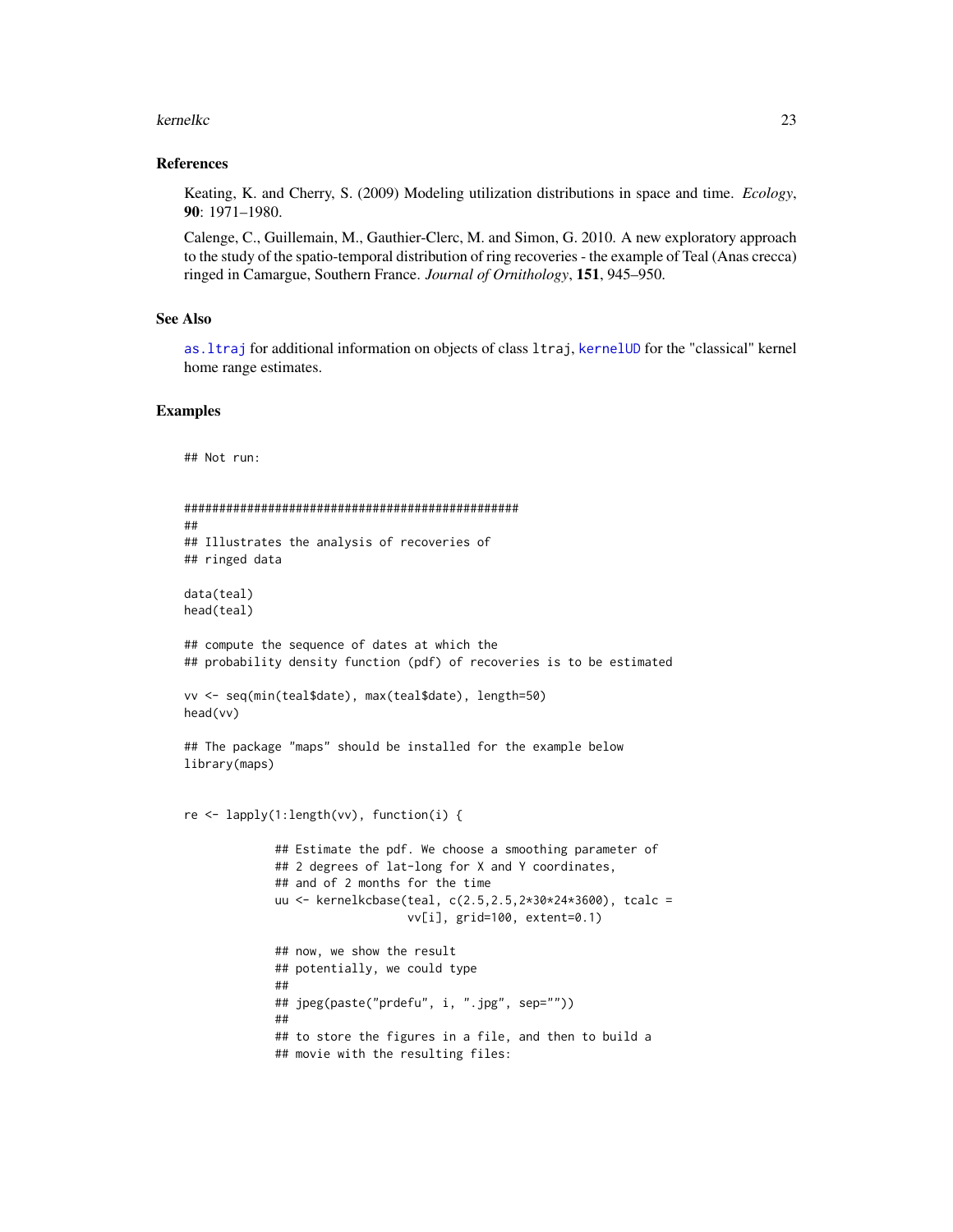```
##
             image(uu, col=grey(seq(1,0, length=8)))
             title(main=vv[i])
             ## highlight the area on which there is a probability
             ## equal to 0.95 to recover a bird
             ## ****warning! The argument standardize=TRUE should
             ## be passed, because the UD is defined in space and
             ## time, and because we estimate the UD just in space
             plot(getverticeshr(uu, 95, standardize=TRUE), add=TRUE,
                  border="red", lwd=2)
             ## The map:
             map(xlim=c(-20,70), ylim=c(30,80), add=TRUE)
             ## and if we had typed jpeg(...) before, we have to type
             ## dev.off()
             ## to close the device. When we have finished this loop
             ## We could combine the resulting files with imagemagick
             ## (windows) or mencoder (linux)
             })
################################################
##
## Illustrates how to explore the UD in time and
## space with the bear data
data(bear)
## compute the sequence of dates at which the UD is to be
## estimated
vv <- seq(min(bear[[1]]$date), max(bear[[1]]$date), length=50)
head(vv)
## estimates the UD at each time point
re <- lapply(1:length(vv), function(i) {
             ## estimate the UD. We choose a smoothing parameter of
             ## 1000 meters for X and Y coordinates, and of 72 hours
             ## for the time (after a visual exploration)
             uu <- kernelkc(bear, h = c(1000,1000,72*3600),
                            tcalc= vv[i], grid=100)
             ## now, we show the result
             ## potentially, we could type
             ##
             ## jpeg(paste("UD", i, ".jpg", sep=""))
             ##
             ## to store the figures in a file, and then to build a
```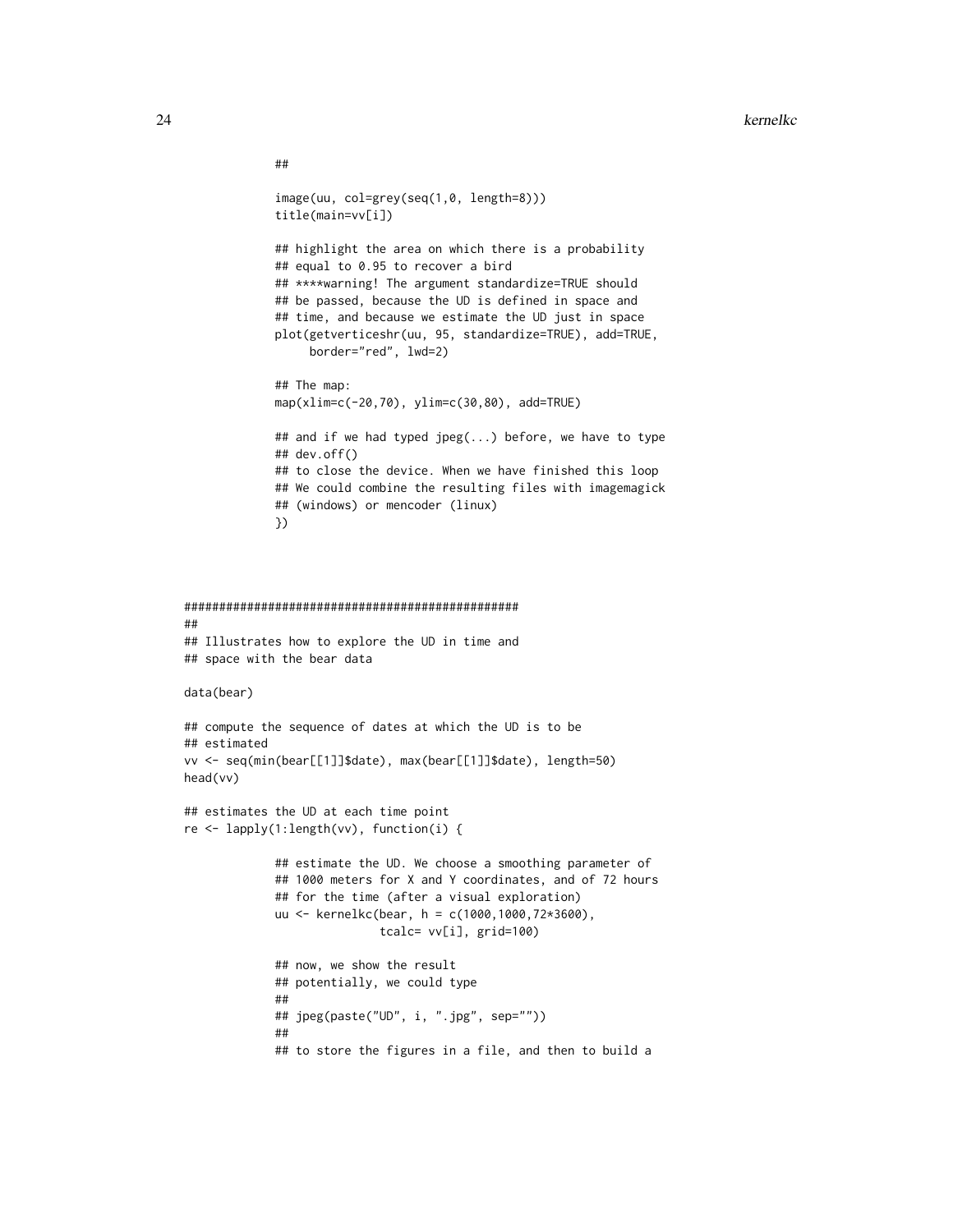```
## movie with the resulting files:
             ##
             image(uu, col=grey(seq(1,0,length=10)))
             title(main=vv[i])
             ## highlight the 95 percent home range
             ## we set standardize = TRUE because we want to estimate
             ## the home range in space from a UD estimated in space and
             ## time
             plot(getverticeshr(uu, 95, standardize=TRUE), lwd=2,
                 border="red", add=TRUE)
             ## and if we had typed jpeg(...) before, we have to type
             ## dev.off()
             ## to close the device. When we have finished this loop
             ## We could combine the resulting files with imagemagick
             ## (windows) or mencoder (linux)
             })
## Or, just show the home range:
re <- lapply(1:length(vv), function(i) {
             uu <- kernelkc(bear, h = c(1000,1000,72*3600),
                            tcalc= vv[i])
             pc <- getverticeshr(uu, 95, standardize=TRUE)
             plot(pc, xlim=c(510000, 530000),
                 ylim=c(6810000, 6825000))
             title(main=vv[i])
             })
```

```
##################################################
##
## Example with several wild boars (linear time)
## load wild boar data
```

```
data(puechcirc)
```
## keep only the first two circuits: puechc <- puechcirc[1:2]

## Now load the map of the elevation data(puechabonsp)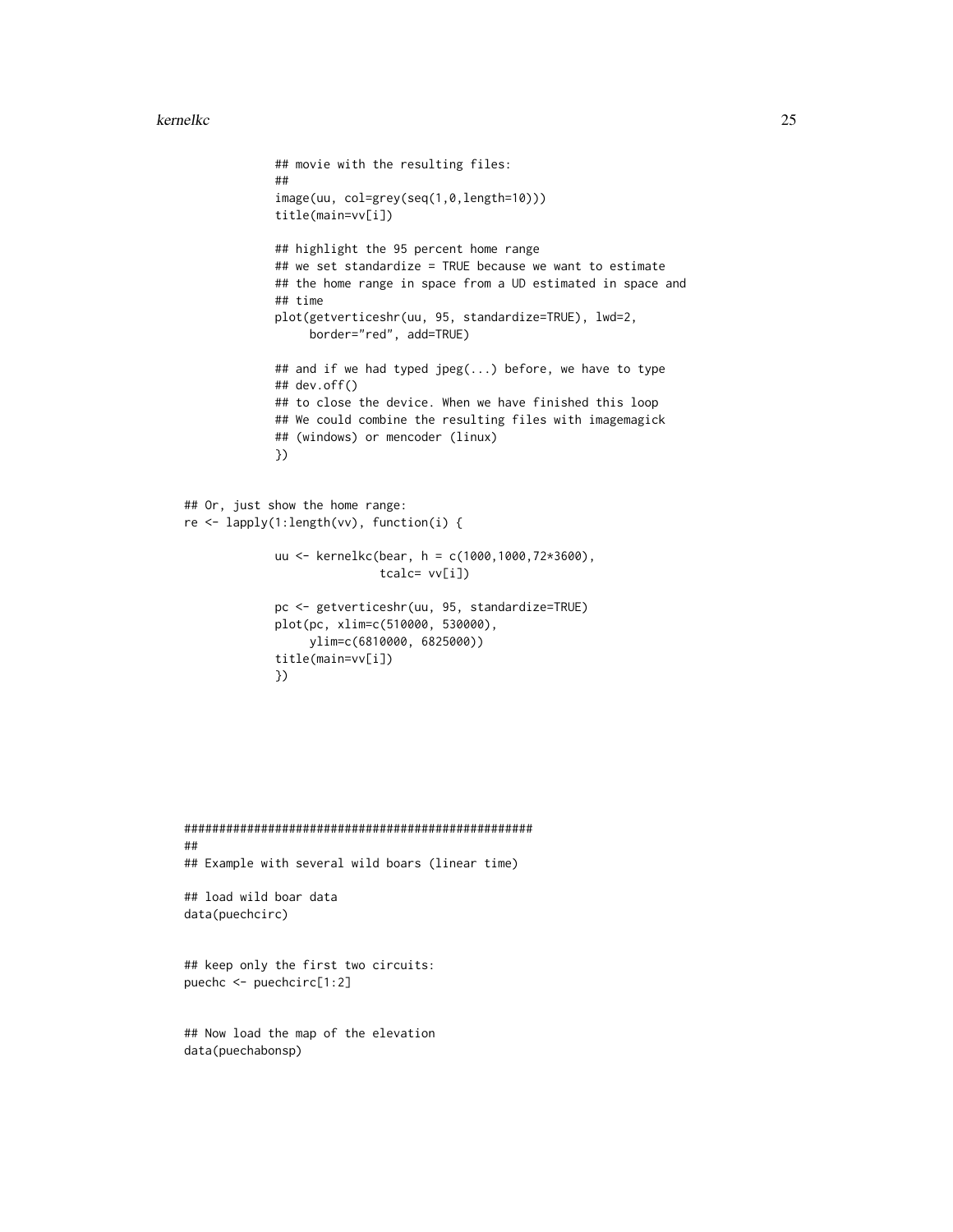```
## compute the time point at which the UD is to be estimated
vv <- seq(min(puechcirc[[2]]$date), max(puechcirc[[2]]$date),
          length=50)
## The estimate the UD
re <- lapply(1:length(vv),
             function(i) {
                 ## We choose a smoothing parameter of 300 meters for
                 ## the x and y coordinates and of one hour for the time
                 ## (but try to play with these smoothing parameters)
                 uu <- kernelkc(puechcirc, h=c(300,300,3600),
                                tcalc = vv[i], same4all=TRUE,
                                extent=0.1)
                 ## show the elevation
                 image(puechabonsp$map,
                       xlim=c(698000,704000),
                       ylim=c(3156000,3160000))
                 title(main=vv[i])
                 ## and the UD, with contour lines
                 colo <- c("green","blue")
                 lapply(1:length(uu), function(i) {
                        contour(as(uu[[i]],"SpatialPixelsDataFrame"),
                                add=TRUE, col=colo[i])
                 })
                 ## the blue contour lines show the UD of the mother and
                 ## the red ones correspond to her son. Adult wild boars
                 ## are known to be more "shy" that the youger ones.
                 ## Here, the low elevation corresponds to crop area
                 ## (vineyards). The young boar is the first and the
                 ## last in the crops
             })
```

```
##################################################
##
## Example with the bear, to illustrate (circular time)
```
data(bear)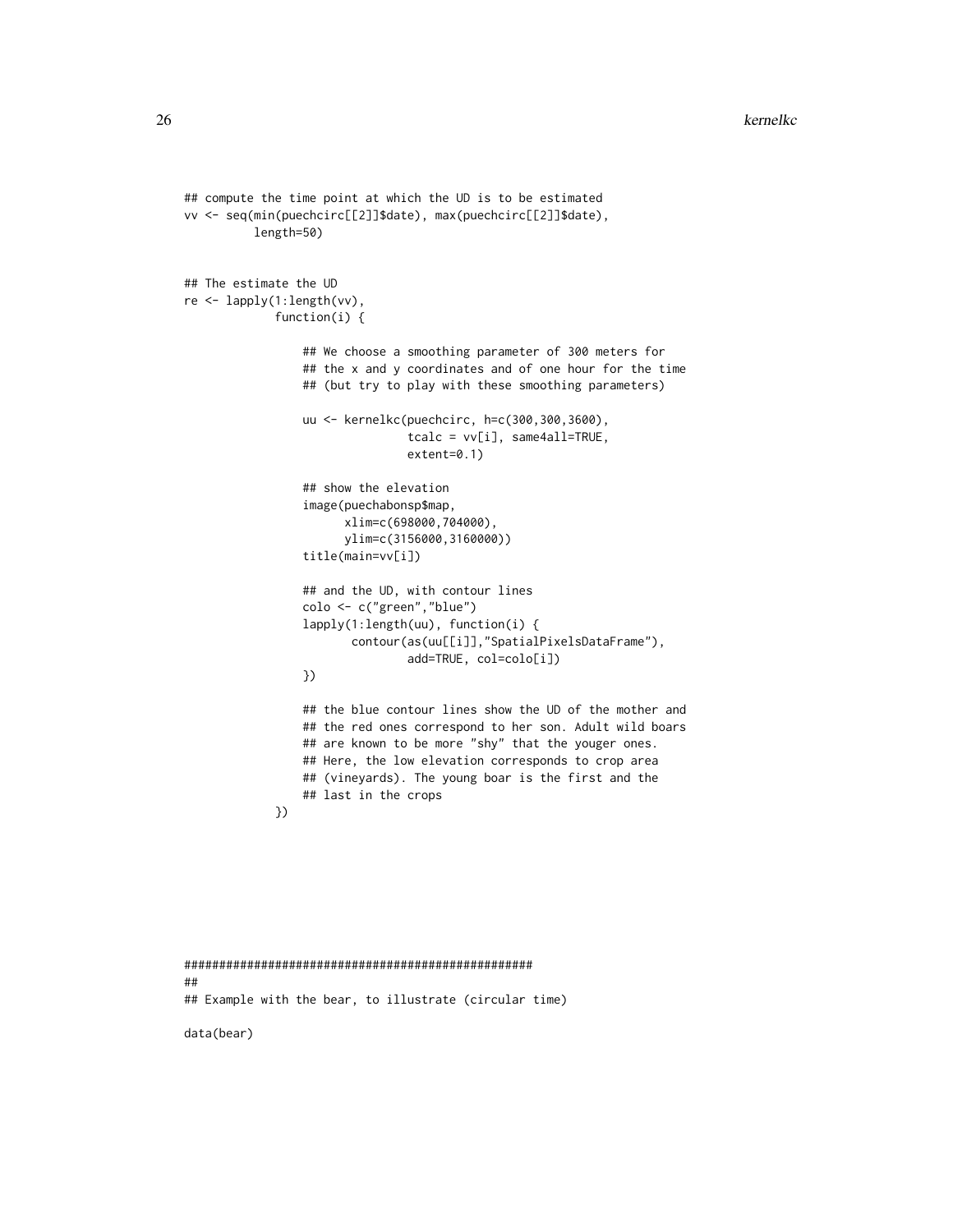```
## We consider a time cycle of 24 hours.
## the following vector contains the time points on the
## time circle at which the UD is to be estimated (note that
## the time is given in seconds)
vv <- seq(0, 24*3600-1, length=40)
## for each time point:
re <- lapply(1:length(vv),
             function(i) {
                 ## Estimation of the UD for the bear. We choose
                 ## a smoothing parameter of 1000 meters for the spatial
                 ## coordinates and a smoothing parameter equal to 0.2
                 ## for the time. We set the beginning of the time
                 ## cycle at midnight (no particular reason, just to
                 ## illustrate the function). So we pass, as t0, any
                 ## object of class POSIXct corresponding t a date at
                 ## this hour, for example the 12/25/2012 at 00H00
                 t0 <- as.POSIXct("2012-12-25 00:00")
                 uu <- kernelkc(bear, h=c(1000,1000,0.2), cycle=24*3600,
                                 tcalc=vv[i], t0=t0, circular=TRUE)
                 ## shows the results
                 ## first compute the hour for the title
                 hour <- paste(floor(vv[i]/3600), "hours",
                               floor((vv[i]%%3600)/60), "min")
                 ## compute the 95% home range
                 pc <- getverticeshr(uu, 95, standardize=TRUE)
                 plot(pc, xlim=c(510000, 530000),
                      ylim=c(6810000, 6825000))
                 title(main=hour)
                 ## compute the 50% home range
                 pc <- getverticeshr(uu, 50, standardize=TRUE)
                 plot(pc, add=TRUE, col="blue")
             })
```
## Now, each home range computed at a given time point corresponds to ## the area used by the animal at this time period. We may for example ## try to identify the main difference in habitat composition of the ## home-range between different time, to identify differences in ## habitat use between different time of the day. We do not do it here ## (lack of example data)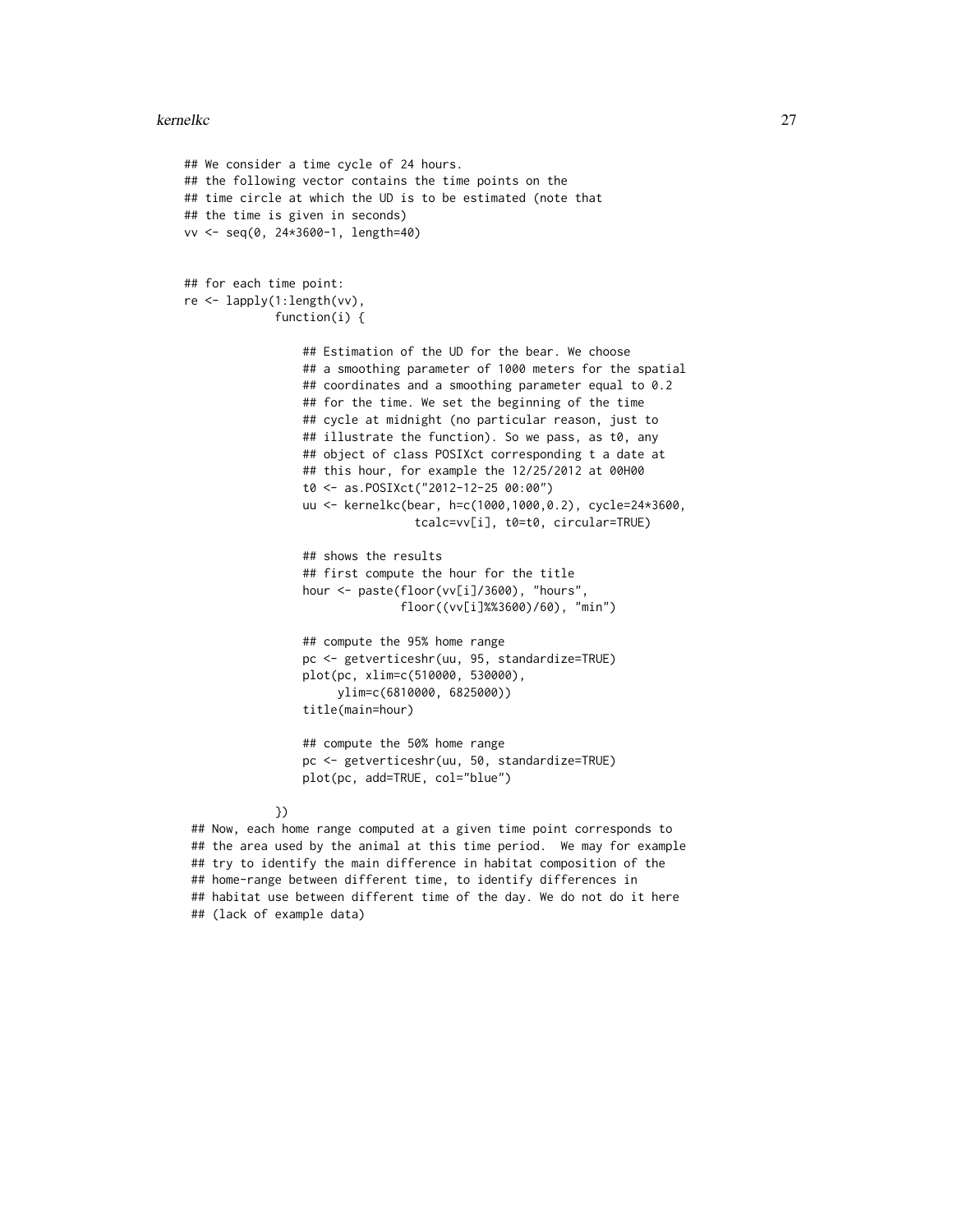```
##################################################
##
## Example of the use of the function kernelkcbase and
## related functions
## load the data
data(puechabonsp)
locs <- puechabonsp$relocs
## keeps only the wild boar Jean
locs <- locs[slot(locs, "data")[,1]=="Jean",]
## compute the number of days since the beginning
## of the monitoring
dd <- cumsum(c(0, diff(strptime(slot(locs, "data")[,4], "%y%m%d"))))
dd
## compute xyt. Note that t is here the number of
## days since the beginning of the monitoring (it
## is not an object of class POSIXt, but it may be)
xyt <- data.frame(as.data.frame(coordinates(locs)), dd)
## Now compute the time points at which the UD is to be estimated:
vv \le -1:61## and finally, show the UD changed with time:
re <- lapply(1:length(vv),
             function(i) {
                 ud <- kernelkcbase(xyt, h=c(300,300,20),
                                    tcalc=vv[i], grid=100)
                 image(ud, main=vv[i])
                 plot(getverticeshr(ud, 95, standardize=TRUE),
                       border="red", lwd=2, add=TRUE)
                 ## Just to slow down the process
                 Sys.sleep(0.2)
                 })
```
## End(Not run)

<span id="page-27-0"></span>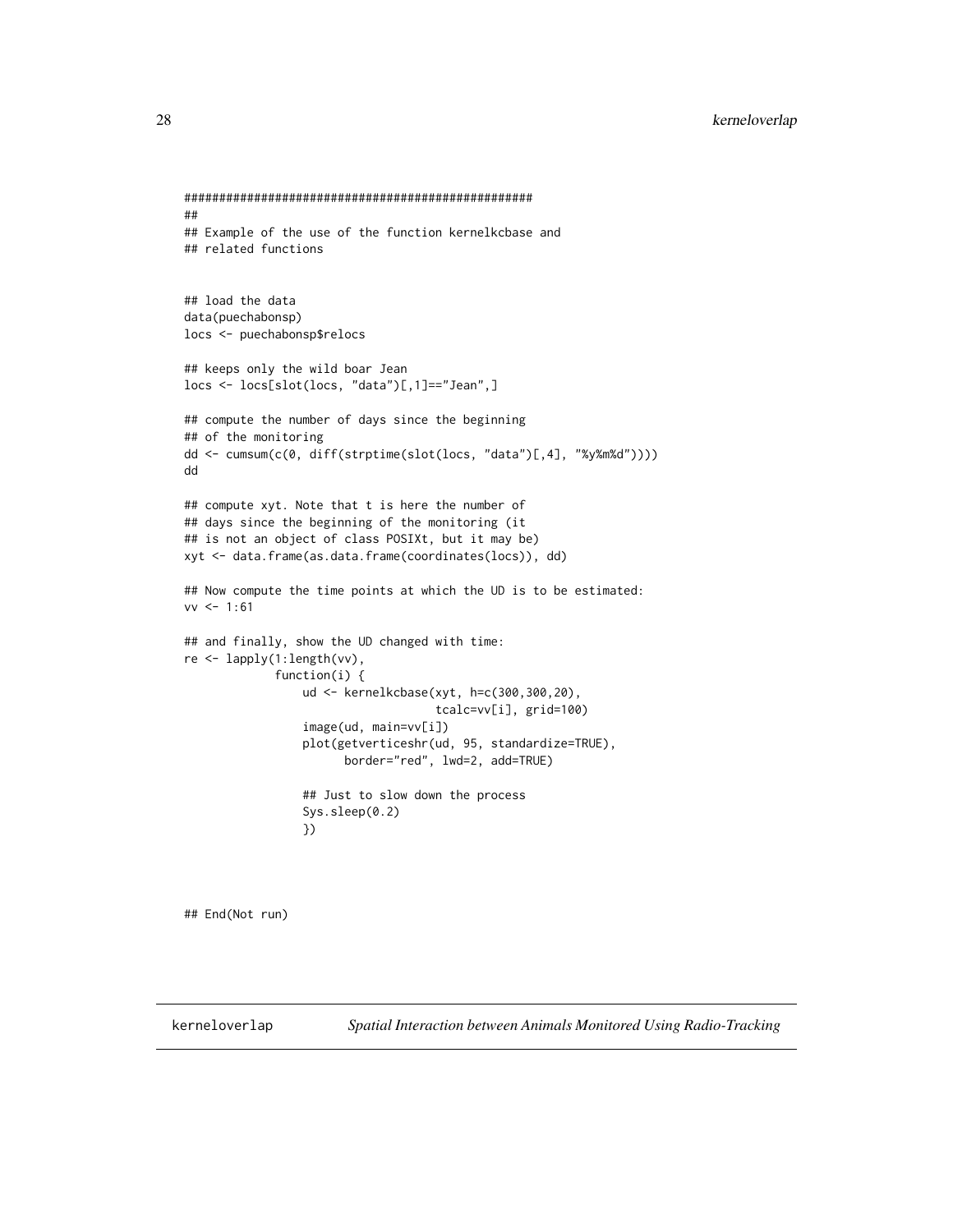#### kerneloverlap 29

#### **Description**

These functions implements all the indices of kernel home-range overlap reviewed by Fieberg and Kochanny (2005). kerneloverlap computes these indices from a set of relocations, whereas kerneloverlaphr computes these indices from an object containing the utilization distributions of the animals.

#### Usage

```
kerneloverlap(xy, method = c("HR", "PHR", "VI", "BA", "UDOI",
              "HD"), percent = 95, conditional = FALSE, ...)
kerneloverlaphr(x, method = c("HR", "PHR", "VI", "BA", "UDOI", "HD"),
```

```
percent = 95, conditional = FALSE, ...)
```
#### Arguments

| XV           | an object of class SpatialPointsDataFrame containing only one column (which<br>is a factor indicating the identity associated to the relocations)                                                                                                        |
|--------------|----------------------------------------------------------------------------------------------------------------------------------------------------------------------------------------------------------------------------------------------------------|
| $\mathsf{x}$ | an object of class est UDm containing several home-ranges for which the overlap<br>is to be calculated                                                                                                                                                   |
| method       | the desired method for the estimation of overlap (see details)                                                                                                                                                                                           |
| percent      | the percentage level of the home range estimation                                                                                                                                                                                                        |
| conditional  | logical. If TRUE, the function sets to 0 the pixels of the grid over which the UD<br>is estimated, outside the home range of the animal estimated at a level of proba-<br>bility equal to percent. Note that this argument has no effect when meth="HR". |
| $\ddotsc$    | additional arguments to be passed to the function kernelUD for the kernel esti-<br>mation of the utilization distribution.                                                                                                                               |

#### Details

Fieberg and Kochanny (2005) made an extensive review of the indices of overlap between utilization distributions (UD) of two animals. The function kerneloverlap implements these indices. The argument method allows to choose an index.

The choice method="HR" computes the proportion of the home range of one animal covered by the home range of another one, i.e.:

$$
HR_{i,j} = A_{i,j}/A_i
$$

, where  $A_{i,j}$  is the area of the intersection between the two home ranges and  $A_i$  is the area of the home range of the animal i.

The choice method="PHR" computes the volume under the UD of the animal j that is inside the home range of the animal i (i.e., the probability to find the animal j in the home range of i). That is:

$$
PHR_{i,j} = \int \int_{A_i} UD_j(x, y) dx dy
$$

where  $UD_i(x, y)$  is the value of the utilization distribution of the animal j at the point x,y.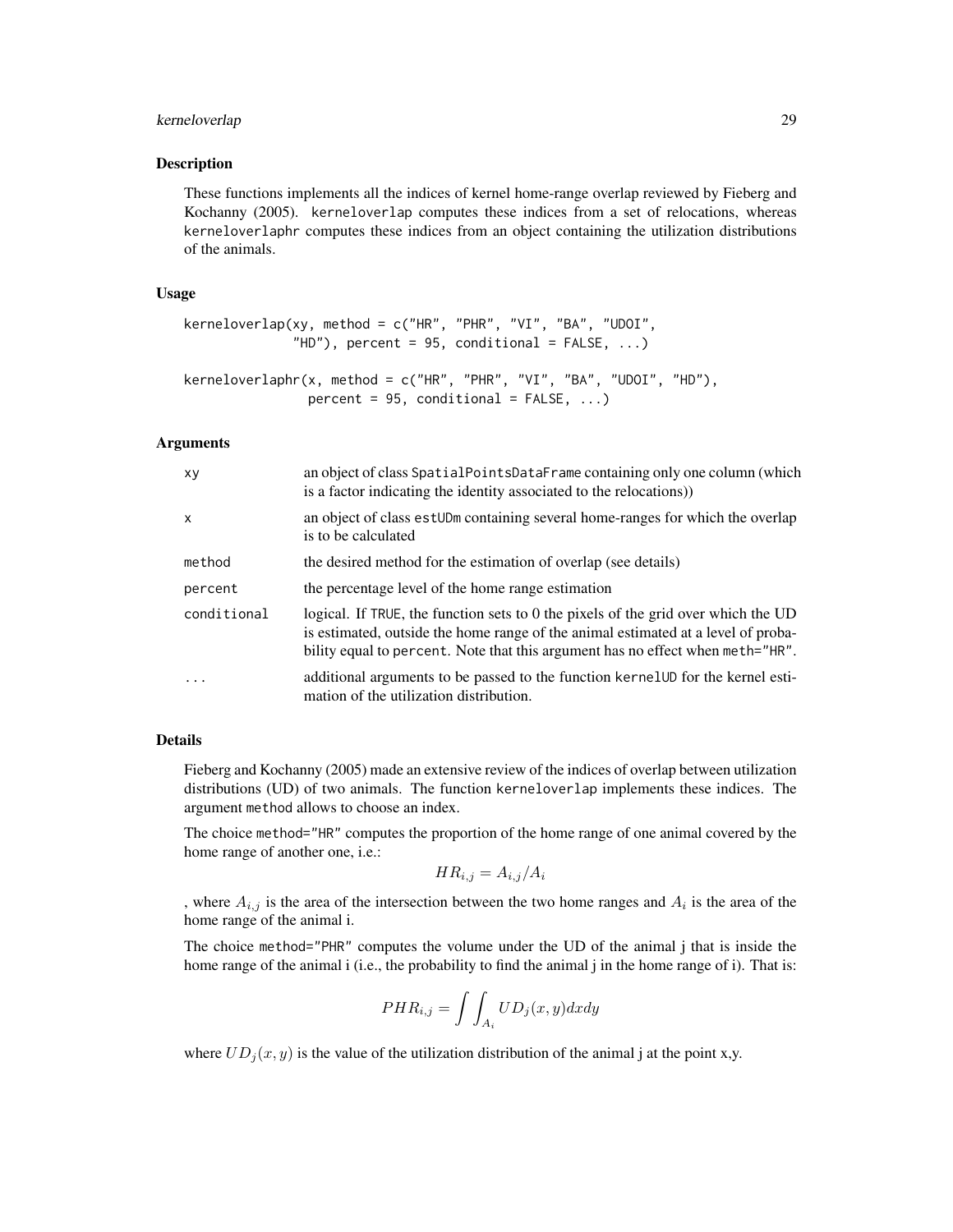<span id="page-29-0"></span>The choice method="VI" computes the volume of the intersection between the two UD, i.e.:

$$
VI = \int_{x} \int_{y} \min(UD_i(x, y), UD_j(x, y)) dx dy
$$

Other choices rely on the computation of the joint distribution of the two animals under the hypothesis of independence  $UD[i](x,y) * UD[j](x,y)$ .

The choice method="BA" computes the Bhattacharyya's affinity

$$
BA = \int_{x} \int_{y} \sqrt{UD_i(x, y)} \times \sqrt{UD_j(x, y)}
$$

The choice method="UDOI" computes a measure similar to the Hurlbert index of niche overlap:

$$
UDOI = A_{i,j} \int_{x} \int_{y} UD_{i}(x, y) \times UD_{j}(x, y)
$$

The choice method="HD" computes the Hellinger's distance:

$$
HD = \int_x \int_y ((\sqrt{U}D_i(x, y) - \sqrt{U}D_j(x, y))^2 dx dy)^{1/2}
$$

#### Value

A matrix giving the value of indices of overlap for all pairs of animals.

#### Author(s)

Clement Calenge <clement.calenge@oncfs.gouv.fr>, based on a work of John Fieberg

#### References

Fieberg, J. and Kochanny, C.O. (2005) Quantifying home-range overlap: the importance of the utilization distribution. *Journal of Wildlife Management*, 69, 1346–1359.

#### See Also

[kernelUD](#page-30-1) for additional information on kernel estimation of home ranges

#### Examples

```
## Not run:
data(puechabonsp)
kerneloverlap(puechabonsp$relocs[,1],
             grid=200, meth="VI", conditional=TRUE)
## Identical to
```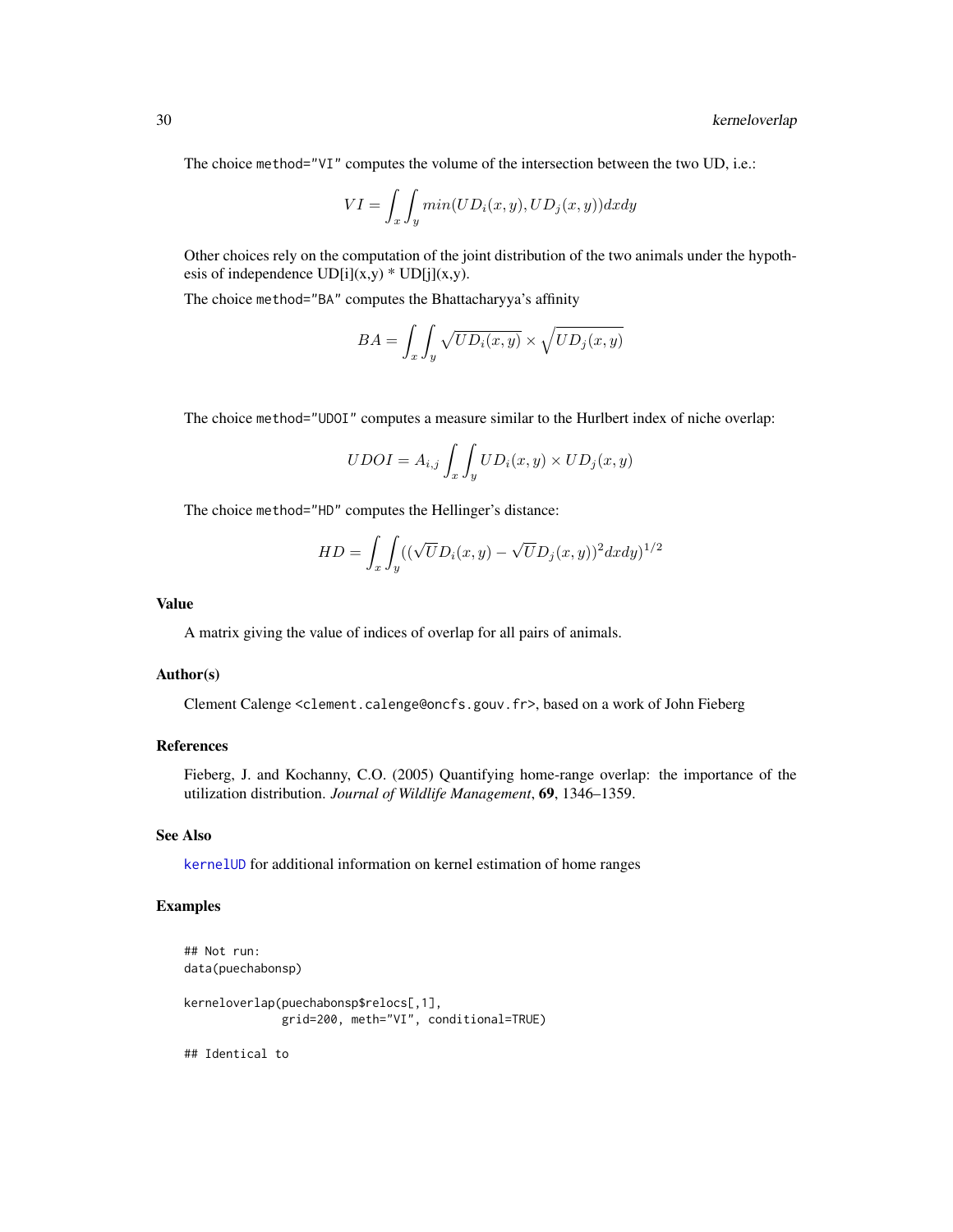#### <span id="page-30-0"></span>kernelUD 31

```
kud <- kernelUD(puechabonsp$relocs[,1],
                grid=200, same4all=TRUE)
kerneloverlaphr(kud, meth="VI", conditional=TRUE)
## other indices
kerneloverlap(puechabonsp$relocs[,1],
              grid=200, meth="HR")
kerneloverlap(puechabonsp$relocs[,1],
             grid=200, meth="PHR")
kerneloverlap(puechabonsp$relocs[,1],
              grid=200, meth="BA")
kerneloverlap(puechabonsp$relocs[,1],
             grid=200, meth="UDOI")
kerneloverlap(puechabonsp$relocs[,1],
              grid=200, meth="HD")
## End(Not run)
```
<span id="page-30-1"></span>

kernelUD *Estimation of Kernel Home-Range*

#### Description

The function kernelUD estimates the UD of one or several animals.

plotLSCV allows to explore the results of the least-square cross-validation algorithm used to find the best smoothing value.

image allows a graphical display of the estimates.

getvolumeUD and kernel.area provide utilities for home range and home-range size estimation.

getverticeshr stores the home range contour as an object of class SpatialPolygonsDataFrame (package sp), with one row per animal.

estUDm2spixdf can be used to convert the result into an object of class SpatialPixelsDataFrame

as.data.frame.estUD can be used to convert an object of class estUD as a data frame.

#### Usage

```
kernelUD(xy, h = "here", grid = 60,same4all = FALSE, hlim = c(0.1, 1.5),
          \text{kern} = c("bivnorm", "epa"), \text{extent} = 1,boundary = NULL)
## S3 method for class 'estUDm'
print(x, \ldots)
```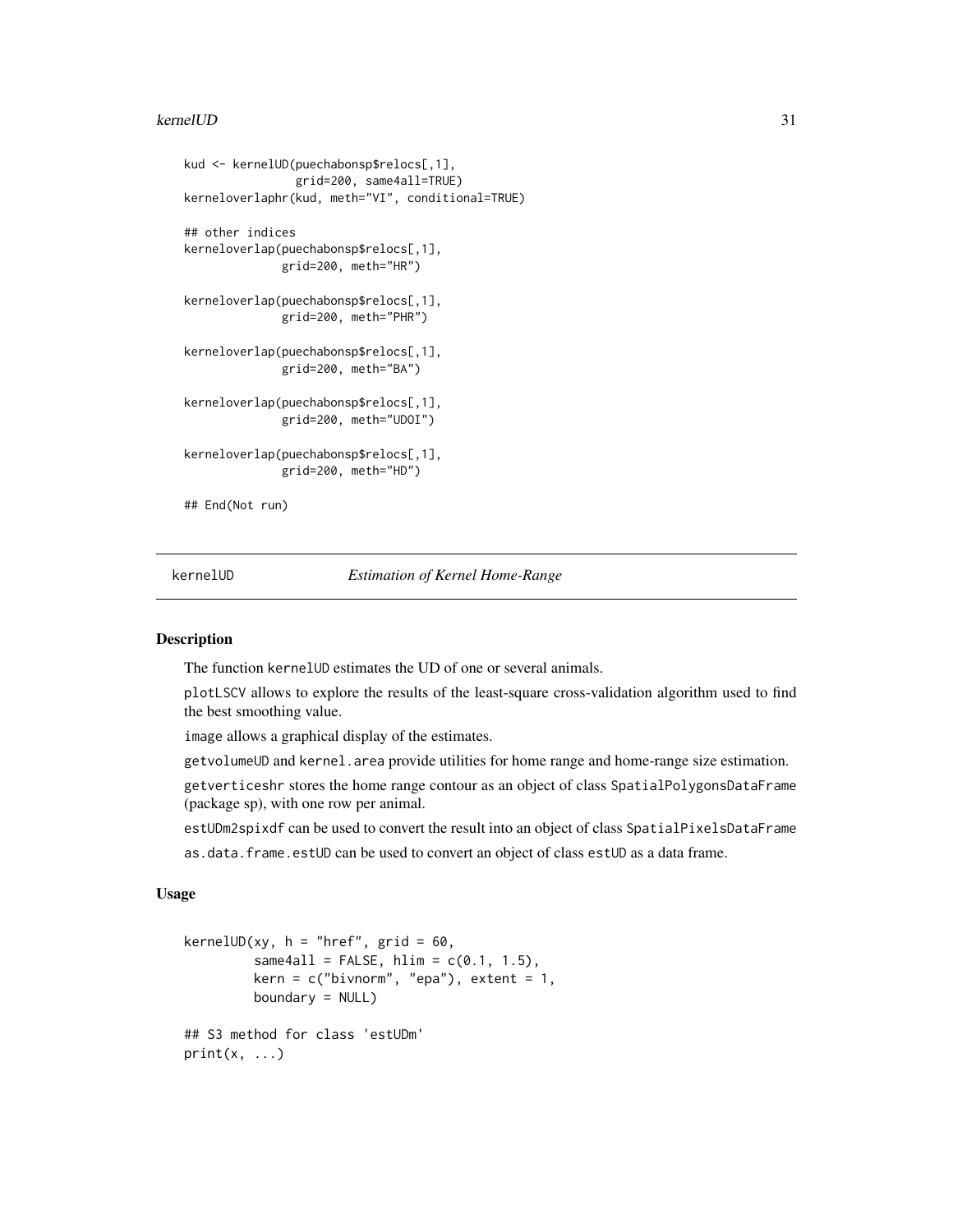```
## S3 method for class 'estUD'
image(x, \ldots)## S3 method for class 'estUDm'
image(x, \ldots)## S3 method for class 'estUD'
as.data.frame(x, row.names, optional, ...)
plotLSCV(x)
getvolumeUD(x, standardize = FALSE)
kernel.area(x, percent = seq(20, 95, by = 5),
            unin = c("m", "km"),
            unout = c("ha", "km2", "m2"), standardize = FALSE)
```

```
estUDm2spixdf(x)
```
#### Arguments

| xy       | An object inheriting the class SpatialPoints containing the x and y relocations<br>of the animal. If xy inherits the class SpatialPointsDataFrame, it should con-<br>tain only one column (factor) corresponding to the identity of the animals for<br>each relocation.                                                                                                    |
|----------|----------------------------------------------------------------------------------------------------------------------------------------------------------------------------------------------------------------------------------------------------------------------------------------------------------------------------------------------------------------------------|
| h        | a character string or a number. If h is set to "href", the ad hoc method is<br>used for the smoothing parameter (see details). If h is set to "LSCV", the least-<br>square cross validation method is used. Note that "LSCV" is not available if<br>kern = "epa". Alternatively, h may be set to any given numeric value                                                   |
| grid     | a number giving the size of the grid on which the UD should be estimated. Al-<br>ternatively, this parameter may be an object inheriting the class SpatialPixels,<br>that will be used for all animals. For the function kernelUD, it may in addition<br>be a list of objects of class SpatialPixels, with named elements corresponding<br>to each level of the factor id. |
| hlim     | a numeric vector of length two. If $h = "LSCV",$ the function minimizes the cross-<br>validation criterion for values of h ranging from hlim[1]*href to hlim[2]*href,<br>where href is the smoothing parameter computed with the ad hoc method (see<br>below)                                                                                                              |
| kern     | a character string. If "bivnorm", a bivariate normal kernel is used. If "epa", an<br>Epanechnikov kernel is used.                                                                                                                                                                                                                                                          |
| extent   | a value controlling the extent of the grid used for the estimation (the extent of the<br>grid on the abscissa is equal to (min(abscissa. relocations) + extent $*$<br>diff(range(abscissa.relocations))), and similarly for the ordinate).                                                                                                                                 |
| same4all | logical. If TRUE, the same grid is used for all animals. If FALSE, one grid per<br>animal is used. Note that when same 4all $=$ TRUE, the grid used for the es-                                                                                                                                                                                                            |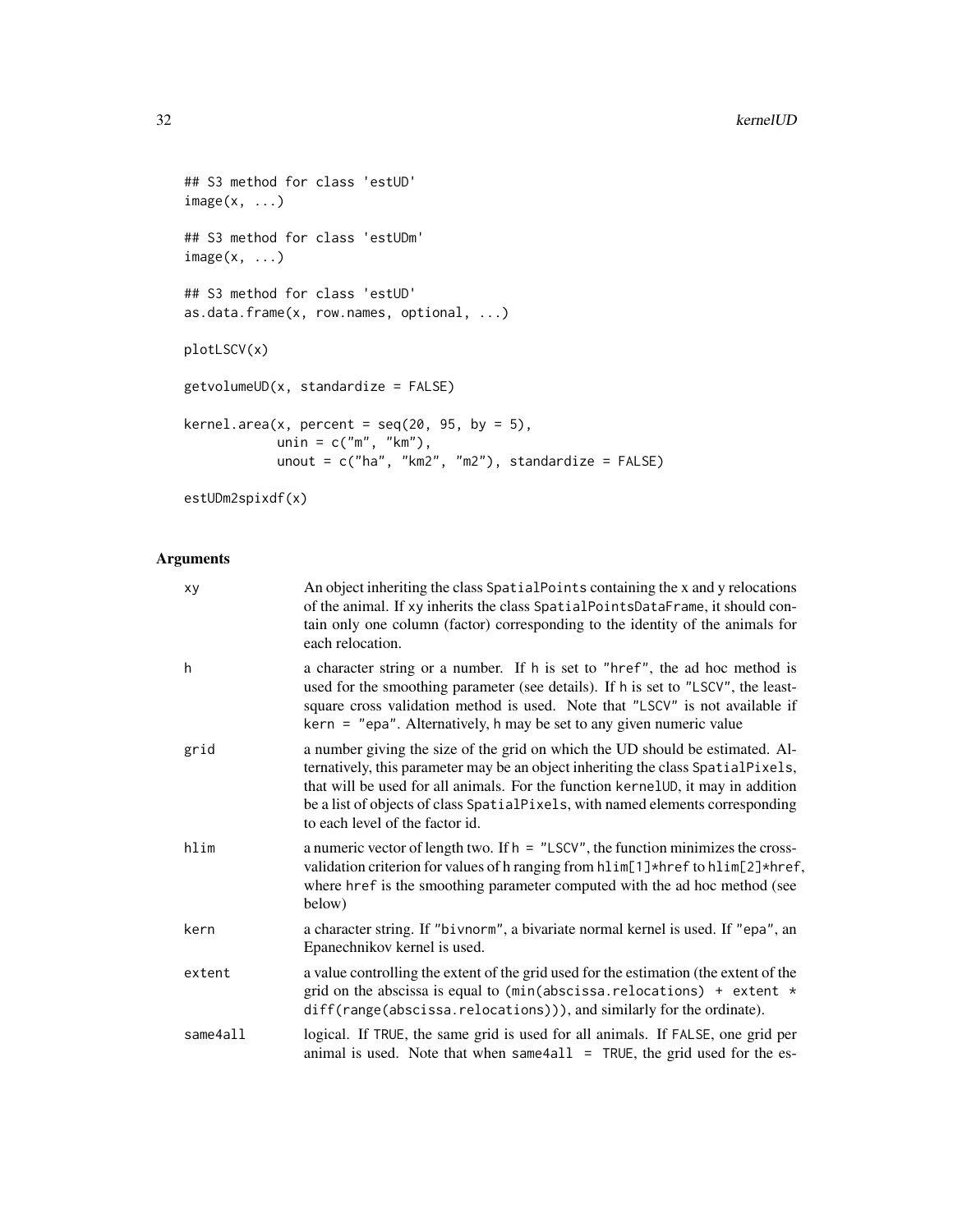|             | timation is calculated by the function (so that the parameter grid cannot be a<br>SpatialPixels object).                                                                                                                                 |
|-------------|------------------------------------------------------------------------------------------------------------------------------------------------------------------------------------------------------------------------------------------|
| boundary    | If, not NULL, an object inheriting the class SpatialLines defining a barrier that<br>cannot be crossed by the animals. There are constraints on the shape of the<br>barrier that depend on the smoothing parameter h (***see details***) |
| X           | an object of class estUD (UD for one animal) or estUDm (UD for several ani-<br>mals). For the function estUDm2spixdf, an object of class estUDm only. For the<br>function as.data.frame.estUD, an object of class estUD only.            |
| percent     | for kernel area, a vector of percentage levels for home-range size estimation.<br>For getverticeshr, a single value giving the percentage level for home-range<br>estimation.                                                            |
| standardize | a logical value indicating whether the UD should be standardized over the area<br>of interest, so that the volume under the UD and *over the area* is equal to 1.                                                                        |
| unin        | the units of the relocations coordinates. Either "m" for meters (default) or "km"<br>for kilometers                                                                                                                                      |
| unout       | the units of the output areas. Either "m2" for square meters, "km2" for square<br>kilometers or "ha" for hectares (default)                                                                                                              |
| row.names   | unused argument here                                                                                                                                                                                                                     |
| optional    | unused argument here                                                                                                                                                                                                                     |
| .           | additionnal parameters to be passed to the generic functions print and image                                                                                                                                                             |

#### Details

The Utilization Distribution (UD) is the bivariate function giving the probability density that an animal is found at a point according to its geographical coordinates. Using this model, one can define the home range as the minimum area in which an animal has some specified probability of being located. The functions used here correspond to the approach described in Worton (1995).

The kernel method has been recommended by many authors for the estimation of the utilization distribution (e.g. Worton, 1989, 1995). The default method for the estimation of the smoothing parameter is the *ad hoc* method, i.e. for a bivariate normal kernel

$$
h = \sigma n^{-\frac{1}{6}}
$$

where

$$
\sigma^2 = 0.5(var(x) + var(y))
$$

which supposes that the UD is bivariate normal. If an Epanechnikov kernel is used, this value is multiplied by 1.77 (Silverman, 1986, p. 86). Alternatively, the smoothing parameter h may be computed by Least Square Cross Validation (LSCV). The estimated value then minimizes the Mean Integrated Square Error (MISE), i.e. the difference in volume between the true UD and the estimated UD. Note that the cross-validation criterion cannot be minimized in some cases. According to Seaman and Powell (1998) *"This is a difficult problem that has not been worked out by statistical theoreticians, so no definitive response is available at this time"* (see Seaman and Powell, 1998 for further details and tricky solutions). plotLSCV allows to have a diagnostic of the success of minimization of the cross validation criterion (i.e. to know whether the minimum of the CV criterion occurs within the scanned range). Finally, the UD is then estimated over a grid.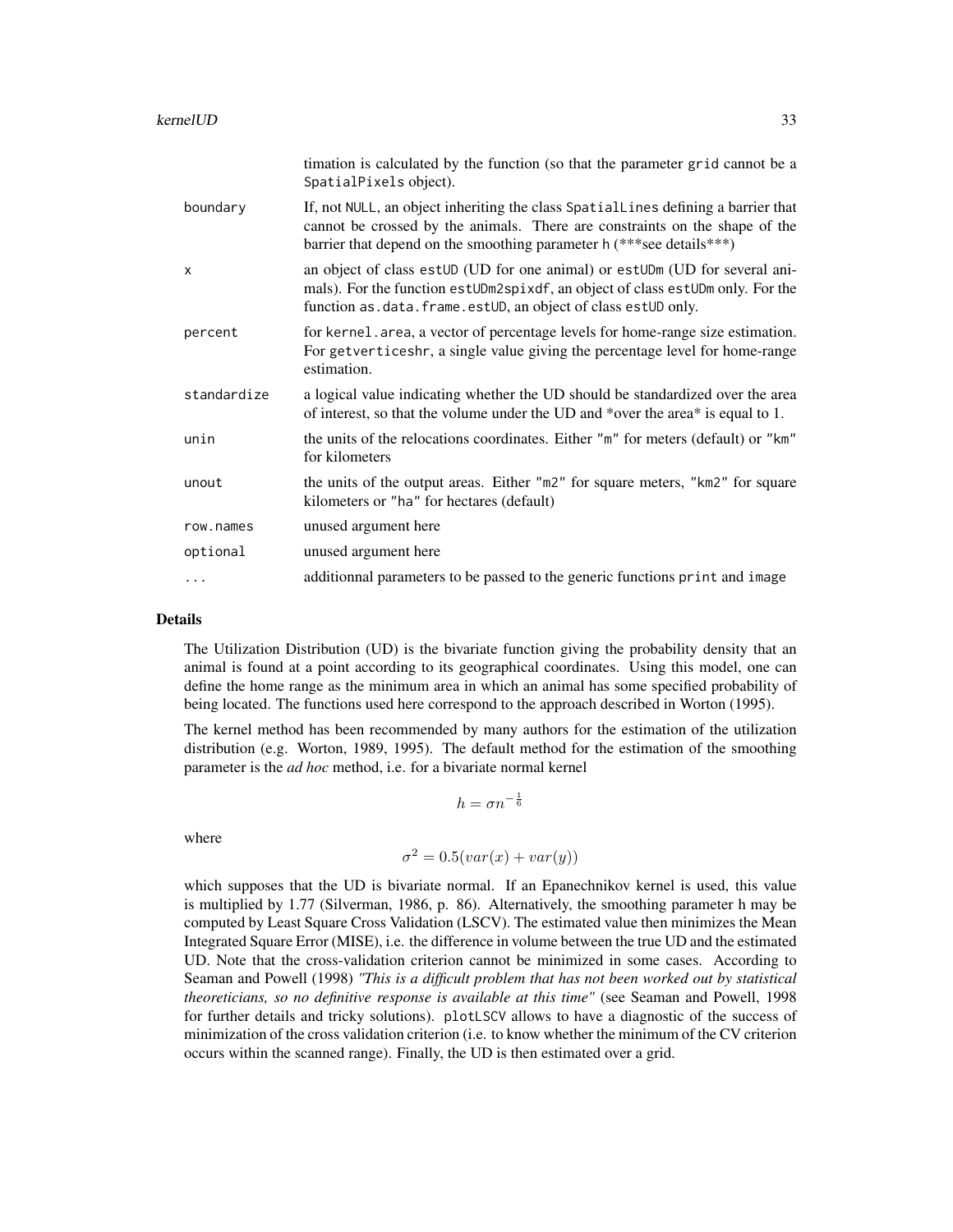The default kernel is the bivariate normal kernel, but the Epanechnikov kernel, which requires less computer time is also available for the estimation of the UD.

The function getvolumeUD modifies the UD component of the object passed as argument: that the pixel values of the resulting object are equal to the percentage of the smallest home range containing this pixel. This function is used in the function kernel.area, to compute the home-range size. Note, that the function plot.hrsize (see the help page of this function) can be used to display the home-range size estimated at various levels.

The parameter boundary allows to define a barrier that cannot be crossed by the animals. When this parameter is set, the method described by Benhamou and Cornelis (2010) for correcting boundary biases is used. The boundary can possibly be defined by several nonconnected lines, each one being built by several connected segments. Note that there are constraints on these segments (not all kinds of boundary can be defined): (i) each segment length should at least be equal to 3\*h (the size of "internal lane" according to the terminology of Benhamou and Cornelis), (ii) the angle between two line segments should be greater that pi/2 or lower that -pi/2. The UD of all the pixels located within a band defined by the boundary and with a width equal to  $6*h$  ("external lane") is set to zero.

#### Value

The function kernelUD returns either: (i) an object belonging to the S4 class estUD (see ?estUD-class) when the object xy passed as argument contains the relocations of only one animal (i.e., belong to the class SpatialPoints), or (ii) a list of elements of class estUD when the object xy passed as argument contains the relocations of several animals (i.e., belong to the class SpatialPointsDataFrame).

The function getvolumeUD returns an object of the same class as the object passed as argument (estUD or estUDm).

kernel.area returns a data frame of subclass hrsize, with one column per animal and one row per level of estimation of the home range.

getverticeshr returns an object of class SpatialPolygonsDataFrame.

estUDm2spixdf returns an object of class SpatialPixelsDataFrame.

#### Author(s)

Clement Calenge <clement.calenge@oncfs.gouv.fr>

#### **References**

Silverman, B.W. (1986) *Density estimation for statistics and data analysis*. London: Chapman \& Hall.

Worton, B.J. (1989) Kernel methods for estimating the utilization distribution in home-range studies. *Ecology*, 70, 164–168.

Worton, B.J. (1995) Using Monte Carlo simulation to evaluate kernel-based home range estimators. *Journal of Wildlife Management*, 59,794–800.

Seaman, D.E. and Powell, R.A. (1998) *Kernel home range estimation program (kernelhr)*. Documentation of the program.

Benhamou, S. and Cornelis, D. (2010) Incorporating Movement Behavior and Barriers to Improve Biological Relevance of Kernel Home Range Space Use Estimates. *Journal of Wildlife Management*, 74, 1353–1360.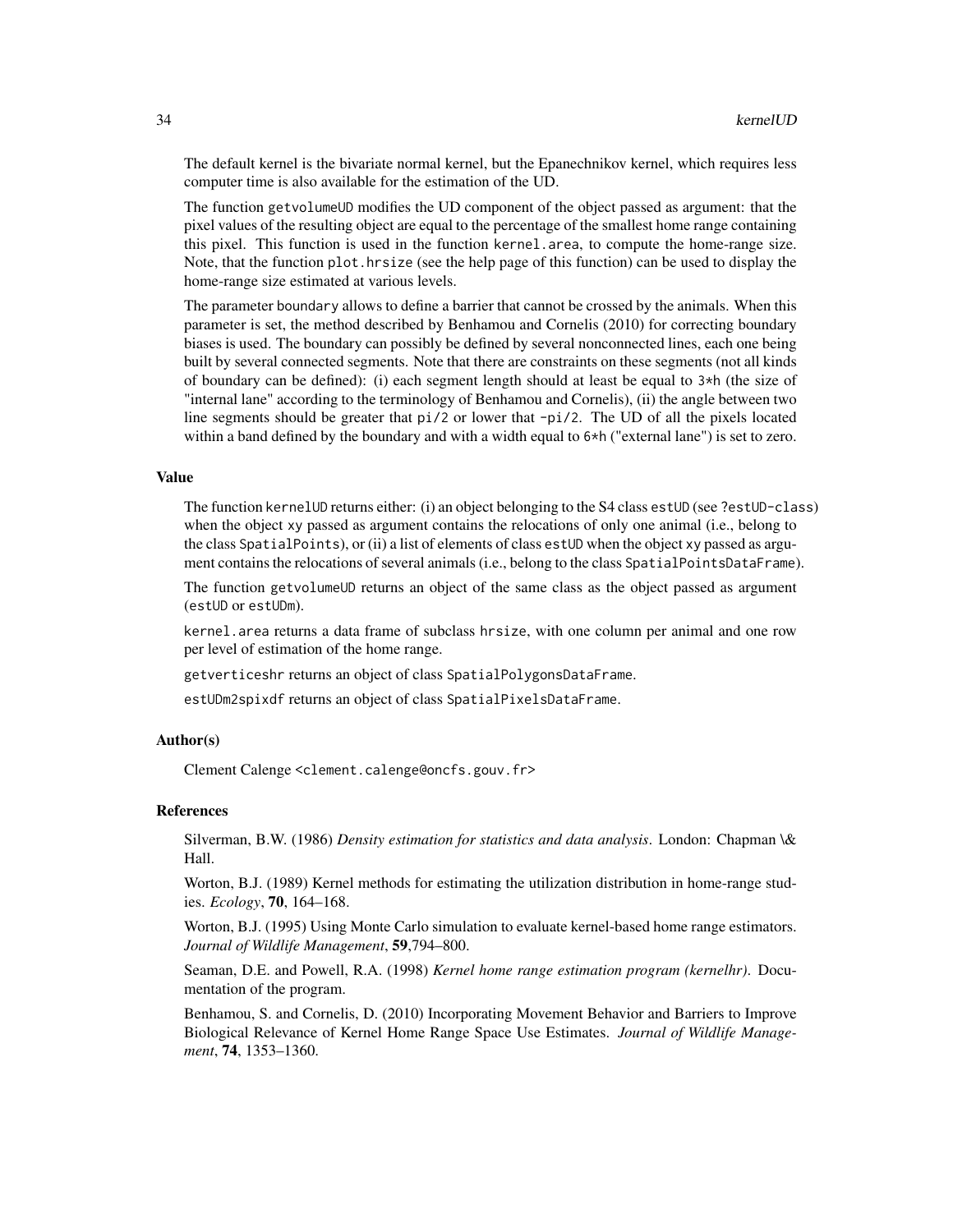#### <span id="page-34-0"></span>kernelUD 35

#### See Also

[mcp](#page-42-1) for help on the function plot.hrsize.

#### Examples

```
## Load the data
data(puechabonsp)
loc <- puechabonsp$relocs
## have a look at the data
head(as.data.frame(loc))
## the first column of this data frame is the ID
## Estimation of UD for the four animals
(ud <- kernelUD(loc[,1]))
## The UD of the four animals
image(ud)
## Calculation of the 95 percent home range
ver <- getverticeshr(ud, 95)
## and display on an elevation map:
elev <- puechabonsp$map
image(elev, 1)
plot(ver, add=TRUE, col=rainbow(4))
legend(699000, 3165000, legend = names(ud), fill = rainbow(4))## Example of estimation using LSCV
udbis <- kernelUD(loc[,1], h = "LSCV")
image(udbis)
## Compare the estimation with ad hoc and LSCV method
## for the smoothing parameter
(cuicui1 <- kernel.area(ud)) ## ad hoc
plot(cuicui1)
(cuicui2 <- kernel.area(udbis)) ## LSCV
plot(cuicui2)
## Diagnostic of the cross-validation
plotLSCV(udbis)
## Use of the same4all argument: the same grid
## is used for all animals
## BTW, we indicate a grid with a fine resolution:
udbis \le kernelUD(loc[,1], same4all = TRUE, grid = 100)
image(udbis)
```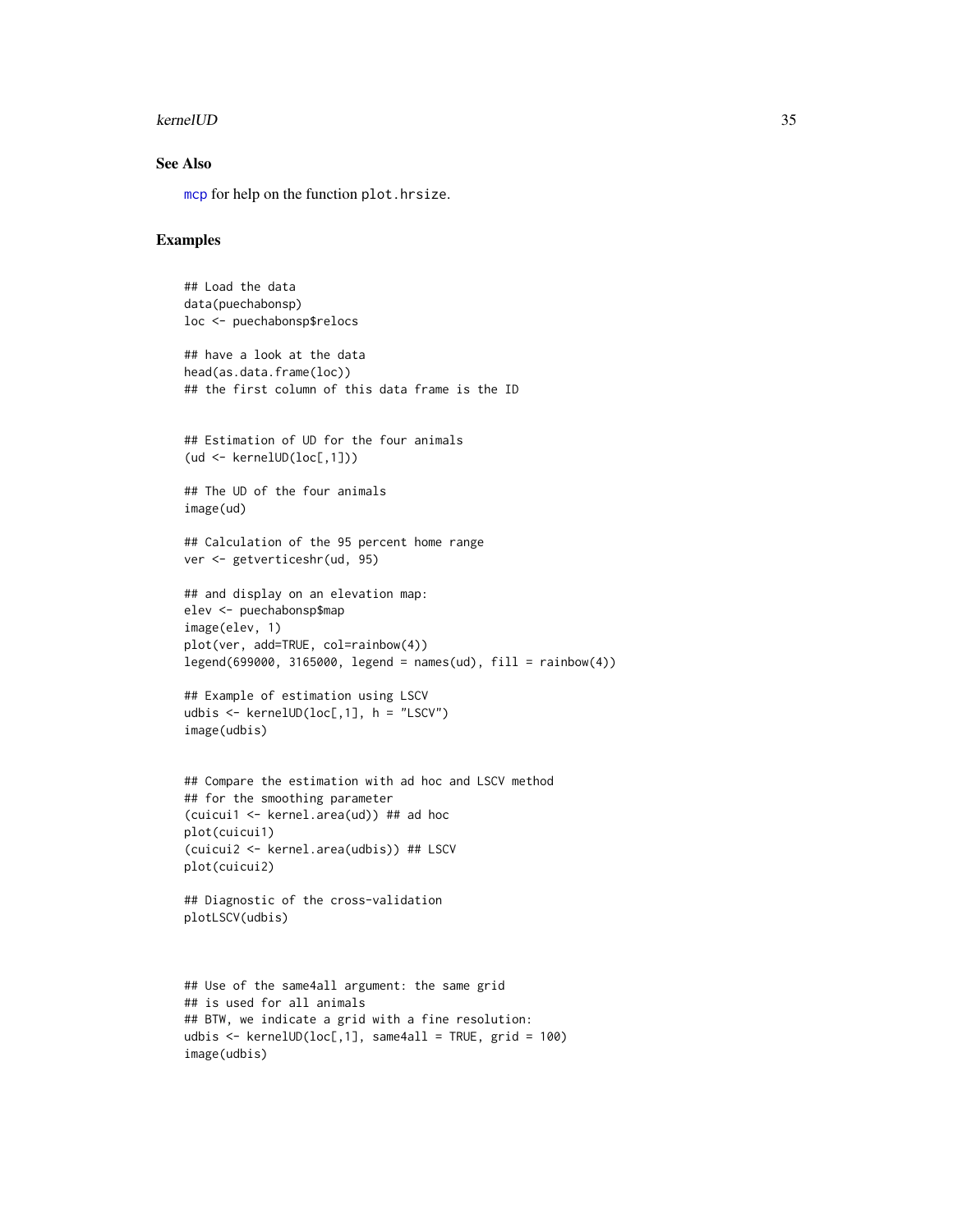```
## Estimation of the UD on a map
## (e.g. for subsequent analyses on habitat selection)
## Measures the UD in each pixel of the map
udbis <- kernelUD(loc[,1], grid = elev)
image(udbis)
##########################################
##
## Estimating the UD with the presence of a barrier
## The boars are located on the plateau of Puechabon (near
## Montpellier, France), and their movements are limited by the
## Herault river.
## We first map the elevation:
image(elev)
## Then, we used the function locator() to identify the limits of the
## segments of this barrier. BEWARE! The boundary should satisfy the two
## constraints: (i) segment length > 3*h, (ii) no angle lower than pi/2
## between successive segments. We choose a smoothing parameter of 100
## m, so that no segment length should be less than 300 m.
## Because the resolution of the map is 100 m, this means that no
## segment should cover less than 3 pixels. We have used the function
## locator() to digitize this barrier and then the function dput to
## have the following limits:
bound <- structure(list(x = c(701751.385381925, 701019.24105475,
                        700739.303517889,
                        700071.760160759, 699522.651915378,
                        698887.40904327, 698510.570051342,
                        698262.932999504, 697843.026694212,
                        698058.363261028),
                        y = c(3161824.03387414,3161824.03387414, 3161446.96718494,
                        3161770.16720425, 3161479.28718687,
                        3161231.50050539, 3161037.5804938,
                        3160294.22044937, 3159389.26039528,
                        3157482.3802813)), .Names = c("x", "y"))
lines(bound, lwd=3)
## We convert bound to SpatialLines:
bound <- do.call("cbind",bound)
Slo1 <- Line(bound)
Sli1 <- Lines(list(Slo1), ID="frontier1")
barrier <- SpatialLines(list(Sli1))
## estimation of the UD
kud <- kernelUD(loc[,1], h=100, grid=100, boundary=barrier)
```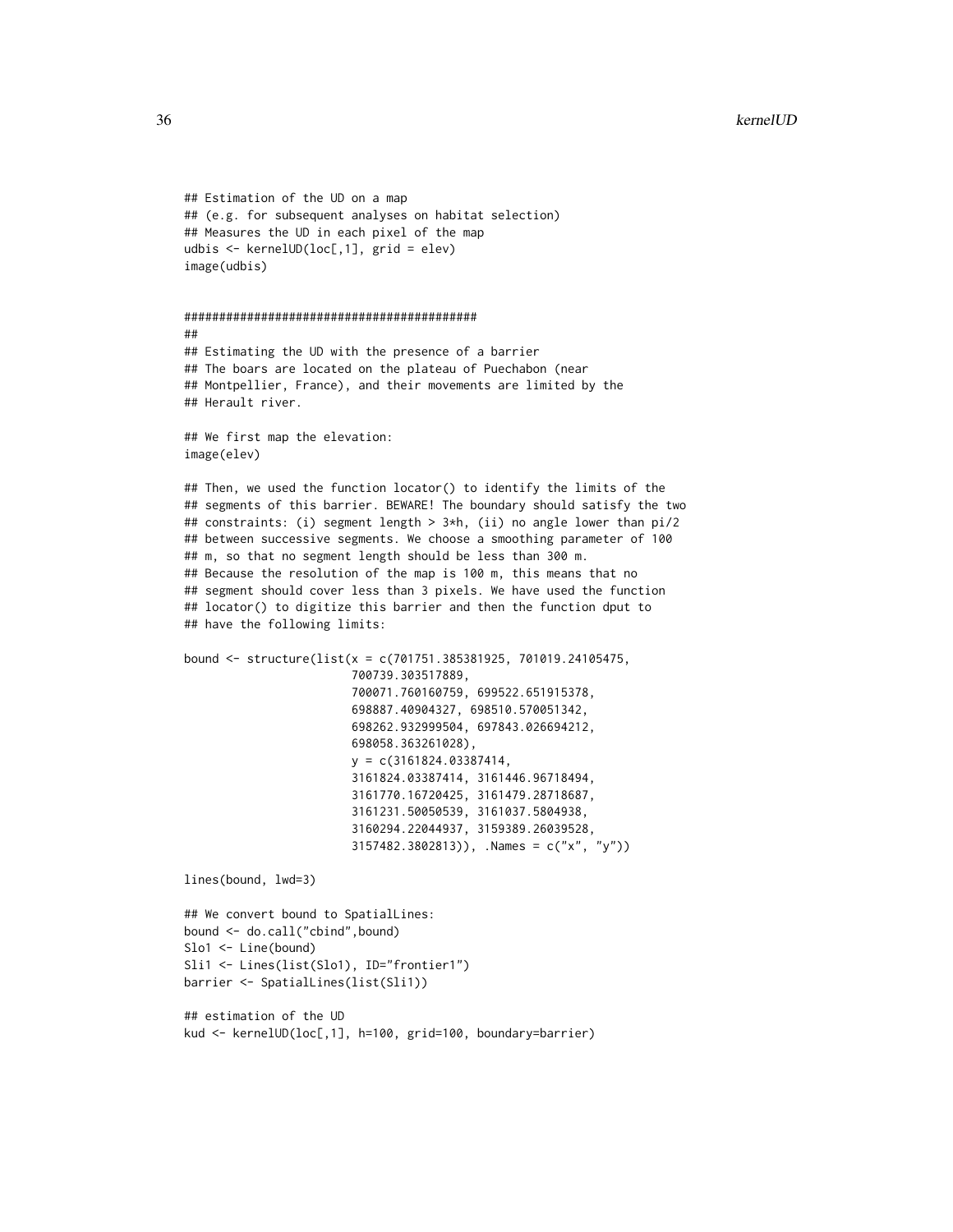#### <span id="page-36-0"></span>kver2spol 37

```
## Result:
image(kud)
## Have a closer look to Calou:
kud2 <- kud[[2]]
image(kud2, col=grey(seq(1,0,length=15)))
title(main="Home range of Calou")
points(loc[slot(loc,"data")[,1]=="Calou",], pch=3, col="blue")
plot(getverticeshr(kud2, 95), add=TRUE, lwd=2)
lines(barrier, col="red", lwd=3)
```
kver2spol *Conversion of old classes from adehabitat to classes from adehabitatHR*

#### Description

These functions convert home ranges available in adehabitat toward classes available in the package adehabitatHR.

kver2spol converts an object of class kver into an object of class SpatialPolygons.

khr2estUDm converts an object of class khr (kernel UD) into an object of class estUDm.

#### Usage

kver2spol(kv) khr2estUDm(x)

#### Arguments

| kv | an object of class kver. |
|----|--------------------------|
| X  | an object of class khr.  |

#### Author(s)

Clement Calenge <clement.calenge@oncfs.gouv.fr>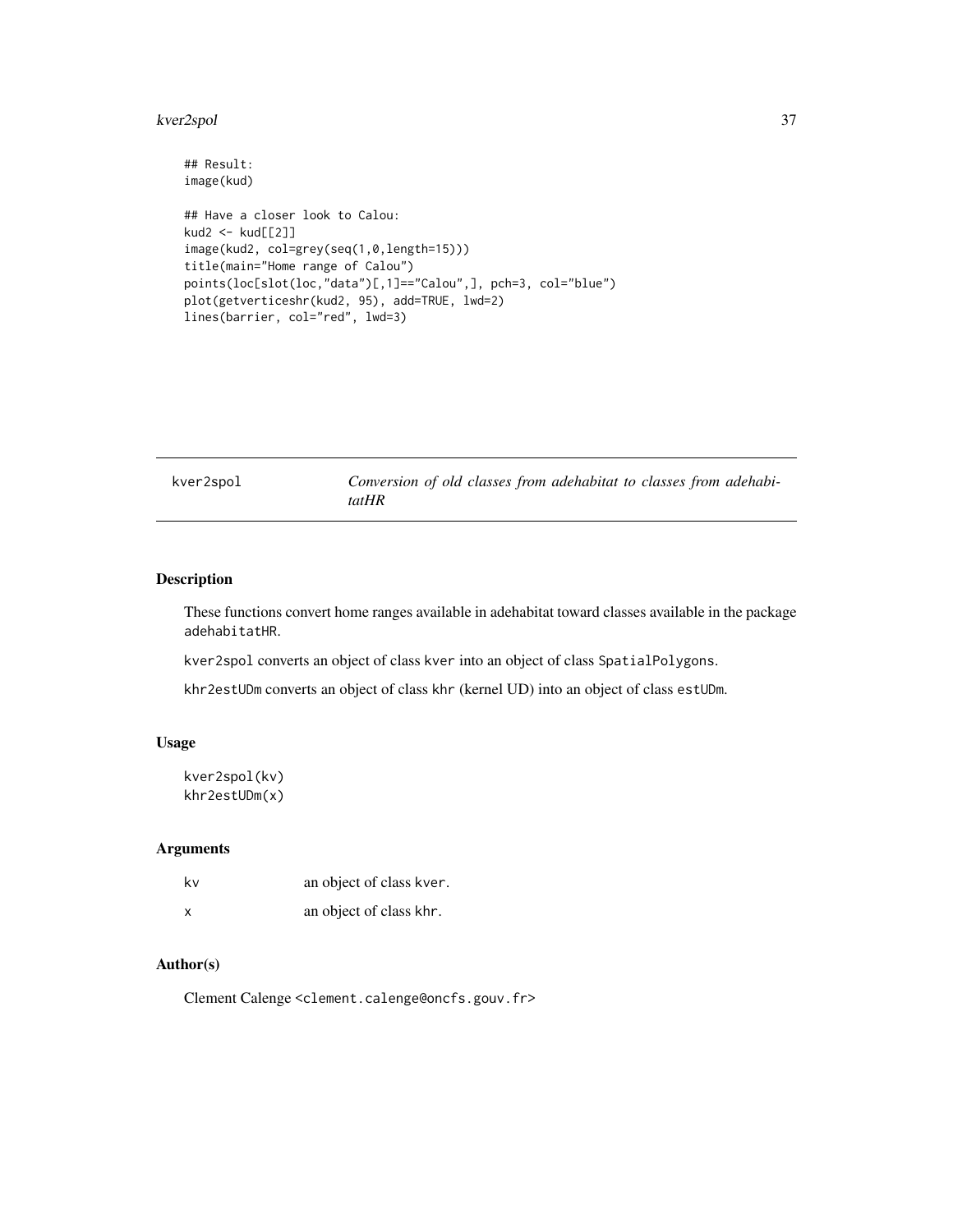#### <span id="page-37-1"></span>Description

The functions computes the home range of one or several animals using the LoCoH family of methods.

The functions LoCoH.k, LoCoH.r, and LoCoH.a implement the k-LoCoH, r-LoCoH, and a-LoCoH respectively (Getz et al. 2007).

The functions LoCoH.k.area, LoCoH.r.area, and LoCoH.a.area compute the curve showing the relationships between the home-range size (computed to a specified percent) and the k, r or a parameters respectively.

#### Usage

```
LoCoH.k(xy, k=5, unin = c("m", "km"),
        unout = c("ha", "m2", "km2"),
        duplicates=c("random","remove"), amount = NULL)
LoCoH.r(xy, r, unin = c("m", "km"),
        unout = c("ha", "m2", "km2"),
        duplicates=c("random","remove"), amount = NULL)
LoCoH.a(xy, a, unin = c("m", "km"),
        unout = c("ha", "m2", "km2"),
        duplicates=c("random","remove"), amount = NULL)
LoCoH.k.area(xy, krange, percent=100, unin = c("m", "km"),
             unout = c("ha", "m2", "km2"),
             duplicates=c("random","remove"), amount = NULL)
LoCoH.r.area(xy, rrange, percent=100, unin = c("m", "km"),
             unout = c("ha", "m2", "km2"),
             duplicates=c("random","remove"), amount = NULL)
LoCoH.a.area(xy, arange, percent=100, unin = c("m", "km"),
             unout = c("ha", "m2", "km2"),
             duplicates=c("random","remove"), amount = NULL)
```
#### Arguments

xy An object inheriting the class SpatialPoints containing the x and y relocations of the animal. If xy inherits the class SpatialPointsDataFrame, it should con-

<span id="page-37-2"></span><span id="page-37-0"></span>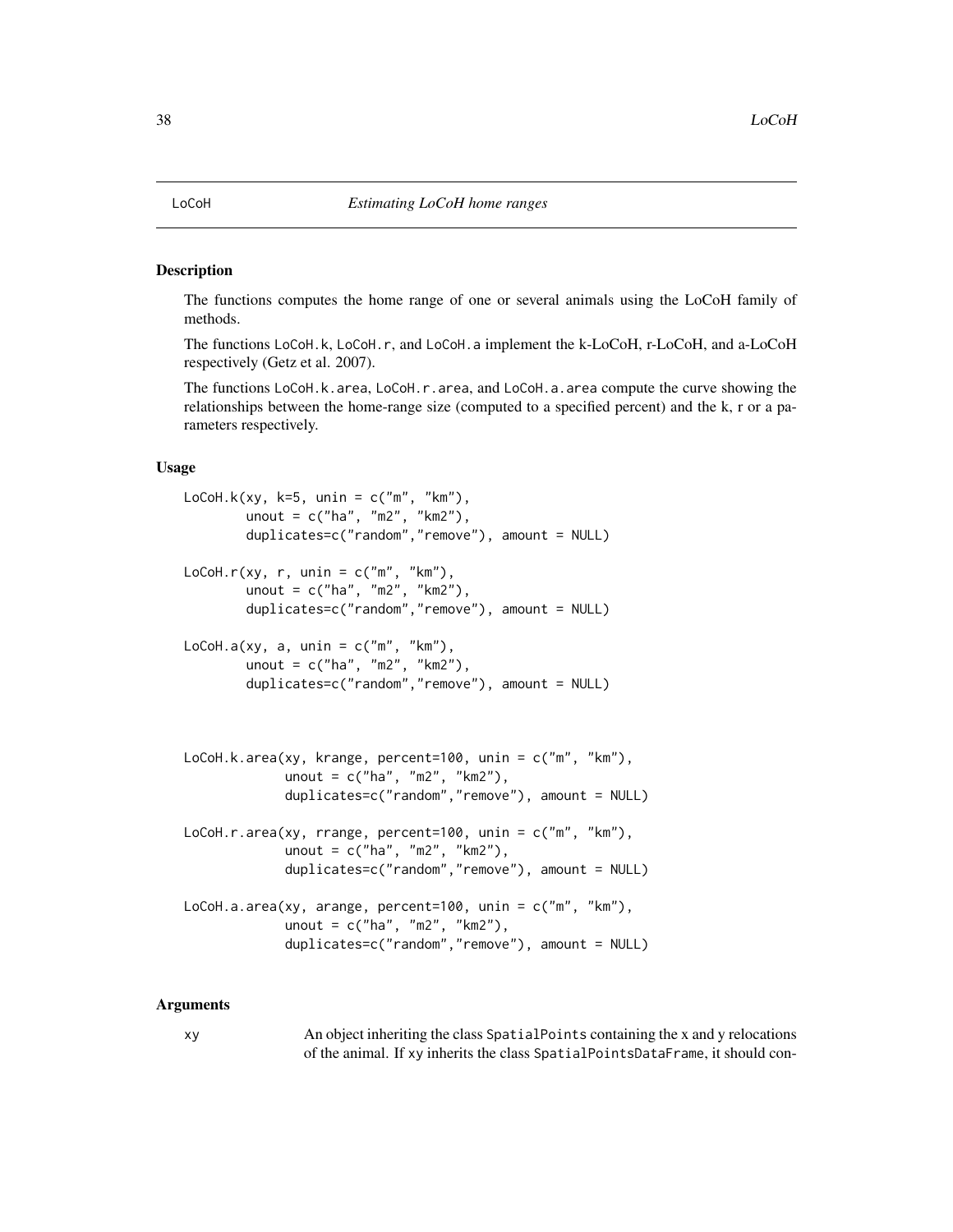|            | tain only one column (a factor) corresponding to the identity of the animals for<br>each relocation.                                                                                   |
|------------|----------------------------------------------------------------------------------------------------------------------------------------------------------------------------------------|
| k          | numeric. The number of nearest neighbors minus one out of which to create<br>convex hulls                                                                                              |
| r          | numeric. The convex hulls are created out of all points within r distance from<br>the root points                                                                                      |
| a          | numeric. Create convex hulls from the maximum number of nearest neighbors<br>such that the sum of their distances is less than or equal to this parameter                              |
| unin       | the units of the relocations coordinates. Either "m" for meters or "km" for kilo-<br>meters                                                                                            |
| unout      | the units of the output areas. Either "m2" for square meters, "km2" for square<br>kilometers or "ha" for hectares                                                                      |
| duplicates | a setting to determine how duplicated points are handled. If "random" the dupli-<br>cated points are slightly moved randomly. If "remove" the duplicated points are<br>removed.        |
| amount     | if duplicates $==$ random, this parameter controls the amount of noise added<br>to the data (see the help page of jitter for additional information on this pa-<br>rameter).           |
| krange     | a vector containing the values of k for which the home range size is to be esti-<br>mated.                                                                                             |
| arange     | a vector containing the values of k for which the home range size is to be esti-<br>mated.                                                                                             |
| rrange     | a vector containing the values of k for which the home range size is to be esti-<br>mated.                                                                                             |
| percent    | the percentage level of the home range. For the function plot. LoCoH, this value<br>could also be the character string "all", indicating that all the polygons are to<br>be displayed. |

#### Value

The functions LoCoH.\* return either objects of class SpatialPolygonsDataFrame (if the relocations of only one animals are passed as the xy argument) or a list of SpatialPolygonsDataFrame (if the relocations of several animals are passed as the xy argument).

The functions LoCoH.\*.area return invisibly either a vector (if the relocations of only one animals are passed as the xy argument) or a data frame containing the home-range sizes for various values of k, r (rows) for the different animals (columns).

#### Note

These functions rely on the packages rgeos, gpclib, and maptools.

The LoCoH family of methods for locating Utilization Distributions consists of three algorithms: Fixed k LoCoH, Fixed r LoCoH, and Adaptive LoCoH. All the algorithms work by constructing a small convex hull for each relocation, and then incrementally merging the hulls together from smallest to largest into isopleths. The 10% isopleth contains 10% of the points and represents a higher utilization than the 100% isopleth that contains all the points.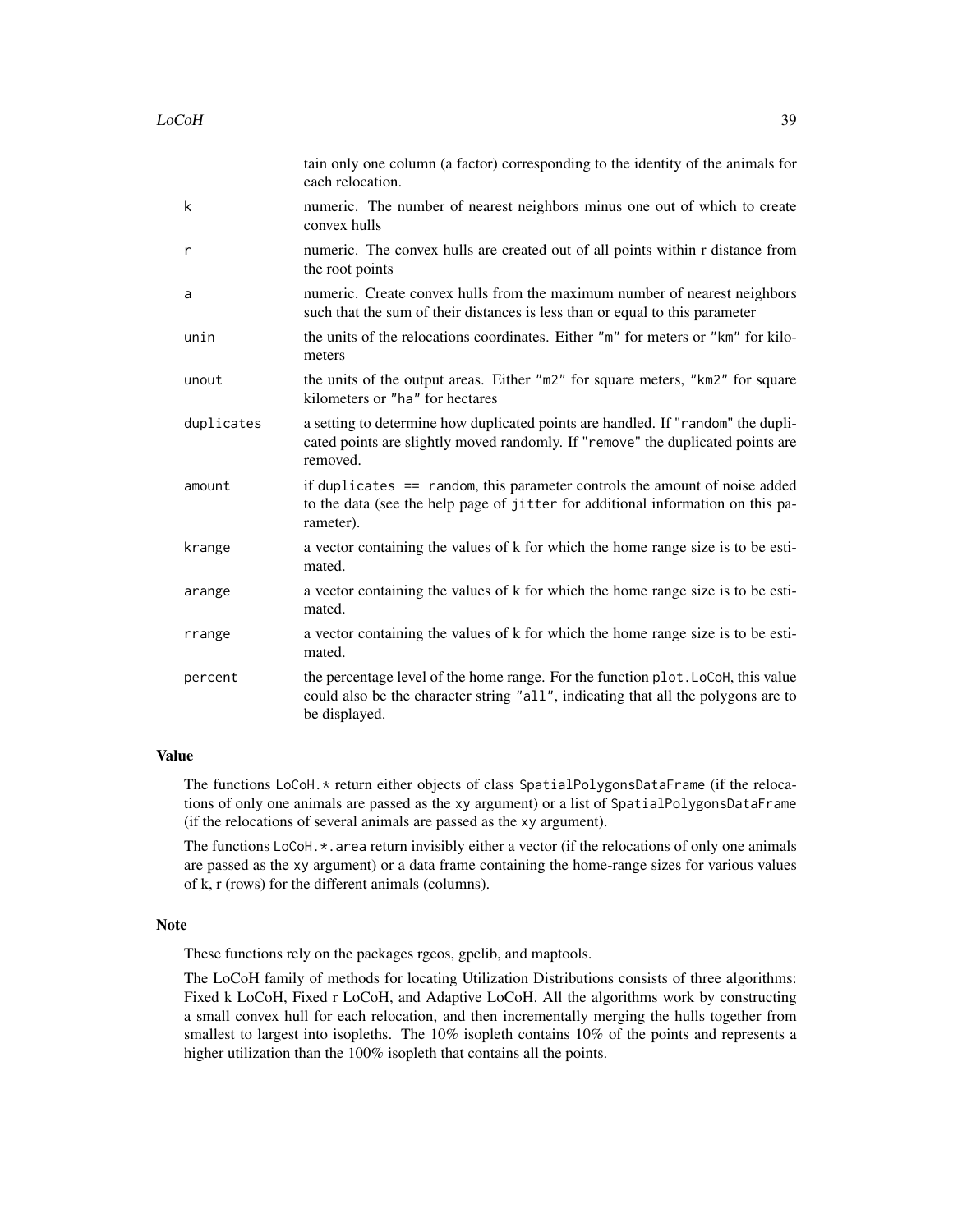<span id="page-39-0"></span>Fixed k LoCoH: Also known as k-NNCH, Fixed k LoCoH is described in Getz and Willmers (2004). The convex hull for each point is constructed from the (k-1) nearest neighbors to that point. Hulls are merged together from smallest to largest based on the area of the hull.

Fixed r LoCoH: In this case, hulls are created from all points within r distance of the root point. When merging hulls, the hulls are primarily sorted by the value of k generated for each hull (the number of points contained in the hull), and secondly by the area of the hull.

Adaptive LoCoH: Here, hulls are created out of the maximum nearest neighbors such that the sum of the distances from the nearest neighbors is less than or equal to d. Use the same hull sorting as Fixed r LoCoH.

Fixed r LoCoH and Adaptive LoCoH are discussed in Getz et al (2007).

All of these algorithms can take a significant amount of time. Time taken increases exponentially with the size of the data set.

#### Author(s)

Clement Calenge <clement.calenge@oncfs.gouv.fr> with contributions from Scott Fortmann-Roe <scottfr@gmail.com>

#### References

Getz, W.M. & Wilmers, C.C. (2004). A local nearest-neighbor convex-hull construction of home ranges and utilization distributions. *Ecography*, 27, 489–505.

Getz, W.M., Fortmann-Roe, S.B, Lyons, A., Ryan, S., Cross, P. (2007). LoCoH methods for the construction of home ranges and utilization distributions. *PLoS ONE*, 2: 1–11.

#### See Also

[MCHu](#page-40-1), [getverticeshr](#page-13-1).

#### Examples

## Not run:

## Load the data data(puechabonsp)

## The relocations: locs <- puechabonsp\$relocs locsdf <- as.data.frame(locs) head(locsdf)

```
## Shows the relocations
plot(locs, col=as.numeric(locsdf[,1]))
```

```
## Examinates the changes in home-range size for various values of k
## Be patient! the algorithm can be very long
ar <- LoCoH.k.area(locs[,1], k=c(8:13))
```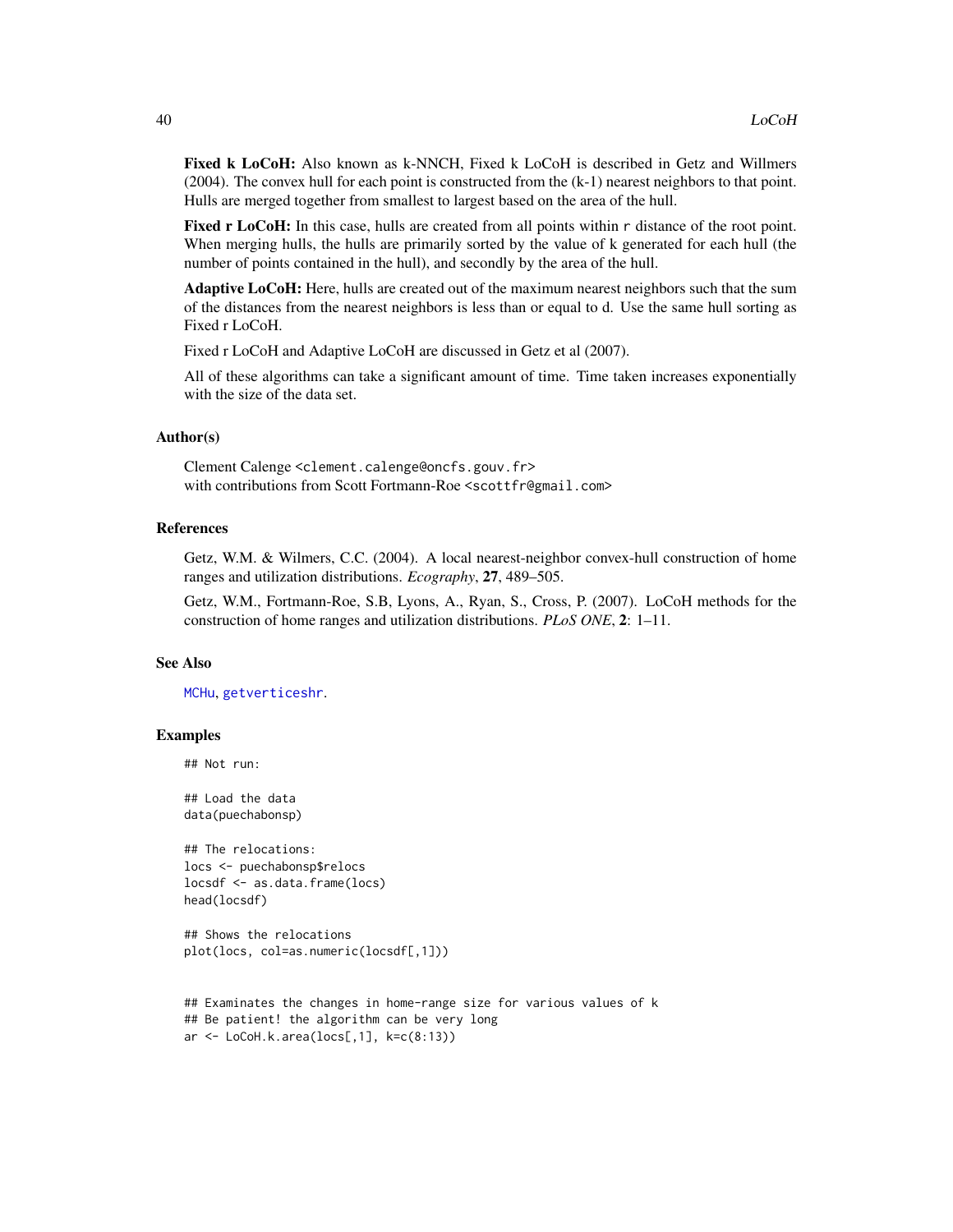#### <span id="page-40-0"></span> $MCHu$  41

```
## 12 points seems to be a good choice (rough asymptote for all animals)
## the k-LoCoH method:
nn <- LoCoH.k(locs[,1], k=12)
## Graphical display of the results
plot(nn, border=NA)
## the object nn is a list of objects of class
## SpatialPolygonsDataFrame
length(nn)
names(nn)
class(nn[[1]])
## shows the content of the object for the first animal
as.data.frame(nn[[1]])
## The 95% home range is the smallest area for which the
## proportion of relocations included is larger or equal
## to 95% In this case, it is the 22th row of the
## SpatialPolygonsDataFrame.
## The area covered by the home range is for this first animal
## equal to 22.87 ha.
## shows this area:
plot(nn[[1]][11,])
## rasterization of the home ranges:
## use the map of the area:
image(puechabonsp$map)
ras <- MCHu.rast(nn, puechabonsp$map, percent=100)
opar <- par(mfrow=c(2,2))
lapply(1:4, function(i) { image(ras,i); box()})
par(opar)
## r-LoCoH and a-LoCoH can be applied similarly
## End(Not run)
```
<span id="page-40-1"></span>MCHu *The Class "MCHu": Managing Home Ranges Built by Multiple Convex Hulls*

#### Description

The class "MCHu" is designed to store home ranges built by multiple convex hulls, for example built using the single-linkage cluster algorithm (function clusterhr) or the LoCoH (e.g. function LoCoH.k).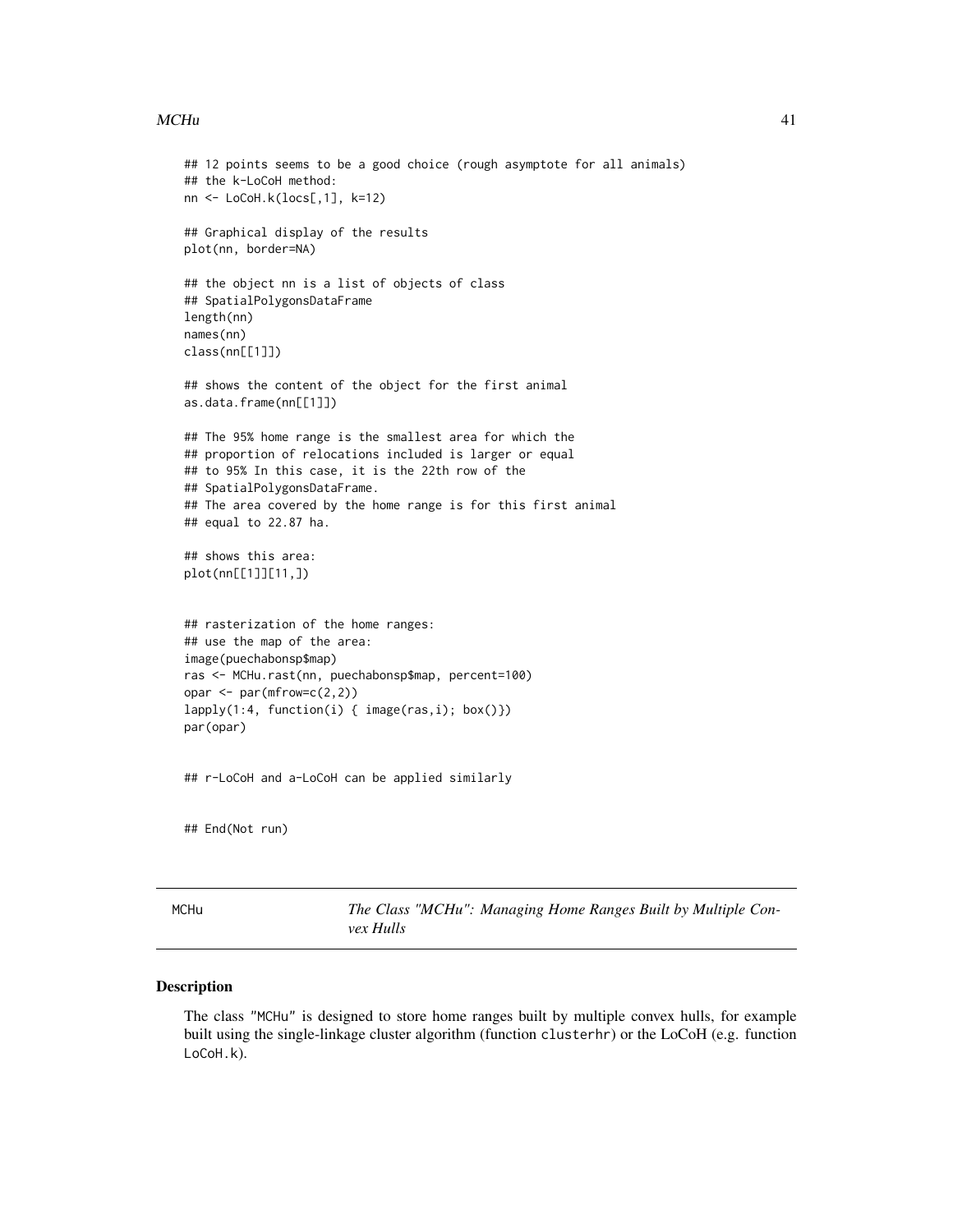The function plot. MCHu allows to graphically display the home-ranges.

MCHu.rast allows to compute a raster map of the home ranges. MCHu2hrsize allows to compute the home range size for specified percentage levels for the home range (see help(plot.hrsize)).

spoldf2MCHu allows to convert a SpatialPolygonsDataFrame storing home ranges built by multiple convex hulls into an object of class "MCHu".

#### Usage

```
## S3 method for class 'MCHu'
print(x, \ldots)## S3 method for class 'MCHu'
plot(x, percent="all", points=NULL, ...)
MCHu.rast(x, spdf, percent=100)
MCHu2hrsize(x, percent=seq(20,100, by=10), plotit=TRUE)
spoldf2MCHu(spdf, nam="a")
```
#### Arguments

| x        | an object of class MCHu.                                                                                                                                                                           |
|----------|----------------------------------------------------------------------------------------------------------------------------------------------------------------------------------------------------|
| spdf     | an object of class SpatialPixelsDataFrame.                                                                                                                                                         |
| points   | an object of class SpatialPoints or SpatialPointsDataFrame with one col-<br>umn (a factor storing the identity of the animal for each relocation), containing<br>the relocations of the animal(s). |
| percent  | the percentage level of the home range. For the function plot. MCHu, this value<br>could also be the character string "all", indicating that all the polygons are to<br>be displayed.              |
| plotit   | a logical value indicating whether the results should be plotted.                                                                                                                                  |
| nam      | the name of the animal to be used in the object of class "MCHu".                                                                                                                                   |
| $\ddots$ | additional arguments to be passed to the functions print and plot.                                                                                                                                 |
|          |                                                                                                                                                                                                    |

#### Details

The class "MCHu" is basically a list of objects of class SpatialPolygonsDataFrame, with one data frame per animal.

#### Value

The function MCHu.rast returns an object of class SpatialPixelsDataFrame.

The function MCHu2hrsize returns an object of class hrsize (see ?mcp.area).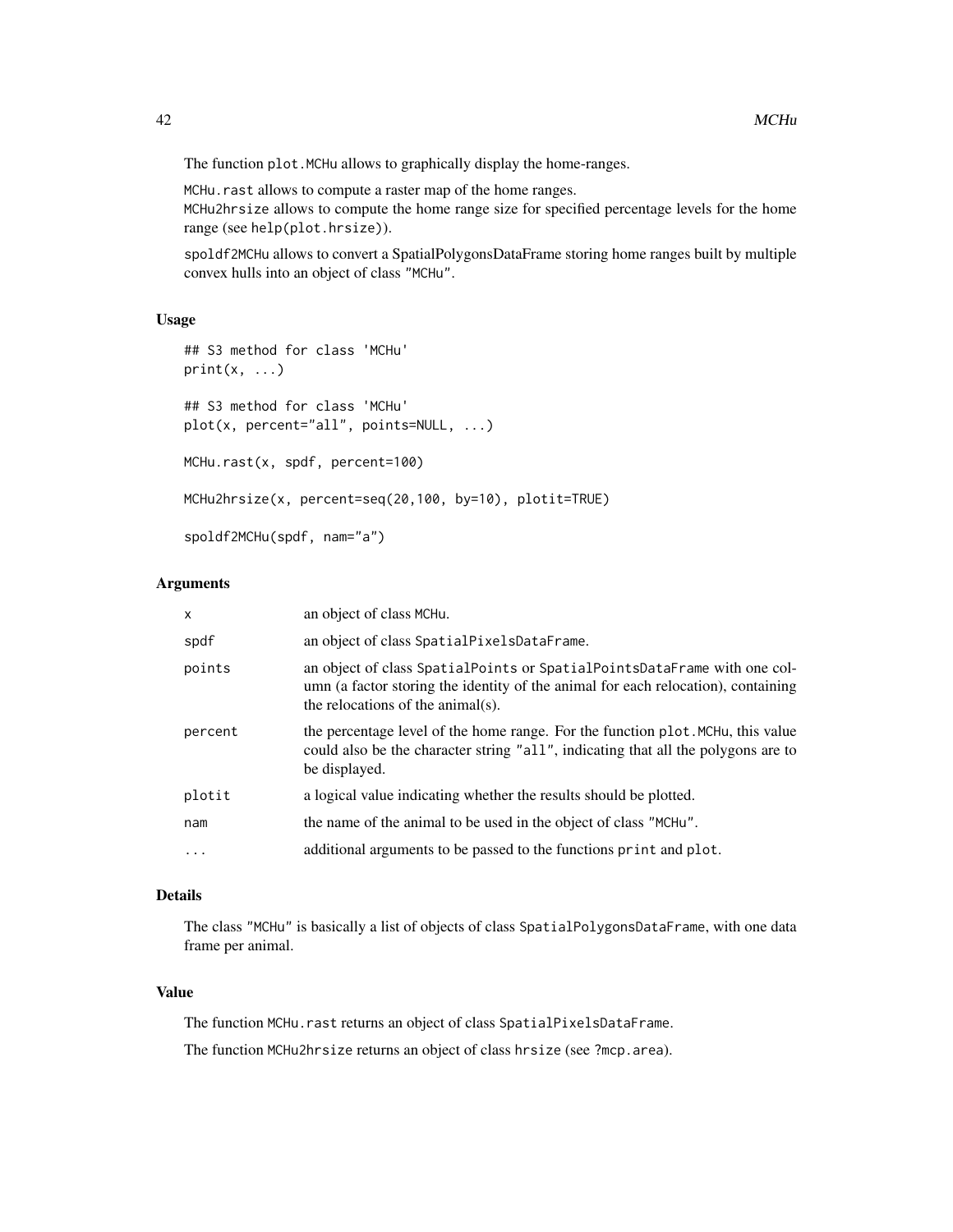<span id="page-42-0"></span> $mcp$  43

#### Author(s)

Clement Calenge <clement.calenge@oncfs.gouv.fr>

#### See Also

[clusthr](#page-9-1) and [LoCoH](#page-37-2) for home range estimation methods returning this class of objects.

#### Examples

```
## Not run:
data(puechabonsp)
## The relocations:
locs <- puechabonsp$relocs
locsdf <- as.data.frame(locs)
head(locsdf)
## Shows the relocations
plot(locs, col=as.numeric(locsdf[,1]))
## 12 points seems to be a good choice (rough asymptote for all animals)
## the k-LoCoH method:
nn <- LoCoH.k(locs[,1], k=12)
## Graphical display of the results
plot(nn, border=NA)
## Rasterize the home range on the elevation map:
image(puechabonsp$map)
(oo <- MCHu.rast(nn, puechabonsp$map))
image(oo)
```
## End(Not run)

<span id="page-42-1"></span>mcp *Estimation of the Home Range Using the Minimum Convex Polygon Estimator*

#### Description

mcp computes the home range of several animals using the Minimum Convex Polygon estimator. mcp.area is used for home-range size estimation.

hr.rast is used to rasterize a minimum convex polygon.

plot.hrsize is used to display the home-range size estimated at various levels.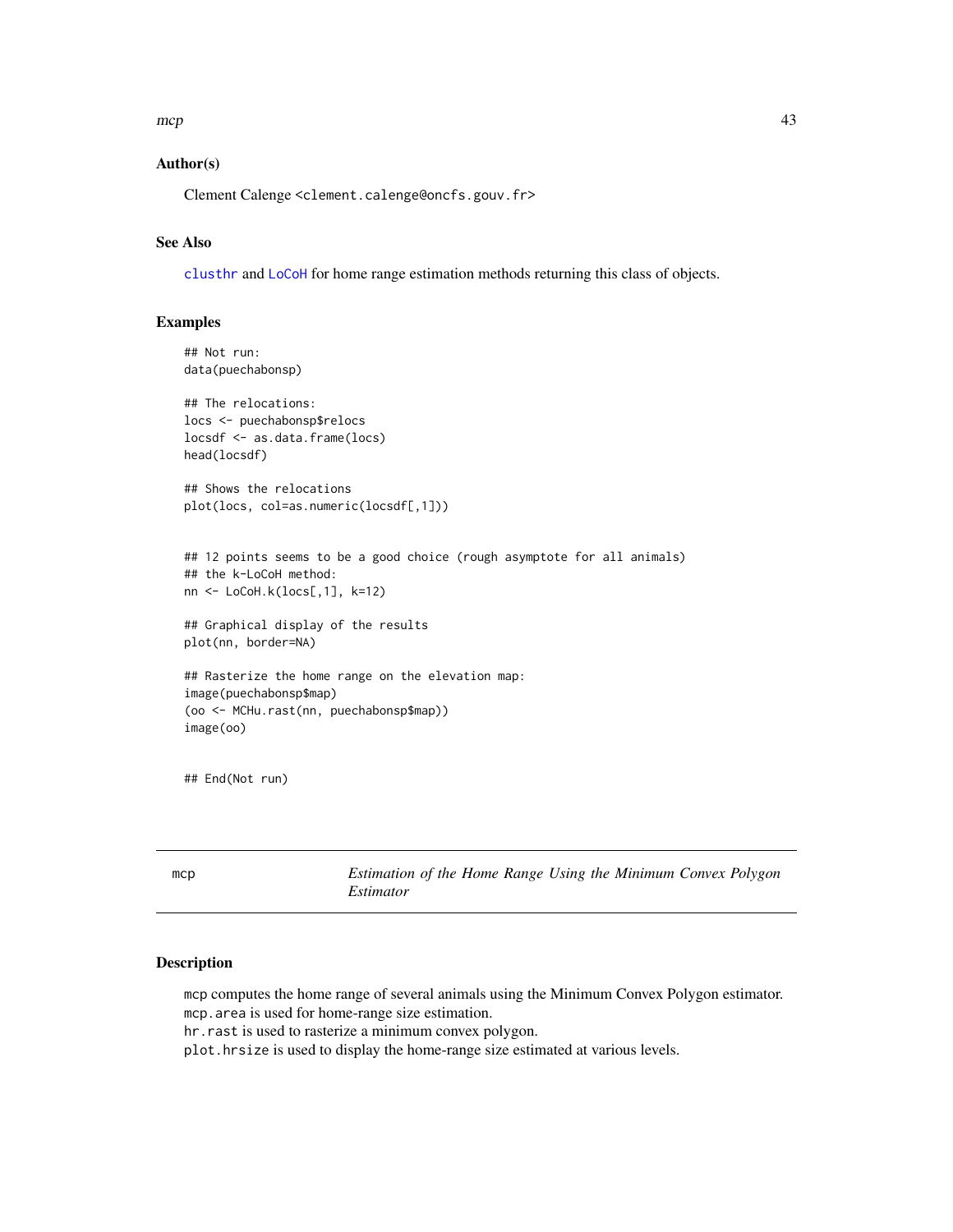#### Usage

```
mcp(xy, percent=95, unin = c("m", "km"),
    unout = c("ha", "km2", "m2"))
mcp.area(xy, percent = seq(20, 100, by = 5),
         unin = c("m", "km"),
         unout = c("ha", "km2", "m2"), plotit = TRUE)hr.rast(mcp, w)
## S3 method for class 'hrsize'
plot(x, \ldots)
```
#### Arguments

| xy           | An object inheriting the class SpatialPoints containing the x and y relocations<br>of the animal. If xy inherits the class SpatialPointsDataFrame, it should con-<br>tain only one column (a factor) corresponding to the identity of the animals for<br>each relocation. |
|--------------|---------------------------------------------------------------------------------------------------------------------------------------------------------------------------------------------------------------------------------------------------------------------------|
| percent      | A single number for the function mcp and a vector for the function mcp. area:<br>100 minus the proportion of outliers to be excluded from the computation.                                                                                                                |
| unin         | the units of the relocations coordinates. Either "m" (default) for meters or "km"<br>for kilometers                                                                                                                                                                       |
| unout        | the units of the output areas. Either "m2" for square meters, "km2" for square<br>kilometers or "ha" for hectares (default)                                                                                                                                               |
| plotit       | logical. Whether the plot should be drawn.                                                                                                                                                                                                                                |
| $\mathsf{x}$ | an objet of class hrsize returned by the function mcp. area, or kernel. area<br>(see <b>kernelUD()</b> )                                                                                                                                                                  |
| mcp          | an objet of class SpatialPolygons returned by the function mcp.                                                                                                                                                                                                           |
| W            | an objet of class SpatialPixelsDataFrame used as a reference for the rasteri-<br>zation.                                                                                                                                                                                  |
| $\ddotsc$    | additional arguments to be passed to the function plot.                                                                                                                                                                                                                   |

#### Details

This function computes the Minimum Convex Polygon estimation after the removal of (100 minus percent) percent of the relocations the farthest away from the centroid of the home range (computed by the arithmetic mean of the coordinates of the relocations for each animal).

#### Value

mcp returns an object of class SpatialPolygonsDataFrame, in which the first column contains the ID of the animals, and the second contains the home range size.

mcp.area returns a data frame of class hrsize, with one column per animal and one row per level of estimation of the home range.

hr.rast returns an object of class SpatialPixelsDataFrame.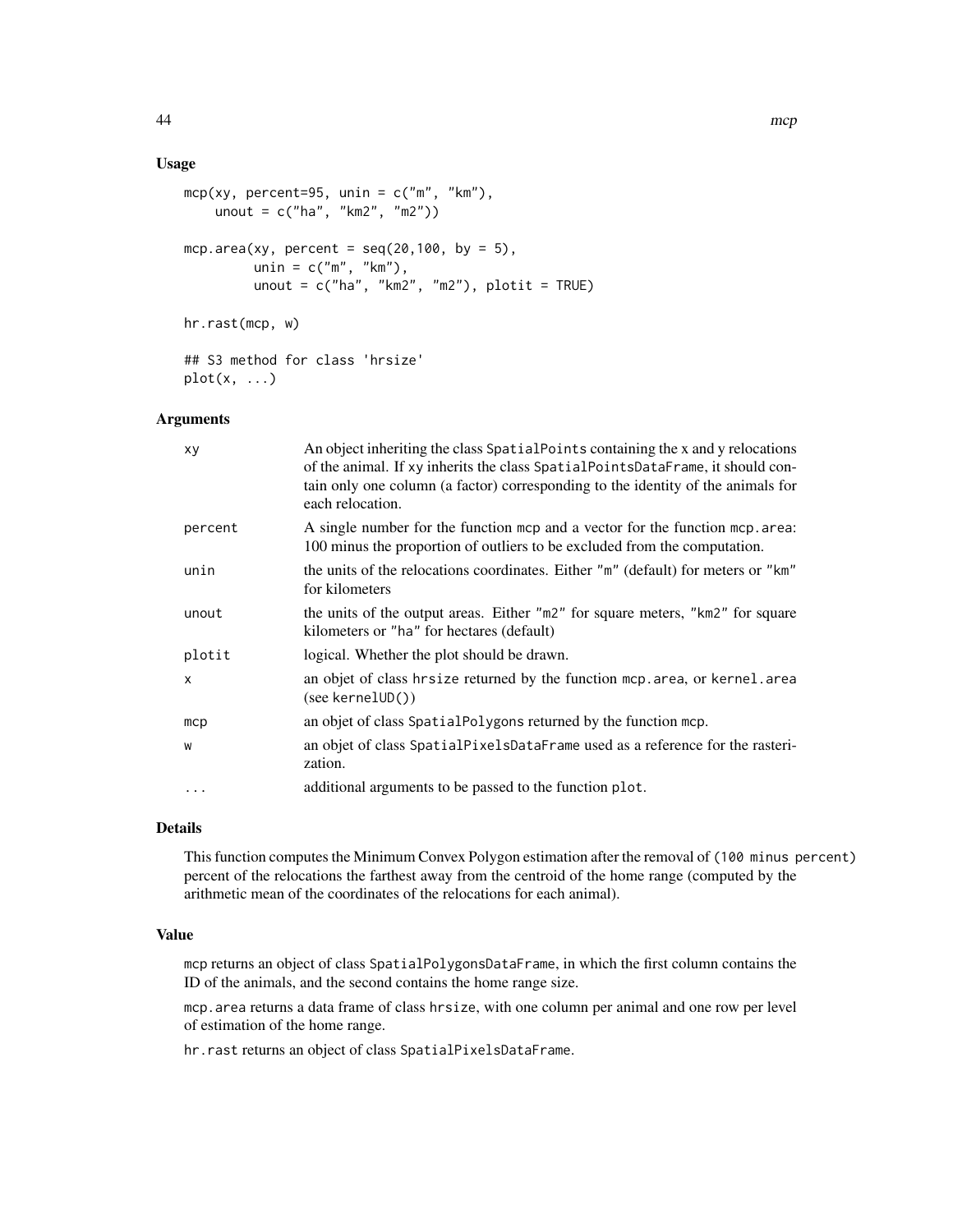#### <span id="page-44-0"></span>Author(s)

Clement Calenge <clement.calenge@oncfs.gouv.fr>

#### References

Mohr, C.O. (1947) Table of equivalent populations of north american small mammals. *The American Midland Naturalist*, 37, 223-249.

#### See Also

[chull](#page-0-0), [SpatialPolygonsDataFrame-class](#page-0-0) for additionnal information on the class SpatialPolygonsDataFrame.

#### Examples

par(opar)

```
data(puechabonsp)
rel <- puechabonsp$relocs
## estimates the MCP
cp \leftarrow \text{mcp}(\text{rel}[, 1])## The home-range size
as.data.frame(cp)
## Plot the home ranges
plot(cp)
## ... And the relocations
plot(rel, col=as.data.frame(rel)[,1], add=TRUE)
## Computation of the home-range size:
cuicui1 <- mcp.area(rel[,1])
## Rasterization
ii <- hr.rast(cp, puechabonsp$map)
opar <- par(mfrow=c(2,2))
lapply(1:4, function(i) {image(ii, i); box()})
```